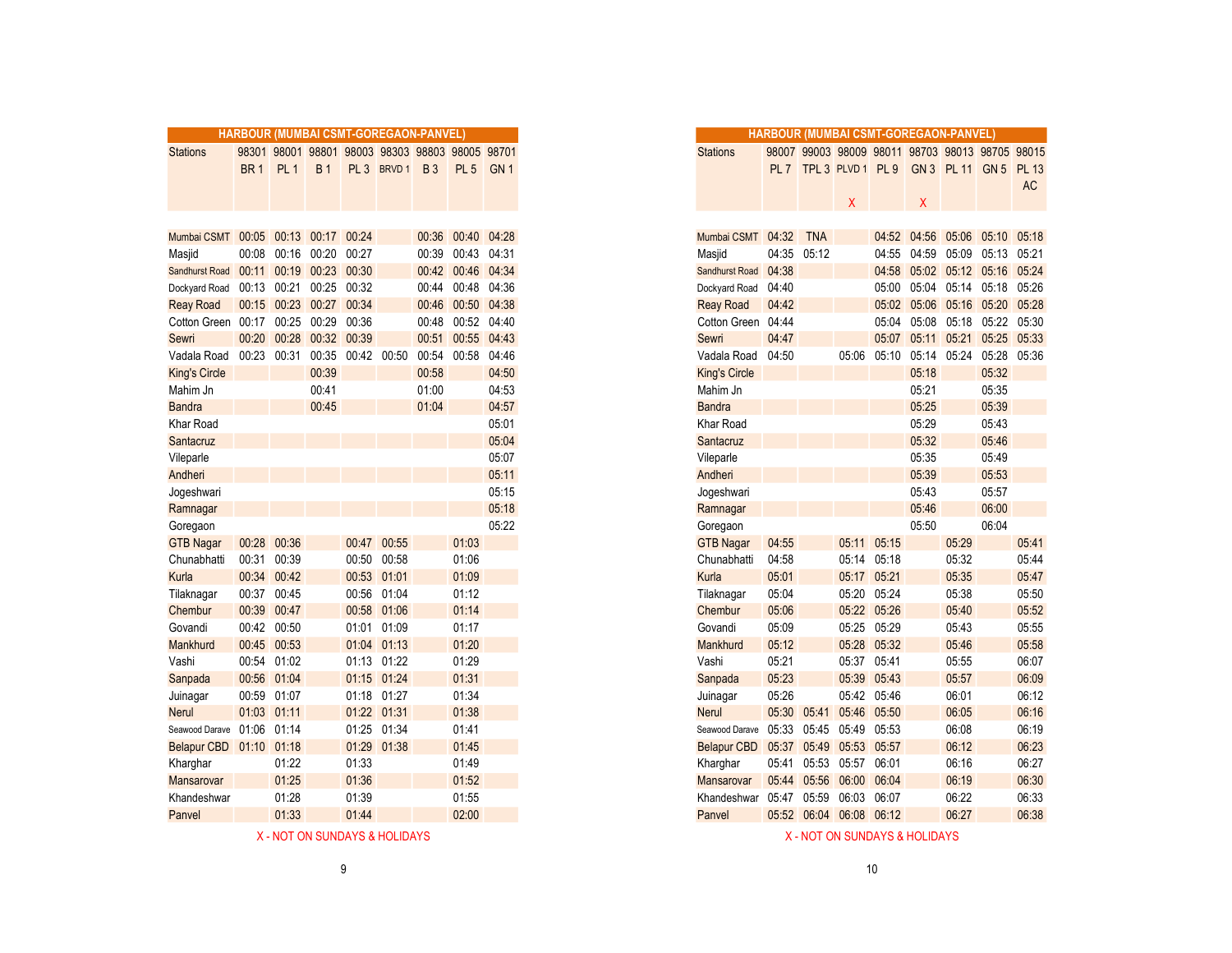|                      | <b>HARBOUR (MUMBAI CSMT-GOREGAON-PANVEL)</b> |             |                         |             |                                                 |             |             |            |
|----------------------|----------------------------------------------|-------------|-------------------------|-------------|-------------------------------------------------|-------------|-------------|------------|
| <b>Stations</b>      |                                              |             |                         |             | 98017 98707 98019 98805 98021 98023 98709 99005 |             |             |            |
|                      |                                              |             | PL 15 GN 7 PL 17        | <b>B</b> 5  | PLVD 3 PL 19 GN 9 TPL 5                         |             |             |            |
|                      |                                              |             |                         |             |                                                 |             |             |            |
|                      |                                              |             |                         |             | X                                               |             |             |            |
|                      |                                              |             |                         |             |                                                 |             |             |            |
| Mumbai CSMT          |                                              |             | 05:22 05:26 05:30 05:33 |             |                                                 |             | 05:43 05:50 | <b>TNA</b> |
| Masjid               | 05:25                                        | 05:29       |                         | 05:33 05:36 |                                                 |             | 05:46 05:53 | 06:20      |
| Sandhurst Road       | 05:28                                        |             | 05:32 05:36 05:39       |             |                                                 |             | 05:49 05:56 |            |
| Dockyard Road        | 05:30                                        | 05:34       |                         | 05:38 05:41 |                                                 |             | 05:51 05:58 |            |
| <b>Reay Road</b>     |                                              | 05:32 05:36 | 05:40 05:43             |             |                                                 |             | 05:53 06:00 |            |
| Cotton Green 05:34   |                                              | 05:38       | 05:42 05:45             |             |                                                 |             | 05:55 06:02 |            |
| Sewri                | 05:37                                        | 05:41       | 05:45                   | 05:48       |                                                 |             | 05:58 06:05 |            |
| Vadala Road          | 05:40                                        | 05:44       | 05:48                   | 05:51       | 05:52                                           | 06:01       | 06:08       |            |
| <b>King's Circle</b> |                                              | 05:48       |                         | 05:55       |                                                 |             | 06:12       |            |
| Mahim Jn             |                                              | 05:51       |                         | 05:58       |                                                 |             | 06:15       |            |
| <b>Bandra</b>        |                                              | 05:55       |                         | 06:02       |                                                 |             | 06:19       |            |
| Khar Road            |                                              | 05:59       |                         |             |                                                 |             | 06:23       |            |
| Santacruz            |                                              | 06:02       |                         |             |                                                 |             | 06:26       |            |
| Vileparle            |                                              | 06:05       |                         |             |                                                 |             | 06:29       |            |
| Andheri              |                                              | 06:09       |                         |             |                                                 |             | 06:33       |            |
| Jogeshwari           |                                              | 06:13       |                         |             |                                                 |             | 06:37       |            |
| Ramnagar             |                                              | 06:16       |                         |             |                                                 |             | 06:40       |            |
| Goregaon             |                                              | 06:20       |                         |             |                                                 |             | 06:44       |            |
| <b>GTB Nagar</b>     | 05:45                                        |             | 05:53                   |             |                                                 | 05:57 06:06 |             |            |
| Chunabhatti          | 05:48                                        |             | 05:56                   |             |                                                 | 06:00 06:09 |             |            |
| Kurla                | 05:51                                        |             | 05:59                   |             |                                                 | 06:03 06:12 |             |            |
| Tilaknagar           | 05:54                                        |             | 06:02                   |             |                                                 | 06:06 06:15 |             |            |
| Chembur              | 05:56                                        |             | 06:04                   |             | 06:08                                           | 06:17       |             |            |
| Govandi              | 05:59                                        |             | 06:07                   |             | 06:11                                           | 06:20       |             |            |
| Mankhurd             | 06:02                                        |             | 06:10                   |             |                                                 | 06:14 06:23 |             |            |
| Vashi                | 06:11                                        |             | 06:19                   |             |                                                 | 06:23 06:32 |             |            |
| Sanpada              | 06:13                                        |             | 06:21                   |             |                                                 | 06:25 06:34 |             |            |
| Juinagar             | 06:16                                        |             | 06:24                   |             | 06:28                                           | 06:37       |             |            |
| <b>Nerul</b>         | 06:20                                        |             | 06:28                   |             |                                                 | 06:32 06:41 |             | 06:49      |
| Seawood Darave       | 06:23                                        |             | 06:31                   |             | 06:35                                           | 06:44       |             | 06:53      |
| <b>Belapur CBD</b>   | 06:27                                        |             | 06:35                   |             |                                                 | 06:39 06:48 |             | 06:57      |
| Kharghar             | 06:31                                        |             | 06:39                   |             |                                                 | 06:43 06:52 |             | 07:01      |
| Mansarovar           | 06:34                                        |             | 06:42                   |             |                                                 | 06:46 06:55 |             | 07:04      |
| Khandeshwar          | 06:37                                        |             | 06:45                   |             | 06:49                                           | 06:58       |             | 07:07      |
| Panvel               | 06:42                                        |             | 06:50                   |             |                                                 | 06:54 07:03 |             | 07:12      |
|                      |                                              |             |                         |             |                                                 |             |             |            |

|                         |       |             |                   |            | <b>HARBOUR (MUMBAI CSMT-GOREGAON-PANVEL)</b>    |       |             |            |
|-------------------------|-------|-------------|-------------------|------------|-------------------------------------------------|-------|-------------|------------|
| <b>Stations</b>         |       |             |                   |            | 98017 98707 98019 98805 98021 98023 98709 99005 |       |             |            |
|                         |       |             | PL 15 GN 7 PL 17  | <b>B</b> 5 | PLVD 3 PL 19 GN 9 TPL 5                         |       |             |            |
|                         |       |             |                   |            |                                                 |       |             |            |
|                         |       |             |                   |            | Χ                                               |       |             |            |
|                         |       |             |                   |            |                                                 |       |             |            |
| Mumbai CSMT 05:22 05:26 |       |             | 05:30             | 05:33      |                                                 |       | 05:43 05:50 | <b>TNA</b> |
| Masjid                  | 05:25 | 05:29       | 05:33             | 05:36      |                                                 |       | 05:46 05:53 | 06:20      |
| <b>Sandhurst Road</b>   | 05:28 | 05:32 05:36 |                   | 05:39      |                                                 | 05:49 | 05:56       |            |
| Dockyard Road           | 05:30 | 05:34       | 05:38             | 05:41      |                                                 | 05:51 | 05:58       |            |
| <b>Reay Road</b>        |       |             | 05:32 05:36 05:40 | 05:43      |                                                 |       | 05:53 06:00 |            |
| Cotton Green            | 05:34 | 05:38       | 05:42             | 05:45      |                                                 | 05:55 | 06:02       |            |
| Sewri                   | 05:37 | 05:41       | 05:45             | 05:48      |                                                 | 05:58 | 06:05       |            |
| Vadala Road             | 05:40 | 05:44       | 05:48             | 05:51      | 05:52                                           | 06:01 | 06:08       |            |
| King's Circle           |       | 05:48       |                   | 05:55      |                                                 |       | 06:12       |            |
| Mahim Jn                |       | 05:51       |                   | 05:58      |                                                 |       | 06:15       |            |
| <b>Bandra</b>           |       | 05:55       |                   | 06:02      |                                                 |       | 06:19       |            |
| Khar Road               |       | 05:59       |                   |            |                                                 |       | 06:23       |            |
| Santacruz               |       | 06:02       |                   |            |                                                 |       | 06:26       |            |
| Vileparle               |       | 06:05       |                   |            |                                                 |       | 06:29       |            |
| Andheri                 |       | 06:09       |                   |            |                                                 |       | 06:33       |            |
| Jogeshwari              |       | 06:13       |                   |            |                                                 |       | 06:37       |            |
| Ramnagar                |       | 06:16       |                   |            |                                                 |       | 06:40       |            |
| Goregaon                |       | 06:20       |                   |            |                                                 |       | 06:44       |            |
| <b>GTB Nagar</b>        | 05:45 |             | 05:53             |            | 05:57                                           | 06:06 |             |            |
| Chunabhatti             | 05:48 |             | 05:56             |            | 06:00                                           | 06:09 |             |            |
| Kurla                   | 05:51 |             | 05:59             |            | 06:03                                           | 06:12 |             |            |
| Tilaknagar              | 05:54 |             | 06:02             |            | 06:06                                           | 06:15 |             |            |
| Chembur                 | 05:56 |             | 06:04             |            | 06:08                                           | 06:17 |             |            |
| Govandi                 | 05:59 |             | 06:07             |            | 06:11                                           | 06:20 |             |            |
| Mankhurd                | 06:02 |             | 06:10             |            | 06:14                                           | 06:23 |             |            |
| Vashi                   | 06:11 |             | 06:19             |            | 06:23                                           | 06:32 |             |            |
| Sanpada                 | 06:13 |             | 06:21             |            | 06:25                                           | 06:34 |             |            |
| Juinagar                | 06:16 |             | 06:24             |            | 06:28                                           | 06:37 |             |            |
| Nerul                   | 06:20 |             | 06:28             |            | 06:32                                           | 06:41 |             | 06:49      |
| Seawood Darave          | 06:23 |             | 06:31             |            | 06:35                                           | 06:44 |             | 06:53      |
| <b>Belapur CBD</b>      | 06:27 |             | 06:35             |            | 06:39                                           | 06:48 |             | 06:57      |
| Kharghar                | 06:31 |             | 06:39             |            | 06:43                                           | 06:52 |             | 07:01      |
| Mansarovar              | 06:34 |             | 06:42             |            | 06:46                                           | 06:55 |             | 07:04      |
| Khandeshwar             | 06:37 |             | 06:45             |            | 06:49                                           | 06:58 |             | 07:07      |

Panvel 07:16 07:20 07:28 07:37 07:44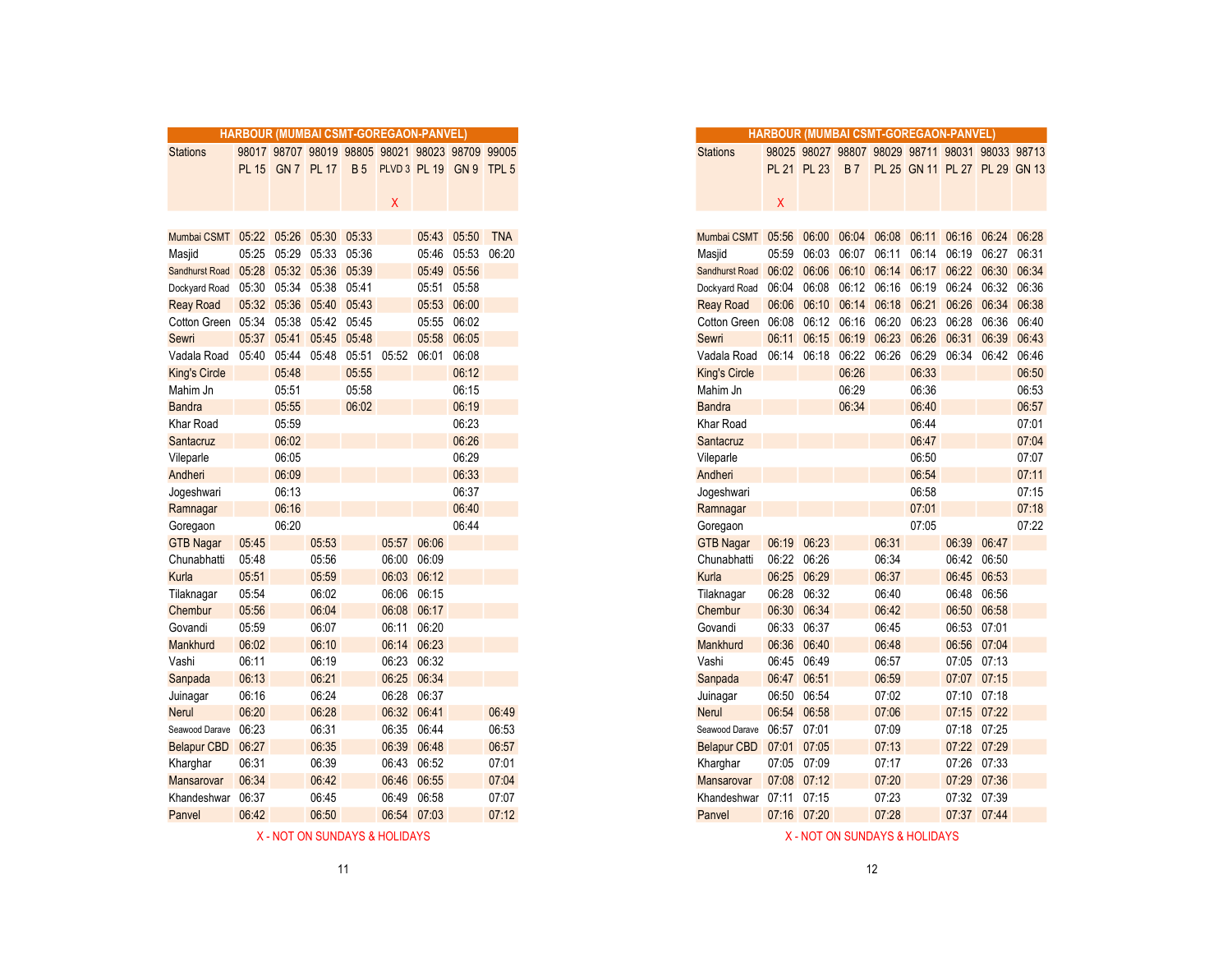|                            | <b>HARBOUR (MUMBAI CSMT-GOREGAON-PANVEL)</b> |             |             |            |                                                 |       |             |             |
|----------------------------|----------------------------------------------|-------------|-------------|------------|-------------------------------------------------|-------|-------------|-------------|
| <b>Stations</b>            |                                              |             |             |            | 98035 98305 98809 99007 98037 98901 98307 98811 |       |             |             |
|                            | PLVD 5 BR 3                                  |             |             |            | B9 TPL 7 PL 31 PLGN 1 BR 5                      |       |             | <b>B</b> 11 |
|                            |                                              |             |             |            |                                                 |       |             |             |
|                            | Χ                                            |             |             |            |                                                 |       |             |             |
|                            |                                              |             |             |            |                                                 |       |             |             |
| Mumbai CSMT                |                                              |             | 06:32 06:36 | <b>TNA</b> | 06:40                                           |       |             | 06:46 06:50 |
| Masjid                     |                                              |             | 06:35 06:39 | 07:04      | 06:43                                           |       |             | 06:49 06:53 |
| Sandhurst Road             |                                              |             | 06:38 06:42 |            | 06:46                                           |       |             | 06:52 06:56 |
| Dockyard Road              |                                              |             | 06:40 06:44 |            | 06:48                                           |       |             | 06:54 06:58 |
| <b>Reay Road</b>           |                                              |             | 06:42 06:46 |            | 06:50                                           |       |             | 06:56 07:00 |
| Cotton Green               |                                              |             | 06:44 06:48 |            | 06:52                                           |       |             | 06:58 07:02 |
| Sewri                      |                                              |             | 06:47 06:51 |            | 06:55                                           |       |             | 07:01 07:05 |
| Vadala Road                |                                              | 06:46 06:50 | 06:54       |            | 06:58                                           | 07:02 | 07:05 07:09 |             |
| <b>King's Circle</b>       |                                              |             | 06:58       |            |                                                 | 07:07 |             | 07:14       |
| Mahim Jn                   |                                              |             | 07:01       |            |                                                 | 07:10 |             | 07:17       |
| <b>Bandra</b>              |                                              |             | 07:05       |            |                                                 | 07:14 |             | 07:21       |
| Khar Road                  |                                              |             |             |            |                                                 | 07:18 |             |             |
| Santacruz                  |                                              |             |             |            |                                                 | 07:21 |             |             |
| Vileparle                  |                                              |             |             |            |                                                 | 07:24 |             |             |
| Andheri                    |                                              |             |             |            |                                                 | 07:28 |             |             |
| Jogeshwari                 |                                              |             |             |            |                                                 | 07:32 |             |             |
| Ramnagar                   |                                              |             |             |            |                                                 | 07:35 |             |             |
| Goregaon                   |                                              |             |             |            |                                                 | 07:39 |             |             |
| <b>GTB Nagar</b>           | 06:51 06:55                                  |             |             |            | 07:03                                           |       | 07:10       |             |
| Chunabhatti                | 06:54                                        | 06:58       |             |            | 07:06                                           |       | 07:13       |             |
| Kurla                      | 06:57 07:01                                  |             |             |            | 07:09                                           |       | 07:16       |             |
| Tilaknagar                 | 07:00 07:04                                  |             |             |            | 07:12                                           |       | 07:19       |             |
| Chembur                    | 07:02 07:06                                  |             |             |            | 07:14                                           |       | 07:21       |             |
| Govandi                    | 07:05 07:09                                  |             |             |            | 07:17                                           |       | 07:24       |             |
| Mankhurd                   | 07:08 07:12                                  |             |             |            | 07:20                                           |       | 07:27       |             |
| Vashi                      | 07:17 07:21                                  |             |             |            | 07:29                                           |       | 07:36       |             |
| Sanpada                    | 07:19 07:23                                  |             |             |            | 07:31                                           |       | 07:38       |             |
|                            | 07:22 07:26                                  |             |             |            | 07:34                                           |       | 07:41       |             |
| Juinagar<br>Nerul          | 07:26 07:30                                  |             |             |            | 07:34 07:38                                     |       | 07:45       |             |
| Seawood Darave 07:29 07:33 |                                              |             |             | 07:38      | 07:42                                           |       | 07:50       |             |
|                            |                                              |             |             |            |                                                 |       | 07:56       |             |
| Belapur CBD 07:33 07:37    |                                              |             |             |            | 07:42 07:46                                     |       |             |             |
| Kharghar                   | 07:37                                        |             |             |            | 07:46 07:50                                     |       |             |             |
| Mansarovar                 | 07:40                                        |             |             |            | 07:49 07:53                                     |       |             |             |
| Khandeshwar 07:43          |                                              |             |             |            | 07:52 07:56                                     |       |             |             |
| Panvel                     | 07:48                                        |             |             |            | 07:57 08:01                                     |       |             |             |

|                  | <b>HARBOUR (MUMBAI CSMT-GOREGAON-PANVEL)</b> |             |                       |             |             |                                                 |       |             |
|------------------|----------------------------------------------|-------------|-----------------------|-------------|-------------|-------------------------------------------------|-------|-------------|
| Stations         |                                              |             |                       |             |             | 98035 98305 98809 99007 98037 98901 98307 98811 |       |             |
|                  | PLVD 5 BR 3                                  |             | <b>B</b> <sub>9</sub> |             |             | TPL 7 PL 31 PLGN 1 BR 5                         |       | <b>B</b> 11 |
|                  |                                              |             |                       |             |             |                                                 |       |             |
|                  | X                                            |             |                       |             |             |                                                 |       |             |
|                  |                                              |             |                       |             |             |                                                 |       |             |
| Mumbai CSMT      |                                              | 06:32 06:36 |                       | <b>TNA</b>  | 06:40       |                                                 | 06:46 | 06:50       |
| Masjid           |                                              | 06:35 06:39 |                       | 07:04       | 06:43       |                                                 | 06:49 | 06:53       |
| Sandhurst Road   |                                              | 06:38 06:42 |                       |             | 06:46       |                                                 |       | 06:52 06:56 |
| Dockyard Road    |                                              | 06:40 06:44 |                       |             | 06:48       |                                                 |       | 06:54 06:58 |
| <b>Reay Road</b> |                                              | 06:42 06:46 |                       |             | 06:50       |                                                 | 06:56 | 07:00       |
| Cotton Green     |                                              | 06:44       | 06:48                 |             | 06:52       |                                                 | 06:58 | 07:02       |
| Sewri            |                                              | 06:47 06:51 |                       |             | 06:55       |                                                 | 07:01 | 07:05       |
| Vadala Road      | 06:46                                        | 06:50       | 06:54                 |             | 06:58       | 07:02                                           | 07:05 | 07:09       |
| King's Circle    |                                              |             | 06:58                 |             |             | 07:07                                           |       | 07:14       |
| Mahim Jn         |                                              |             | 07:01                 |             |             | 07:10                                           |       | 07:17       |
| <b>Bandra</b>    |                                              |             | 07:05                 |             |             | 07:14                                           |       | 07:21       |
| Khar Road        |                                              |             |                       |             |             | 07:18                                           |       |             |
| Santacruz        |                                              |             |                       |             |             | 07:21                                           |       |             |
| Vileparle        |                                              |             |                       |             |             | 07:24                                           |       |             |
| Andheri          |                                              |             |                       |             |             | 07:28                                           |       |             |
| Jogeshwari       |                                              |             |                       |             |             | 07:32                                           |       |             |
| Ramnagar         |                                              |             |                       |             |             | 07:35                                           |       |             |
| Goregaon         |                                              |             |                       |             |             | 07:39                                           |       |             |
| <b>GTB Nagar</b> | 06:51 06:55                                  |             |                       |             | 07:03       |                                                 | 07:10 |             |
| Chunabhatti      | 06:54                                        | 06:58       |                       |             | 07:06       |                                                 | 07:13 |             |
| Kurla            | 06:57 07:01                                  |             |                       |             | 07:09       |                                                 | 07:16 |             |
| Tilaknagar       | 07:00 07:04                                  |             |                       |             | 07:12       |                                                 | 07:19 |             |
| Chembur          | 07:02 07:06                                  |             |                       |             | 07:14       |                                                 | 07:21 |             |
| Govandi          | 07:05 07:09                                  |             |                       |             | 07:17       |                                                 | 07:24 |             |
| Mankhurd         | 07:08 07:12                                  |             |                       |             | 07:20       |                                                 | 07:27 |             |
| Vashi            | 07:17 07:21                                  |             |                       |             | 07:29       |                                                 | 07:36 |             |
| Sanpada          | 07:19                                        | 07:23       |                       |             | 07:31       |                                                 | 07:38 |             |
| Juinagar         |                                              | 07:22 07:26 |                       |             | 07:34       |                                                 | 07:41 |             |
| Nerul            | 07:26 07:30                                  |             |                       | 07:34       | 07:38       |                                                 | 07:45 |             |
| Seawood Darave   | 07:29 07:33                                  |             |                       |             | 07:38 07:42 |                                                 | 07:50 |             |
| Belapur CBD      | 07:33 07:37                                  |             |                       |             | 07:42 07:46 |                                                 | 07:56 |             |
| Kharghar         | 07:37                                        |             |                       |             | 07:46 07:50 |                                                 |       |             |
| Mansarovar       | 07:40                                        |             |                       |             | 07:49 07:53 |                                                 |       |             |
| Khandeshwar      | 07:43                                        |             |                       |             | 07:52 07:56 |                                                 |       |             |
| Panvel           | 07:48                                        |             |                       | 07:57 08:01 |             |                                                 |       |             |
|                  |                                              |             |                       |             |             |                                                 |       |             |

X - NOT ON SUNDAYS & HOLIDAYS X - NOT ON SUNDAYS & HOLIDAYS

| K - NOT ON SUNDAYS & HOLIDAYS |  |  |
|-------------------------------|--|--|
|-------------------------------|--|--|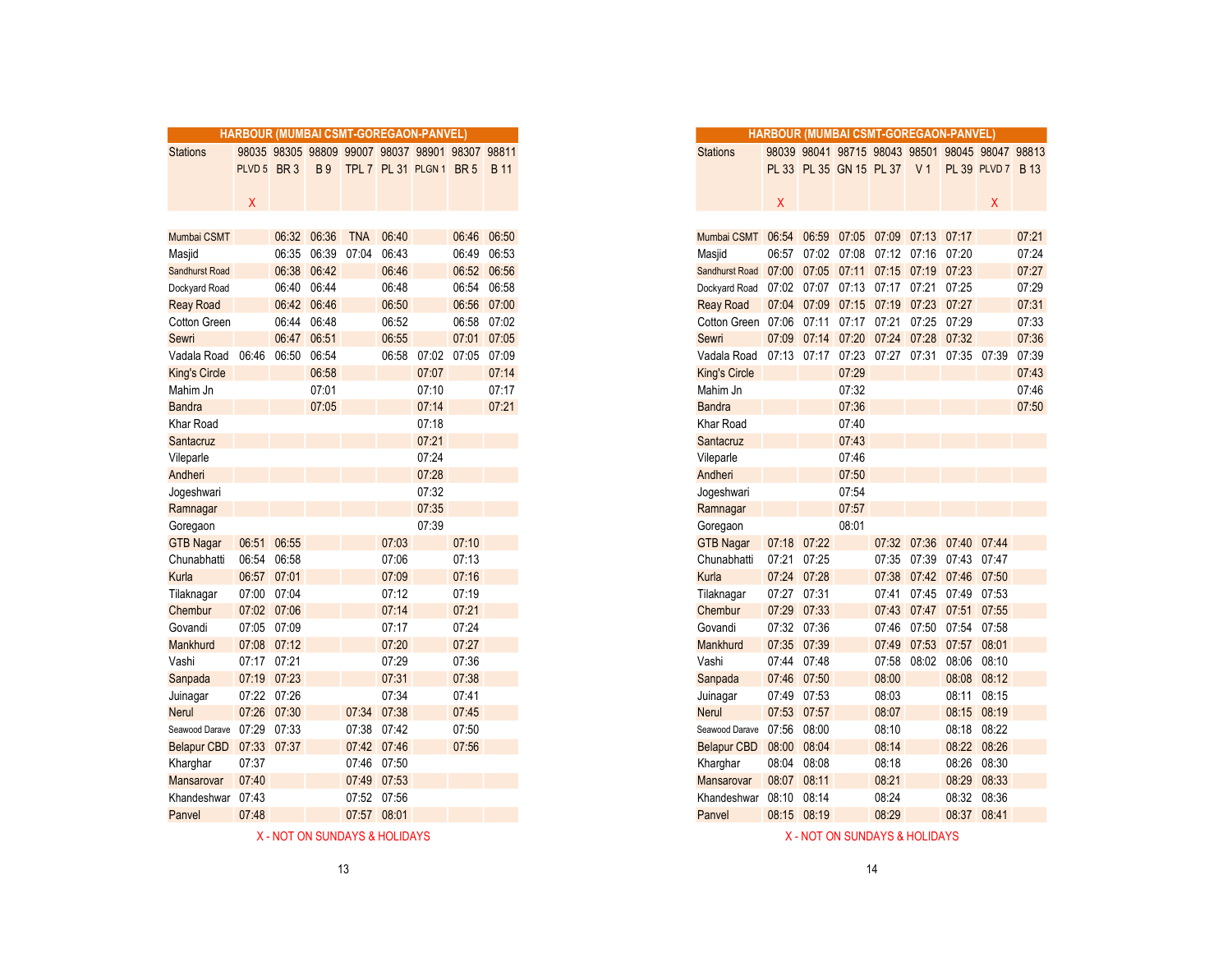|                            | HARBOUR (MUMBAI CSMT-GOREGAON-PANVEL) |                   |                   |       |                                                 |             |       |       |
|----------------------------|---------------------------------------|-------------------|-------------------|-------|-------------------------------------------------|-------------|-------|-------|
| <b>Stations</b>            |                                       |                   |                   |       | 98049 98309 98503 98717 99009 98051 98903 98311 |             |       |       |
|                            | <b>PL 41</b>                          |                   |                   |       | BR 7 VVD 1 GN 17 TPL 9 PL 43 PLGN 3 BR 9        |             |       |       |
|                            |                                       |                   |                   |       |                                                 |             |       |       |
|                            |                                       | X                 |                   |       |                                                 |             |       |       |
|                            |                                       |                   |                   |       |                                                 |             |       |       |
| Mumbai CSMT 07:26 07:30    |                                       |                   |                   | 07:36 | <b>TNA</b>                                      | 07:40       |       | 07:48 |
| Masjid                     | 07:29                                 | 07:33             |                   | 07:39 | 08:03                                           | 07:43       |       | 07:51 |
| Sandhurst Road 07:32 07:36 |                                       |                   |                   | 07:42 |                                                 | 07:46       |       | 07:54 |
| Dockyard Road 07:34 07:38  |                                       |                   |                   | 07:44 |                                                 | 07:48       |       | 07:56 |
| <b>Reay Road</b>           | 07:36 07:40                           |                   |                   | 07:46 |                                                 | 07:50       |       | 07:58 |
| Cotton Green 07:38 07:42   |                                       |                   |                   | 07:48 |                                                 | 07:52       |       | 08:00 |
| Sewri                      | 07:41 07:45                           |                   |                   | 07:51 |                                                 | 07:55       |       | 08:03 |
| Vadala Road                |                                       |                   | 07:44 07:48 07:54 | 07:54 |                                                 | 07:58       | 08:02 | 08:06 |
| <b>King's Circle</b>       |                                       |                   |                   | 07:58 |                                                 |             | 08:09 |       |
| Mahim Jn                   |                                       |                   |                   | 08:01 |                                                 |             | 08:12 |       |
| <b>Bandra</b>              |                                       |                   |                   | 08:05 |                                                 |             | 08:16 |       |
| <b>Khar Road</b>           |                                       |                   |                   | 08:09 |                                                 |             | 08:21 |       |
| Santacruz                  |                                       |                   |                   | 08:12 |                                                 |             | 08:24 |       |
| Vileparle                  |                                       |                   |                   | 08:15 |                                                 |             | 08:27 |       |
| Andheri                    |                                       |                   |                   | 08:19 |                                                 |             | 08:31 |       |
| Jogeshwari                 |                                       |                   |                   | 08:23 |                                                 |             | 08:35 |       |
| Ramnagar                   |                                       |                   |                   | 08:26 |                                                 |             | 08:38 |       |
| Goregaon                   |                                       |                   |                   | 08:30 |                                                 |             | 08:43 |       |
| <b>GTB Nagar</b>           |                                       | 07:49 07:53 07:59 |                   |       |                                                 | 08:03       |       | 08:11 |
| Chunabhatti                |                                       | 07:52 07:56 08:02 |                   |       |                                                 | 08:06       |       | 08:14 |
| Kurla                      |                                       | 07:55 07:59 08:05 |                   |       |                                                 | 08:09       |       | 08:17 |
| Tilaknagar                 |                                       | 07:58 08:02 08:08 |                   |       |                                                 | 08:12       |       | 08:20 |
| Chembur                    | 08:00                                 | 08:04 08:10       |                   |       |                                                 | 08:14       |       | 08:22 |
| Govandi                    | 08:03                                 | 08:07             | 08:13             |       |                                                 | 08:17       |       | 08:25 |
| Mankhurd                   |                                       | 08:06 08:10 08:16 |                   |       |                                                 | 08:20       |       | 08:28 |
| Vashi                      |                                       | 08:15 08:19 08:25 |                   |       |                                                 | 08:29       |       | 08:37 |
| Sanpada                    | 08:17 08:21                           |                   |                   |       |                                                 | 08:31       |       | 08:39 |
| Juinagar                   | 08:20                                 | 08:24             |                   |       |                                                 | 08:34       |       | 08:42 |
| <b>Nerul</b>               | 08:24 08:28                           |                   |                   |       | 08:33                                           | 08:38       |       | 08:46 |
| Seawood Darave             | 08:27                                 | 08:31             |                   |       | 08:37                                           | 08:41       |       | 08:49 |
| <b>Belapur CBD</b>         | 08:31                                 | 08:35             |                   |       | 08:41                                           | 08:45       |       | 08:53 |
| Kharghar                   | 08:35                                 |                   |                   |       |                                                 | 08:45 08:49 |       |       |
| Mansarovar                 | 08:38                                 |                   |                   |       |                                                 | 08:48 08:52 |       |       |
| Khandeshwar 08:41          |                                       |                   |                   |       | 08:51                                           | 08:55       |       |       |
| Panvel                     | 08:47                                 |                   |                   |       |                                                 | 08:56 09:00 |       |       |
|                            |                                       |                   |                   |       |                                                 |             |       |       |

|                    |              |                   | <b>HARBOUR (MUMBAI CSMT-GOREGAON-PANVEL)</b> |       |             |             |                                                 |       |
|--------------------|--------------|-------------------|----------------------------------------------|-------|-------------|-------------|-------------------------------------------------|-------|
| <b>Stations</b>    |              |                   |                                              |       |             |             | 98049 98309 98503 98717 99009 98051 98903 98311 |       |
|                    | <b>PL 41</b> |                   |                                              |       |             |             | BR 7 VVD 1 GN 17 TPL 9 PL 43 PLGN 3 BR 9        |       |
|                    |              |                   |                                              |       |             |             |                                                 |       |
|                    |              | X.                |                                              |       |             |             |                                                 |       |
|                    |              |                   |                                              |       |             |             |                                                 |       |
| Mumbai CSMT 07:26  |              | 07:30             |                                              | 07:36 | <b>TNA</b>  | 07:40       |                                                 | 07:48 |
| Masjid             | 07:29        | 07:33             |                                              | 07:39 | 08:03       | 07:43       |                                                 | 07:51 |
| Sandhurst Road     | 07:32 07:36  |                   |                                              | 07:42 |             | 07:46       |                                                 | 07:54 |
| Dockyard Road      | 07:34 07:38  |                   |                                              | 07:44 |             | 07:48       |                                                 | 07:56 |
| <b>Reay Road</b>   | 07:36 07:40  |                   |                                              | 07:46 |             | 07:50       |                                                 | 07:58 |
| Cotton Green 07:38 |              | 07:42             |                                              | 07:48 |             | 07:52       |                                                 | 08:00 |
| Sewri              |              | 07:41 07:45       |                                              | 07:51 |             | 07:55       |                                                 | 08:03 |
| Vadala Road        |              | 07:44 07:48 07:54 |                                              | 07:54 |             | 07:58       | 08:02 08:06                                     |       |
| King's Circle      |              |                   |                                              | 07:58 |             |             | 08:09                                           |       |
| Mahim Jn           |              |                   |                                              | 08:01 |             |             | 08:12                                           |       |
| <b>Bandra</b>      |              |                   |                                              | 08:05 |             |             | 08:16                                           |       |
| Khar Road          |              |                   |                                              | 08:09 |             |             | 08:21                                           |       |
| Santacruz          |              |                   |                                              | 08:12 |             |             | 08:24                                           |       |
| Vileparle          |              |                   |                                              | 08:15 |             |             | 08:27                                           |       |
| Andheri            |              |                   |                                              | 08:19 |             |             | 08:31                                           |       |
| Jogeshwari         |              |                   |                                              | 08:23 |             |             | 08:35                                           |       |
| Ramnagar           |              |                   |                                              | 08:26 |             |             | 08:38                                           |       |
| Goregaon           |              |                   |                                              | 08:30 |             |             | 08:43                                           |       |
| <b>GTB Nagar</b>   | 07:49        | 07:53 07:59       |                                              |       |             | 08:03       |                                                 | 08:11 |
| Chunabhatti        | 07:52        | 07:56             | 08:02                                        |       |             | 08:06       |                                                 | 08:14 |
| Kurla              |              | 07:55 07:59 08:05 |                                              |       |             | 08:09       |                                                 | 08:17 |
| Tilaknagar         | 07:58        | 08:02             | 08:08                                        |       |             | 08:12       |                                                 | 08:20 |
| Chembur            | 08:00        | 08:04             | 08:10                                        |       |             | 08:14       |                                                 | 08:22 |
| Govandi            | 08:03        | 08:07             | 08:13                                        |       |             | 08:17       |                                                 | 08:25 |
| <b>Mankhurd</b>    | 08:06        | 08:10             | 08:16                                        |       |             | 08:20       |                                                 | 08:28 |
| Vashi              |              | 08:15 08:19 08:25 |                                              |       |             | 08:29       |                                                 | 08:37 |
| Sanpada            | 08:17 08:21  |                   |                                              |       |             | 08:31       |                                                 | 08:39 |
| Juinagar           | 08:20        | 08:24             |                                              |       |             | 08:34       |                                                 | 08:42 |
| Nerul              |              | 08:24 08:28       |                                              |       | 08:33 08:38 |             |                                                 | 08:46 |
| Seawood Darave     | 08:27        | 08:31             |                                              |       | 08:37       | 08:41       |                                                 | 08:49 |
| Belapur CBD        | 08:31 08:35  |                   |                                              |       | 08:41       | 08:45       |                                                 | 08:53 |
| Kharghar           | 08:35        |                   |                                              |       |             | 08:45 08:49 |                                                 |       |
| Mansarovar         | 08:38        |                   |                                              |       |             | 08:48 08:52 |                                                 |       |
| Khandeshwar        | 08:41        |                   |                                              |       | 08:51       | 08:55       |                                                 |       |

X - NOT ON SUNDAYS & HOLIDAYS & HOLIDAYS ASSOCIATED AND A SUNDAYS ASSOCIATED ASSOCIATED ASSOCIATED ASSOCIATED ASSOCIATED ASSOCIATED ASSOCIATED ASSOCIATED ASSOCIATED ASSOCIATED ASSOCIATED ASSOCIATED ASSOCIATED ASSOCIATED AS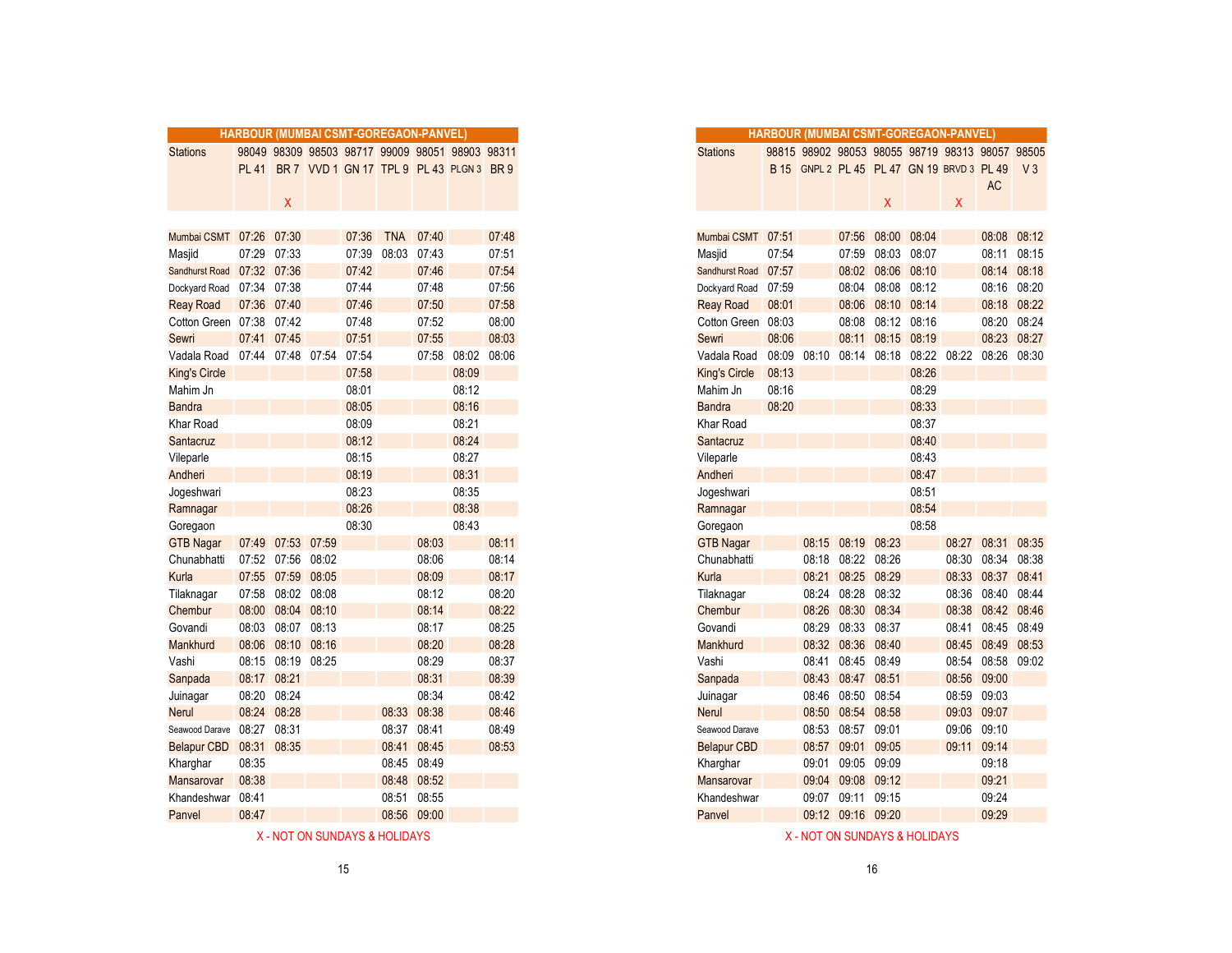|                       |            |       |       |                   |             | HARBOUR (MUMBAI CSMT-GOREGAON-PANVEL)           |             |              |
|-----------------------|------------|-------|-------|-------------------|-------------|-------------------------------------------------|-------------|--------------|
| <b>Stations</b>       |            |       |       |                   |             | 99011 98817 98059 98315 98061 98905 98819 98063 |             |              |
|                       |            |       |       |                   |             | TPL 11 B 17 PLVD 9 BR 11 PL 51 PLGN 5 B 19      |             | <b>PL 53</b> |
|                       |            |       |       |                   |             |                                                 |             |              |
|                       | \$         |       | Χ     |                   |             |                                                 |             |              |
|                       |            |       |       |                   |             |                                                 |             |              |
| Mumbai CSMT           | <b>TNA</b> | 08:16 |       |                   | 08:20 08:24 |                                                 |             | 08:29 08:33  |
| Masjid                | 08:41      | 08:19 |       |                   | 08:23 08:27 |                                                 |             | 08:32 08:36  |
| <b>Sandhurst Road</b> |            | 08:22 |       | 08:26             | 08:30       |                                                 |             | 08:35 08:39  |
| Dockyard Road         |            | 08:24 |       |                   | 08:28 08:32 |                                                 |             | 08:37 08:41  |
| <b>Reay Road</b>      |            | 08:26 |       |                   | 08:30 08:34 |                                                 | 08:39       | 08:43        |
| Cotton Green          |            | 08:28 |       |                   | 08:32 08:36 |                                                 |             | 08:41 08:45  |
| Sewri                 |            | 08:31 |       |                   | 08:35 08:39 |                                                 |             | 08:44 08:48  |
| Vadala Road           |            | 08:34 | 08:34 | 08:38             | 08:42       | 08:45                                           | 08:48       | 08:52        |
| <b>King's Circle</b>  |            | 08:38 |       |                   |             | 08:50 08:53                                     |             |              |
| Mahim Jn              |            | 08:41 |       |                   |             |                                                 | 08:53 08:56 |              |
| <b>Bandra</b>         |            | 08:45 |       |                   |             |                                                 | 08:57 09:00 |              |
| Khar Road             |            |       |       |                   |             | 09:01                                           |             |              |
| Santacruz             |            |       |       |                   |             | 09:04                                           |             |              |
| Vileparle             |            |       |       |                   |             | 09:07                                           |             |              |
| Andheri               |            |       |       |                   |             | 09:11                                           |             |              |
| Jogeshwari            |            |       |       |                   |             | 09:15                                           |             |              |
| Ramnagar              |            |       |       |                   |             | 09:18                                           |             |              |
| Goregaon              |            |       |       |                   |             | 09:22                                           |             |              |
| <b>GTB Nagar</b>      |            |       |       | 08:39 08:43       | 08:47       |                                                 |             | 08:57        |
| Chunabhatti           |            |       |       | 08:42 08:46 08:50 |             |                                                 |             | 09:00        |
| Kurla                 |            |       |       | 08:45 08:49       | 08:53       |                                                 |             | 09:03        |
| Tilaknagar            |            |       |       | 08:48 08:52 08:56 |             |                                                 |             | 09:06        |
| Chembur               |            |       |       | 08:50 08:54 08:58 |             |                                                 |             | 09:08        |
| Govandi               |            |       |       | 08:53 08:57       | 09:01       |                                                 |             | 09:11        |
| Mankhurd              |            |       |       | 08:56 09:00       | 09:04       |                                                 |             | 09:14        |
| Vashi                 |            |       |       | 09:05 09:09       | 09:13       |                                                 |             | 09:23        |
| Sanpada               |            |       |       | 09:07 09:11 09:15 |             |                                                 |             | 09:25        |
| Juinagar              |            |       |       | 09:10 09:14 09:18 |             |                                                 |             | 09:28        |
| <b>Nerul</b>          | 09:10      |       |       | 09:14 09:18 09:22 |             |                                                 |             | 09:32        |
| Seawood Darave 09:14  |            |       |       | 09:18 09:22 09:26 |             |                                                 |             | 09:35        |
| <b>Belapur CBD</b>    | 09:18      |       |       | 09:22 09:26 09:30 |             |                                                 |             | 09:39        |
| Kharghar              | 09:22      |       | 09:26 |                   | 09:34       |                                                 |             | 09:43        |
| Mansarovar            | 09:25      |       | 09:29 |                   | 09:37       |                                                 |             | 09:46        |
| Khandeshwar           | 09:28      |       | 09:32 |                   | 09:40       |                                                 |             | 09:49        |
| Panvel                | 09:33      |       | 09:37 |                   | 09:45       |                                                 |             | 09:54        |
|                       |            |       |       |                   |             |                                                 |             |              |

| X - NOT ON SUNDAYS & HOLIDAYS \$-3 coaches CSMT end reserved for Ladies | X - NOT ON SUNDAYS & HOLIDAYS |
|-------------------------------------------------------------------------|-------------------------------|
|                                                                         |                               |

|                    |            |       |       |                   |             | <b>HARBOUR (MUMBAI CSMT-GOREGAON-PANVEL)</b>     |             |             |
|--------------------|------------|-------|-------|-------------------|-------------|--------------------------------------------------|-------------|-------------|
| <b>Stations</b>    |            |       |       |                   |             | 99011 98817 98059 98315 98061 98905 98819 98063  |             |             |
|                    |            |       |       |                   |             | TPL 11 B 17 PLVD 9 BR 11 PL 51 PLGN 5 B 19 PL 53 |             |             |
|                    |            |       |       |                   |             |                                                  |             |             |
|                    | \$         |       | X     |                   |             |                                                  |             |             |
|                    |            |       |       |                   |             |                                                  |             |             |
| Mumbai CSMT        | <b>TNA</b> | 08:16 |       | 08:20 08:24       |             |                                                  |             | 08:29 08:33 |
| Masjid             | 08:41      | 08:19 |       |                   | 08:23 08:27 |                                                  |             | 08:32 08:36 |
| Sandhurst Road     |            | 08:22 |       | 08:26             | 08:30       |                                                  |             | 08:35 08:39 |
| Dockyard Road      |            | 08:24 |       |                   | 08:28 08:32 |                                                  | 08:37 08:41 |             |
| <b>Reay Road</b>   |            | 08:26 |       | 08:30 08:34       |             |                                                  | 08:39 08:43 |             |
| Cotton Green       |            | 08:28 |       |                   | 08:32 08:36 |                                                  |             | 08:41 08:45 |
| Sewri              |            | 08:31 |       |                   | 08:35 08:39 |                                                  |             | 08:44 08:48 |
| Vadala Road        |            | 08:34 | 08:34 | 08:38             | 08:42       | 08:45                                            | 08:48       | 08:52       |
| King's Circle      |            | 08:38 |       |                   |             | 08:50                                            | 08:53       |             |
| Mahim Jn           |            | 08:41 |       |                   |             |                                                  | 08:53 08:56 |             |
| <b>Bandra</b>      |            | 08:45 |       |                   |             | 08:57                                            | 09:00       |             |
| Khar Road          |            |       |       |                   |             | 09:01                                            |             |             |
| Santacruz          |            |       |       |                   |             | 09:04                                            |             |             |
| Vileparle          |            |       |       |                   |             | 09:07                                            |             |             |
| Andheri            |            |       |       |                   |             | 09:11                                            |             |             |
| Jogeshwari         |            |       |       |                   |             | 09:15                                            |             |             |
| Ramnagar           |            |       |       |                   |             | 09:18                                            |             |             |
| Goregaon           |            |       |       |                   |             | 09:22                                            |             |             |
| <b>GTB Nagar</b>   |            |       | 08:39 | 08:43             | 08:47       |                                                  |             | 08:57       |
| Chunabhatti        |            |       |       | 08:42 08:46       | 08:50       |                                                  |             | 09:00       |
| Kurla              |            |       | 08:45 | 08:49             | 08:53       |                                                  |             | 09:03       |
| Tilaknagar         |            |       | 08:48 | 08:52             | 08:56       |                                                  |             | 09:06       |
| Chembur            |            |       |       | 08:50 08:54 08:58 |             |                                                  |             | 09:08       |
| Govandi            |            |       | 08:53 | 08:57 09:01       |             |                                                  |             | 09:11       |
| Mankhurd           |            |       | 08:56 | 09:00             | 09:04       |                                                  |             | 09:14       |
| Vashi              |            |       | 09:05 | 09:09             | 09:13       |                                                  |             | 09:23       |
| Sanpada            |            |       |       | 09:07 09:11       | 09:15       |                                                  |             | 09:25       |
| Juinagar           |            |       | 09:10 | 09:14             | 09:18       |                                                  |             | 09:28       |
| Nerul              | 09:10      |       | 09:14 | 09:18 09:22       |             |                                                  |             | 09:32       |
| Seawood Darave     | 09:14      |       |       | 09:18 09:22 09:26 |             |                                                  |             | 09:35       |
| <b>Belapur CBD</b> | 09:18      |       |       | 09:22 09:26       | 09:30       |                                                  |             | 09:39       |
| Kharghar           | 09:22      |       | 09:26 |                   | 09:34       |                                                  |             | 09:43       |
| Mansarovar         | 09:25      |       | 09:29 |                   | 09:37       |                                                  |             | 09:46       |
| Khandeshwar        | 09:28      |       | 09:32 |                   | 09:40       |                                                  |             | 09:49       |
| Panvel             | 09:33      |       | 09:37 |                   | 09:45       |                                                  |             | 09:54       |
|                    |            |       |       |                   |             |                                                  |             |             |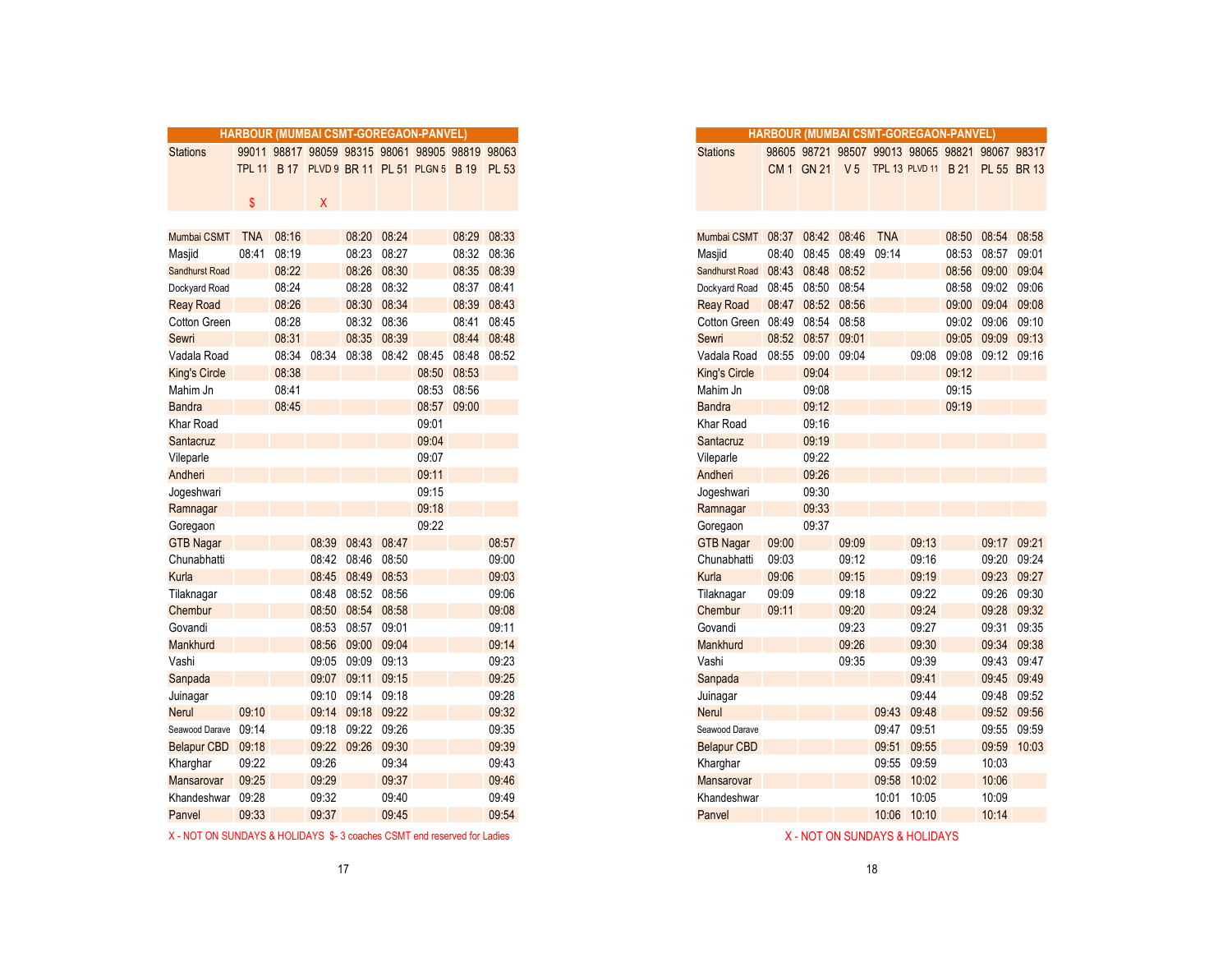|                      | <b>HARBOUR (MUMBAI CSMT-GOREGAON-PANVEL)</b> |       |                   |             |                                                 |       |                   |                |
|----------------------|----------------------------------------------|-------|-------------------|-------------|-------------------------------------------------|-------|-------------------|----------------|
| <b>Stations</b>      |                                              |       |                   |             | 98904 98723 98069 98509 99015 98823 98071 98511 |       |                   |                |
|                      |                                              |       |                   |             | GNPL 4 GN 23 PL 57 V 7 TPL 15 B 23 PL 59        |       |                   | V <sub>9</sub> |
|                      |                                              |       |                   |             |                                                 |       |                   |                |
|                      |                                              |       |                   |             | \$                                              |       |                   | X.             |
|                      |                                              |       |                   |             |                                                 |       |                   |                |
| Mumbai CSMT          |                                              |       | 09:02 09:06 09:10 |             | <b>TNA</b>                                      |       | 09:14 09:18 09:22 |                |
| Masjid               |                                              | 09:05 | 09:09             | 09:13       | 09:39                                           |       | 09:17 09:21       | 09:25          |
| Sandhurst Road       |                                              |       | 09:08 09:12 09:16 |             |                                                 |       | 09:20 09:24 09:28 |                |
| Dockyard Road        |                                              |       | 09:10 09:14 09:18 |             |                                                 |       | 09:22 09:26 09:30 |                |
| <b>Reay Road</b>     |                                              |       | 09:12 09:16 09:20 |             |                                                 | 09:24 | 09:28             | 09:32          |
| Cotton Green         |                                              |       | 09:14 09:18 09:22 |             |                                                 |       | 09:26 09:30 09:34 |                |
| Sewri                |                                              | 09:17 | 09:21 09:25       |             |                                                 |       | 09:29 09:33 09:37 |                |
| Vadala Road          | 09:20                                        | 09:20 | 09:24             | 09:28       |                                                 | 09:32 | 09:36 09:40       |                |
| <b>King's Circle</b> |                                              | 09:24 |                   |             |                                                 | 09:36 |                   |                |
| Mahim Jn             |                                              | 09:27 |                   |             |                                                 | 09:39 |                   |                |
| <b>Bandra</b>        |                                              | 09:31 |                   |             |                                                 | 09:43 |                   |                |
| Khar Road            |                                              | 09:35 |                   |             |                                                 |       |                   |                |
| Santacruz            |                                              | 09:38 |                   |             |                                                 |       |                   |                |
| Vileparle            |                                              | 09:41 |                   |             |                                                 |       |                   |                |
| Andheri              |                                              | 09:45 |                   |             |                                                 |       |                   |                |
| Jogeshwari           |                                              | 09:49 |                   |             |                                                 |       |                   |                |
| Ramnagar             |                                              | 09:52 |                   |             |                                                 |       |                   |                |
| Goregaon             |                                              | 09:56 |                   |             |                                                 |       |                   |                |
| <b>GTB Nagar</b>     | 09:25                                        |       |                   | 09:29 09:33 |                                                 |       | 09:41             | 09:45          |
| Chunabhatti          | 09:28                                        |       |                   | 09:32 09:36 |                                                 |       |                   | 09:44 09:48    |
| Kurla                | 09:31                                        |       |                   | 09:35 09:39 |                                                 |       | 09:47             | 09:51          |
| Tilaknagar           | 09:34                                        |       |                   | 09:38 09:42 |                                                 |       |                   | 09:50 09:54    |
| Chembur              | 09:36                                        |       |                   | 09:40 09:44 |                                                 |       |                   | 09:52 09:56    |
| Govandi              | 09:39                                        |       |                   | 09:43 09:47 |                                                 |       |                   | 09:55 09:59    |
| Mankhurd             | 09:42                                        |       |                   | 09:46 09:50 |                                                 |       |                   | 09:58 10:02    |
| Vashi                | 09:51                                        |       |                   | 09:55 09:59 |                                                 |       |                   | 10:07 10:11    |
| Sanpada              | 09:53                                        |       | 09:57             |             |                                                 |       | 10:09             |                |
| Juinagar             | 09:56                                        |       | 10:00             |             |                                                 |       | 10:12             |                |
| <b>Nerul</b>         | 10:00                                        |       | 10:04             |             | 10:08                                           |       | 10:16             |                |
| Seawood Darave       | 10:03                                        |       | 10:07             |             | 10:12                                           |       | 10:20             |                |
| Belapur CBD          | 10:07                                        |       | 10:11             |             | 10:16                                           |       | 10:24             |                |
| Kharghar             | 10:11                                        |       | 10:15             |             | 10:20                                           |       | 10:28             |                |
| Mansarovar           | 10:14                                        |       | 10:18             |             | 10:23                                           |       | 10:31             |                |
| Khandeshwar          | 10:17                                        |       | 10:21             |             | 10:26                                           |       | 10:34             |                |
| Panvel               | 10:22                                        |       | 10:26             |             | 10:31                                           |       | 10:39             |                |
|                      |                                              |       |                   |             |                                                 |       |                   |                |

| X - NOT ON SUNDAYS & HOLIDAYS \$-3 coaches CSMT end reserved for Ladies | X - NOT ON SUNDAYS & HOLIDAYS |
|-------------------------------------------------------------------------|-------------------------------|
|                                                                         |                               |

|                    |       |                    |                   |             | <b>HARBOUR (MUMBAI CSMT-GOREGAON-PANVEL)</b> |       |                   |                |
|--------------------|-------|--------------------|-------------------|-------------|----------------------------------------------|-------|-------------------|----------------|
| <b>Stations</b>    |       |                    |                   |             | 98904 98723 98069 98509 99015 98823 98071    |       |                   | 98511          |
|                    |       | GNPL 4 GN 23 PL 57 |                   |             | V7 TPL 15 B 23                               |       | PL 59             | V <sub>9</sub> |
|                    |       |                    |                   |             |                                              |       |                   |                |
|                    |       |                    |                   |             | $\mathbf{\$}$                                |       |                   | X.             |
|                    |       |                    |                   |             |                                              |       |                   |                |
| Mumbai CSMT        |       |                    | 09:02 09:06       | 09:10       | <b>TNA</b>                                   |       | 09:14 09:18 09:22 |                |
| Masjid             |       | 09:05              | 09:09             | 09:13       | 09:39                                        |       | 09:17 09:21       | 09:25          |
| Sandhurst Road     |       |                    | 09:08 09:12 09:16 |             |                                              |       | 09:20 09:24 09:28 |                |
| Dockyard Road      |       |                    | 09:10 09:14       | 09:18       |                                              |       | 09:22 09:26 09:30 |                |
| <b>Reay Road</b>   |       |                    | 09:12 09:16       | 09:20       |                                              | 09:24 | 09:28 09:32       |                |
| Cotton Green       |       | 09:14              | 09:18             | 09:22       |                                              | 09:26 | 09:30 09:34       |                |
| Sewri              |       |                    | 09:17 09:21 09:25 |             |                                              |       | 09:29 09:33 09:37 |                |
| Vadala Road        | 09:20 | 09:20              | 09:24 09:28       |             |                                              | 09:32 | 09:36 09:40       |                |
| King's Circle      |       | 09:24              |                   |             |                                              | 09:36 |                   |                |
| Mahim Jn           |       | 09:27              |                   |             |                                              | 09:39 |                   |                |
| Bandra             |       | 09:31              |                   |             |                                              | 09:43 |                   |                |
| Khar Road          |       | 09:35              |                   |             |                                              |       |                   |                |
| Santacruz          |       | 09:38              |                   |             |                                              |       |                   |                |
| Vileparle          |       | 09:41              |                   |             |                                              |       |                   |                |
| Andheri            |       | 09:45              |                   |             |                                              |       |                   |                |
| Jogeshwari         |       | 09:49              |                   |             |                                              |       |                   |                |
| Ramnagar           |       | 09:52              |                   |             |                                              |       |                   |                |
| Goregaon           |       | 09:56              |                   |             |                                              |       |                   |                |
| <b>GTB Nagar</b>   | 09:25 |                    | 09:29 09:33       |             |                                              |       |                   | 09:41 09:45    |
| Chunabhatti        | 09:28 |                    | 09:32             | 09:36       |                                              |       | 09:44 09:48       |                |
| Kurla              | 09:31 |                    | 09:35 09:39       |             |                                              |       | 09:47 09:51       |                |
| Tilaknagar         | 09:34 |                    |                   | 09:38 09:42 |                                              |       | 09:50 09:54       |                |
| Chembur            | 09:36 |                    | 09:40             | 09:44       |                                              |       |                   | 09:52 09:56    |
| Govandi            | 09:39 |                    | 09:43 09:47       |             |                                              |       | 09:55 09:59       |                |
| Mankhurd           | 09:42 |                    | 09:46             | 09:50       |                                              |       |                   | 09:58 10:02    |
| Vashi              | 09:51 |                    | 09:55             | 09:59       |                                              |       | 10:07 10:11       |                |
| Sanpada            | 09:53 |                    | 09:57             |             |                                              |       | 10:09             |                |
| Juinagar           | 09:56 |                    | 10:00             |             |                                              |       | 10:12             |                |
| Nerul              | 10:00 |                    | 10:04             |             | 10:08                                        |       | 10:16             |                |
| Seawood Darave     | 10:03 |                    | 10:07             |             | 10:12                                        |       | 10:20             |                |
| <b>Belapur CBD</b> | 10:07 |                    | 10:11             |             | 10:16                                        |       | 10:24             |                |
| Kharghar           | 10:11 |                    | 10:15             |             | 10:20                                        |       | 10:28             |                |
| Mansarovar         | 10:14 |                    | 10:18             |             | 10:23                                        |       | 10:31             |                |
| Khandeshwar        | 10:17 |                    | 10:21             |             | 10:26                                        |       | 10:34             |                |
| Panvel             | 10:22 |                    | 10:26             |             | 10:31                                        |       | 10:39             |                |
|                    |       |                    |                   |             |                                              |       |                   |                |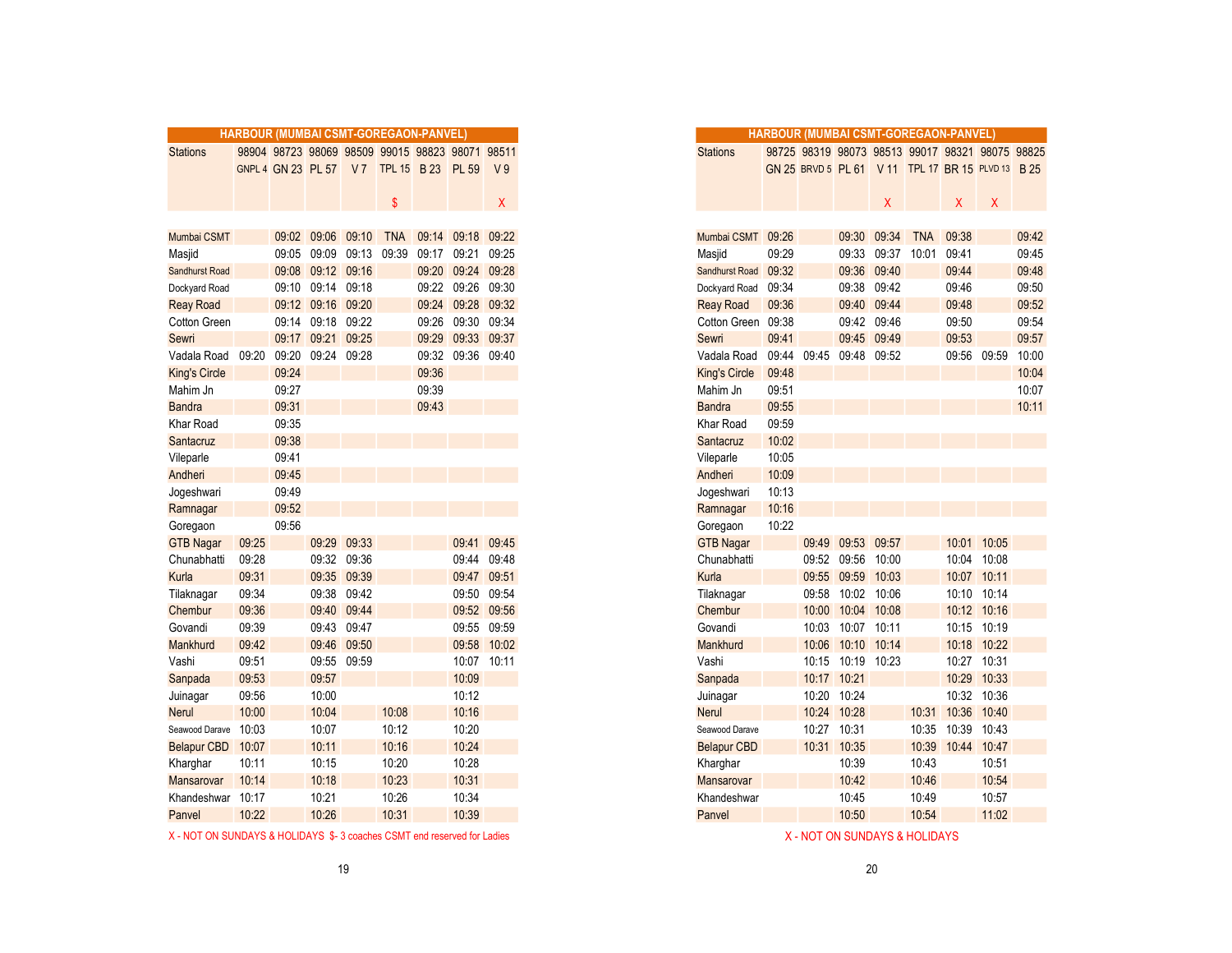|                                     |       |                         |             |             | HARBOUR (MUMBAI CSMT-GOREGAON-PANVEL)           |                   |                   |            |
|-------------------------------------|-------|-------------------------|-------------|-------------|-------------------------------------------------|-------------------|-------------------|------------|
| <b>Stations</b>                     |       |                         |             |             | 98077 98515 98079 98727 98906 98323 98081 98827 |                   |                   |            |
|                                     |       |                         |             |             | PL 63 V 13 PL 65 GN 27 GNPL 6 BR 17 PL 67       |                   |                   | <b>B27</b> |
|                                     |       |                         |             |             |                                                 |                   |                   |            |
|                                     |       |                         |             |             |                                                 | Χ                 |                   |            |
|                                     |       |                         |             |             |                                                 |                   |                   |            |
| Mumbai CSMT 09:45 09:48 09:52 09:55 |       |                         |             |             |                                                 |                   | 09:59 10:03 10:06 |            |
| Masjid                              | 09:48 | 09:51                   |             | 09:55 09:58 |                                                 |                   | 10:02 10:06       | 10:09      |
| Sandhurst Road                      |       | 09:51 09:54 09:58 10:01 |             |             |                                                 |                   | 10:05 10:09       | 10:12      |
| Dockyard Road                       | 09:53 | 09:56                   |             | 10:00 10:03 |                                                 |                   | 10:07 10:11 10:14 |            |
| <b>Reay Road</b>                    |       | 09:55 09:58 10:02       |             | 10:05       |                                                 |                   | 10:09 10:13 10:16 |            |
| Cotton Green 09:57                  |       | 10:00                   | 10:04       | 10:07       |                                                 | 10:11             | 10:15             | 10:18      |
| Sewri                               | 10:00 |                         | 10:03 10:07 | 10:10       |                                                 |                   | 10:14 10:18       | 10:21      |
| Vadala Road                         | 10:03 | 10:06                   | 10:10       | 10:14       | 10:14                                           | 10:18             | 10:22             | 10:25      |
| <b>King's Circle</b>                |       |                         |             | 10:18       |                                                 |                   |                   | 10:30      |
| Mahim Jn                            |       |                         |             | 10:21       |                                                 |                   |                   | 10:33      |
| <b>Bandra</b>                       |       |                         |             | 10:25       |                                                 |                   |                   | 10:37      |
| Khar Road                           |       |                         |             | 10:29       |                                                 |                   |                   |            |
| Santacruz                           |       |                         |             | 10:32       |                                                 |                   |                   |            |
| Vileparle                           |       |                         |             | 10:35       |                                                 |                   |                   |            |
| Andheri                             |       |                         |             | 10:39       |                                                 |                   |                   |            |
| Jogeshwari                          |       |                         |             | 10:43       |                                                 |                   |                   |            |
| Ramnagar                            |       |                         |             | 10:46       |                                                 |                   |                   |            |
| Goregaon                            |       |                         |             | 10:50       |                                                 |                   |                   |            |
| <b>GTB Nagar</b>                    |       | 10:09 10:12 10:15       |             |             |                                                 | 10:19 10:23 10:27 |                   |            |
| Chunabhatti                         |       | 10:12 10:15 10:18       |             |             |                                                 | 10:22 10:26 10:30 |                   |            |
| Kurla                               |       | 10:15 10:18 10:21       |             |             |                                                 | 10:25 10:29       | 10:33             |            |
| Tilaknagar                          |       | 10:18 10:21             | 10:24       |             | 10:28                                           |                   | 10:32 10:36       |            |
| Chembur                             |       | 10:20 10:23 10:26       |             |             |                                                 | 10:30 10:34 10:38 |                   |            |
| Govandi                             | 10:23 | 10:26                   | 10:29       |             | 10:33                                           | 10:37 10:41       |                   |            |
| Mankhurd                            | 10:26 | 10:29                   | 10:32       |             | 10:36                                           | 10:40 10:44       |                   |            |
| Vashi                               |       | 10:35 10:38             | 10:41       |             |                                                 | 10:45 10:49 10:53 |                   |            |
| Sanpada                             | 10:37 |                         | 10:43       |             | 10:47                                           |                   | 10:51 10:55       |            |
| Juinagar                            | 10:40 |                         | 10:46       |             | 10:50                                           | 10:54 10:58       |                   |            |
| Nerul                               | 10:44 |                         | 10:50       |             |                                                 | 10:54 10:58 11:02 |                   |            |
| Seawood Darave                      | 10:47 |                         | 10:53       |             |                                                 | 10:57 11:01 11:05 |                   |            |
| <b>Belapur CBD</b>                  | 10:51 |                         | 10:57       |             |                                                 | 11:01 11:05 11:09 |                   |            |
| Kharghar                            | 10:55 |                         | 11:01       |             | 11:05                                           |                   | 11:13             |            |
| Mansarovar                          | 10:58 |                         | 11:04       |             | 11:08                                           |                   | 11:16             |            |
| Khandeshwar                         | 11:01 |                         | 11:07       |             | 11:11                                           |                   | 11:19             |            |
| Panvel                              | 11:06 |                         | 11:12       |             | 11:16                                           |                   | 11:24             |            |
|                                     |       |                         |             |             |                                                 |                   |                   |            |

|                    |       |                   |       |       |       | <b>HARBOUR (MUMBAI CSMT-GOREGAON-PANVEL)</b>    |                   |       |
|--------------------|-------|-------------------|-------|-------|-------|-------------------------------------------------|-------------------|-------|
| <b>Stations</b>    |       |                   |       |       |       | 98077 98515 98079 98727 98906 98323 98081 98827 |                   |       |
|                    |       |                   |       |       |       | PL 63 V 13 PL 65 GN 27 GNPL 6 BR 17 PL 67 B 27  |                   |       |
|                    |       |                   |       |       |       |                                                 |                   |       |
|                    |       |                   |       |       |       | X                                               |                   |       |
|                    |       |                   |       |       |       |                                                 |                   |       |
| Mumbai CSMT 09:45  |       | 09:48             | 09:52 | 09:55 |       | 09:59                                           | 10:03             | 10:06 |
| Masjid             | 09:48 | 09:51             | 09:55 | 09:58 |       | 10:02                                           | 10:06             | 10:09 |
| Sandhurst Road     | 09:51 | 09:54             | 09:58 | 10:01 |       | 10:05                                           | 10:09             | 10:12 |
| Dockyard Road      | 09:53 | 09:56             | 10:00 | 10:03 |       |                                                 | 10:07 10:11 10:14 |       |
| <b>Reay Road</b>   | 09:55 | 09:58             | 10:02 | 10:05 |       | 10:09                                           | 10:13             | 10:16 |
| Cotton Green 09:57 |       | 10:00             | 10:04 | 10:07 |       | 10:11                                           | 10:15             | 10:18 |
| Sewri              | 10:00 | 10:03             | 10:07 | 10:10 |       | 10:14                                           | 10:18             | 10:21 |
| Vadala Road        | 10:03 | 10:06             | 10:10 | 10:14 | 10:14 | 10:18                                           | 10:22             | 10:25 |
| King's Circle      |       |                   |       | 10:18 |       |                                                 |                   | 10:30 |
| Mahim Jn           |       |                   |       | 10:21 |       |                                                 |                   | 10:33 |
| Bandra             |       |                   |       | 10:25 |       |                                                 |                   | 10:37 |
| Khar Road          |       |                   |       | 10:29 |       |                                                 |                   |       |
| Santacruz          |       |                   |       | 10:32 |       |                                                 |                   |       |
| Vileparle          |       |                   |       | 10:35 |       |                                                 |                   |       |
| Andheri            |       |                   |       | 10:39 |       |                                                 |                   |       |
| Jogeshwari         |       |                   |       | 10:43 |       |                                                 |                   |       |
| Ramnagar           |       |                   |       | 10:46 |       |                                                 |                   |       |
| Goregaon           |       |                   |       | 10:50 |       |                                                 |                   |       |
| <b>GTB Nagar</b>   |       | 10:09 10:12 10:15 |       |       |       | 10:19 10:23 10:27                               |                   |       |
| Chunabhatti        | 10:12 | 10:15 10:18       |       |       | 10:22 | 10:26                                           | 10:30             |       |
| Kurla              | 10:15 | 10:18             | 10:21 |       | 10:25 | 10:29                                           | 10:33             |       |
| Tilaknagar         | 10:18 | 10:21             | 10:24 |       | 10:28 | 10:32                                           | 10:36             |       |
| Chembur            | 10:20 | 10:23             | 10:26 |       | 10:30 | 10:34                                           | 10:38             |       |
| Govandi            | 10:23 | 10:26             | 10:29 |       | 10:33 | 10:37 10:41                                     |                   |       |
| Mankhurd           | 10:26 | 10:29             | 10:32 |       | 10:36 | 10:40                                           | 10:44             |       |
| Vashi              | 10:35 | 10:38             | 10:41 |       | 10:45 | 10:49                                           | 10:53             |       |
| Sanpada            | 10:37 |                   | 10:43 |       | 10:47 | 10:51                                           | 10:55             |       |
| Juinagar           | 10:40 |                   | 10:46 |       | 10:50 | 10:54                                           | 10:58             |       |
| Nerul              | 10:44 |                   | 10:50 |       | 10:54 | 10:58 11:02                                     |                   |       |
| Seawood Darave     | 10:47 |                   | 10:53 |       |       | 10:57 11:01 11:05                               |                   |       |
| <b>Belapur CBD</b> | 10:51 |                   | 10:57 |       | 11:01 | 11:05 11:09                                     |                   |       |
| Kharghar           | 10:55 |                   | 11:01 |       | 11:05 |                                                 | 11:13             |       |
| Mansarovar         | 10:58 |                   | 11:04 |       | 11:08 |                                                 | 11:16             |       |
| Khandeshwar        | 11:01 |                   | 11:07 |       | 11:11 |                                                 | 11:19             |       |
| Panvel             | 11:06 |                   | 11:12 |       | 11:16 |                                                 | 11:24             |       |
|                    |       |                   |       |       |       |                                                 |                   |       |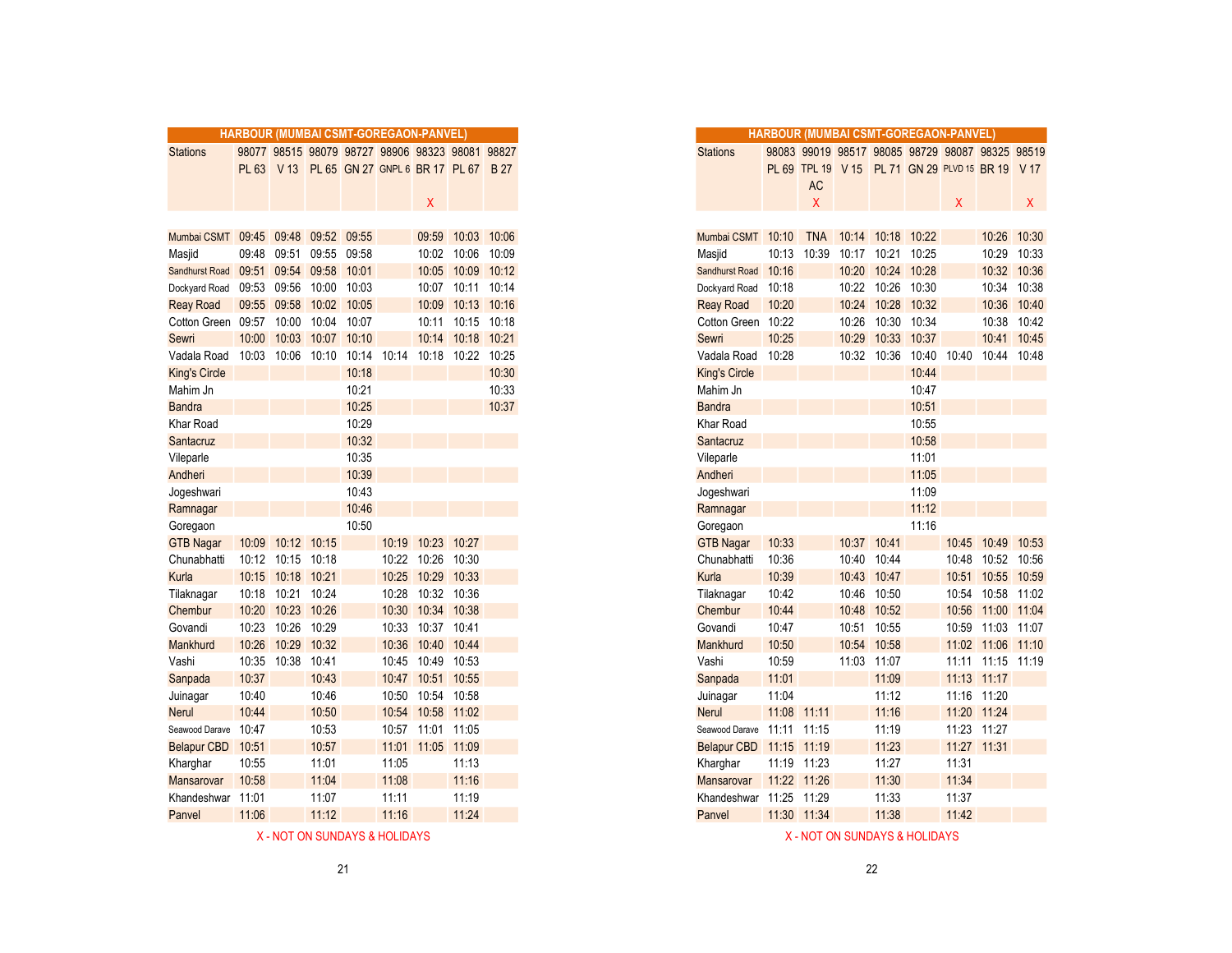|                         |              |             |       | HARBOUR (MUMBAI CSMT-GOREGAON-PANVEL)           |                   |                         |             |
|-------------------------|--------------|-------------|-------|-------------------------------------------------|-------------------|-------------------------|-------------|
| <b>Stations</b>         |              |             |       | 98089 98829 98327 98091 98521 98731 99021 98093 |                   |                         |             |
|                         | <b>PL 73</b> |             |       | B 29 BRVD 7 PL 75 V 19 GN 31 TPL 21 PL 77       |                   |                         |             |
|                         |              |             |       |                                                 |                   |                         |             |
|                         |              |             | Χ     |                                                 |                   |                         |             |
|                         |              |             |       |                                                 |                   |                         |             |
| Mumbai CSMT 10:34 10:38 |              |             |       |                                                 | 10:41 10:45 10:48 |                         | TNA 10:52   |
| Masjid                  | 10:37 10:41  |             |       | 10:44                                           |                   | 10:48 10:51 11:14 10:55 |             |
| Sandhurst Road          | 10:40        | 10:44       |       | 10:47                                           |                   | 10:51 10:54             | 10:58       |
| Dockyard Road           | 10:42 10:46  |             |       | 10:49                                           | 10:53             | 10:56                   | 11:00       |
| <b>Reay Road</b>        |              | 10:44 10:48 |       | 10:51                                           |                   | 10:55 10:58             | 11:02       |
| Cotton Green 10:46      |              | 10:50       |       |                                                 | 10:53 10:57 11:00 |                         | 11:04       |
| Sewri                   | 10:49        | 10:53       |       | 10:56                                           |                   | 11:00 11:03             | 11:07       |
| Vadala Road             |              | 10:52 10:56 | 10:56 |                                                 | 10:59 11:03 11:06 |                         | 11:10       |
| <b>King's Circle</b>    |              | 11:00       |       |                                                 |                   | 11:10                   |             |
| Mahim Jn                |              | 11:03       |       |                                                 |                   | 11:13                   |             |
| <b>Bandra</b>           |              | 11:07       |       |                                                 |                   | 11:16                   |             |
| Khar Road               |              |             |       |                                                 |                   | 11:20                   |             |
| Santacruz               |              |             |       |                                                 |                   | 11:23                   |             |
| Vileparle               |              |             |       |                                                 |                   | 11:26                   |             |
| Andheri                 |              |             |       |                                                 |                   | 11:30                   |             |
| Jogeshwari              |              |             |       |                                                 |                   | 11:34                   |             |
| Ramnagar                |              |             |       |                                                 |                   | 11:37                   |             |
| Goregaon                |              |             |       |                                                 |                   | 11:41                   |             |
| <b>GTB Nagar</b>        | 10:57        |             |       | 11:01 11:05 11:09                               |                   |                         | 11:15       |
| Chunabhatti             | 11:00        |             |       | 11:04 11:08                                     | 11:12             |                         | 11:18       |
| Kurla                   | 11:03        |             |       | 11:07 11:11 11:15                               |                   |                         | 11:21       |
| Tilaknagar              | 11:06        |             |       | 11:10 11:14 11:18                               |                   |                         | 11:24       |
| Chembur                 | 11:08        |             |       | 11:12 11:16 11:20                               |                   |                         | 11:26       |
| Govandi                 | 11:11        |             |       | 11:15 11:19 11:23                               |                   |                         | 11:29       |
| Mankhurd                | 11:14        |             |       | 11:18 11:22 11:26                               |                   |                         | 11:32       |
| Vashi                   | 11:23        |             |       | 11:27 11:31 11:35                               |                   |                         | 11:41       |
| Sanpada                 | 11:25        |             |       | 11:29 11:33                                     |                   |                         | 11:43       |
| Juinagar                | 11:28        |             |       | 11:32 11:36                                     |                   |                         | 11:46       |
| <b>Nerul</b>            | 11:32        |             |       | 11:36 11:40                                     |                   |                         | 11:44 11:50 |
| Seawood Darave 11:35    |              |             |       | 11:39 11:43                                     |                   |                         | 11:48 11:53 |
| Belapur CBD 11:39       |              |             |       | 11:43 11:47                                     |                   |                         | 11:52 11:57 |
| Kharghar                | 11:43        |             |       | 11:51                                           |                   |                         | 11:56 12:01 |
| Mansarovar              | 11:46        |             |       | 11:54                                           |                   |                         | 11:59 12:04 |
| Khandeshwar 11:49       |              |             |       | 11:57                                           |                   |                         | 12:02 12:07 |
| Panvel                  | 11:54        |             |       | 12:02                                           |                   |                         | 12:07 12:12 |

|                         |              |       | <b>HARBOUR (MUMBAI CSMT-GOREGAON-PANVEL)</b> |                   |                   |                       |                                                 |                 |
|-------------------------|--------------|-------|----------------------------------------------|-------------------|-------------------|-----------------------|-------------------------------------------------|-----------------|
| Stations                |              |       |                                              |                   |                   |                       | 98089 98829 98327 98091 98521 98731 99021 98093 |                 |
|                         | <b>PL 73</b> |       |                                              |                   |                   |                       | B 29 BRVD 7 PL 75 V 19 GN 31 TPL 21 PL 77       |                 |
|                         |              |       |                                              |                   |                   |                       |                                                 |                 |
|                         |              |       | x                                            |                   |                   |                       |                                                 |                 |
|                         |              |       |                                              |                   |                   |                       |                                                 |                 |
| Mumbai CSMT 10:34 10:38 |              |       |                                              |                   |                   | 10:41 10:45 10:48 TNA |                                                 | 10:52           |
| Masjid                  | 10:37 10:41  |       |                                              |                   | 10:44 10:48       | 10:51 11:14           |                                                 | 10:55           |
| <b>Sandhurst Road</b>   | 10:40        | 10:44 |                                              |                   | 10:47 10:51 10:54 |                       |                                                 | 10:58           |
| Dockyard Road           | 10:42        | 10:46 |                                              |                   | 10:49 10:53       | 10:56                 |                                                 | 11:00           |
| <b>Reay Road</b>        | 10:44        | 10:48 |                                              |                   | 10:51 10:55 10:58 |                       |                                                 | 11:02           |
| Cotton Green 10:46      |              | 10:50 |                                              |                   | 10:53 10:57 11:00 |                       |                                                 | 11:04           |
| Sewri                   | 10:49        | 10:53 |                                              | 10:56             | 11:00             | 11:03                 |                                                 | 11:07           |
| Vadala Road             | 10:52        | 10:56 | 10:56                                        | 10:59             | 11:03             | 11:06                 |                                                 | 11:10           |
| King's Circle           |              | 11:00 |                                              |                   |                   | 11:10                 |                                                 |                 |
| Mahim Jn                |              | 11:03 |                                              |                   |                   | 11:13                 |                                                 |                 |
| Bandra                  |              | 11:07 |                                              |                   |                   | 11:16                 |                                                 |                 |
| Khar Road               |              |       |                                              |                   |                   | 11:20                 |                                                 |                 |
| Santacruz               |              |       |                                              |                   |                   | 11:23                 |                                                 |                 |
| Vileparle               |              |       |                                              |                   |                   | 11:26                 |                                                 |                 |
| Andheri                 |              |       |                                              |                   |                   | 11:30                 |                                                 |                 |
| Jogeshwari              |              |       |                                              |                   |                   | 11:34                 |                                                 |                 |
| Ramnagar                |              |       |                                              |                   |                   | 11:37                 |                                                 |                 |
| Goregaon                |              |       |                                              |                   |                   | 11:41                 |                                                 |                 |
| <b>GTB Nagar</b>        | 10:57        |       |                                              | 11:01 11:05 11:09 |                   |                       |                                                 | 11:15           |
| Chunabhatti             | 11:00        |       |                                              | 11:04 11:08       | 11:12             |                       |                                                 | 11:18           |
| Kurla                   | 11:03        |       |                                              | 11:07 11:11 11:15 |                   |                       |                                                 | 11:21           |
| Tilaknagar              | 11:06        |       |                                              | 11:10 11:14 11:18 |                   |                       |                                                 | 11:24           |
| Chembur                 | 11:08        |       |                                              | 11:12 11:16 11:20 |                   |                       |                                                 | 11:26           |
| Govandi                 | 11:11        |       |                                              | 11:15 11:19 11:23 |                   |                       |                                                 | 11:29           |
| Mankhurd                | 11:14        |       |                                              | 11:18 11:22 11:26 |                   |                       |                                                 | 11:32           |
| Vashi                   | 11:23        |       |                                              | 11:27 11:31 11:35 |                   |                       |                                                 | 11:41           |
| Sanpada                 | 11:25        |       | 11:29                                        | 11:33             |                   |                       |                                                 | 11:43           |
| Juinagar                | 11:28        |       |                                              | 11:32 11:36       |                   |                       |                                                 | 11:46           |
| Nerul                   | 11:32        |       |                                              | 11:36 11:40       |                   |                       |                                                 | 11:44 11:50     |
| Seawood Darave          | 11:35        |       |                                              | 11:39 11:43       |                   |                       |                                                 | 11:48 11:53     |
| <b>Belapur CBD</b>      | 11:39        |       |                                              | 11:43 11:47       |                   |                       |                                                 | 11:52 11:57     |
| Kharghar                | 11:43        |       |                                              | 11:51             |                   |                       |                                                 | 11:56 12:01     |
| Mansarovar              | 11:46        |       |                                              | 11:54             |                   |                       |                                                 | 11:59 12:04     |
| $K$ handechwar 11.40    |              |       |                                              | 11.57             |                   |                       |                                                 | $12.02$ $12.07$ |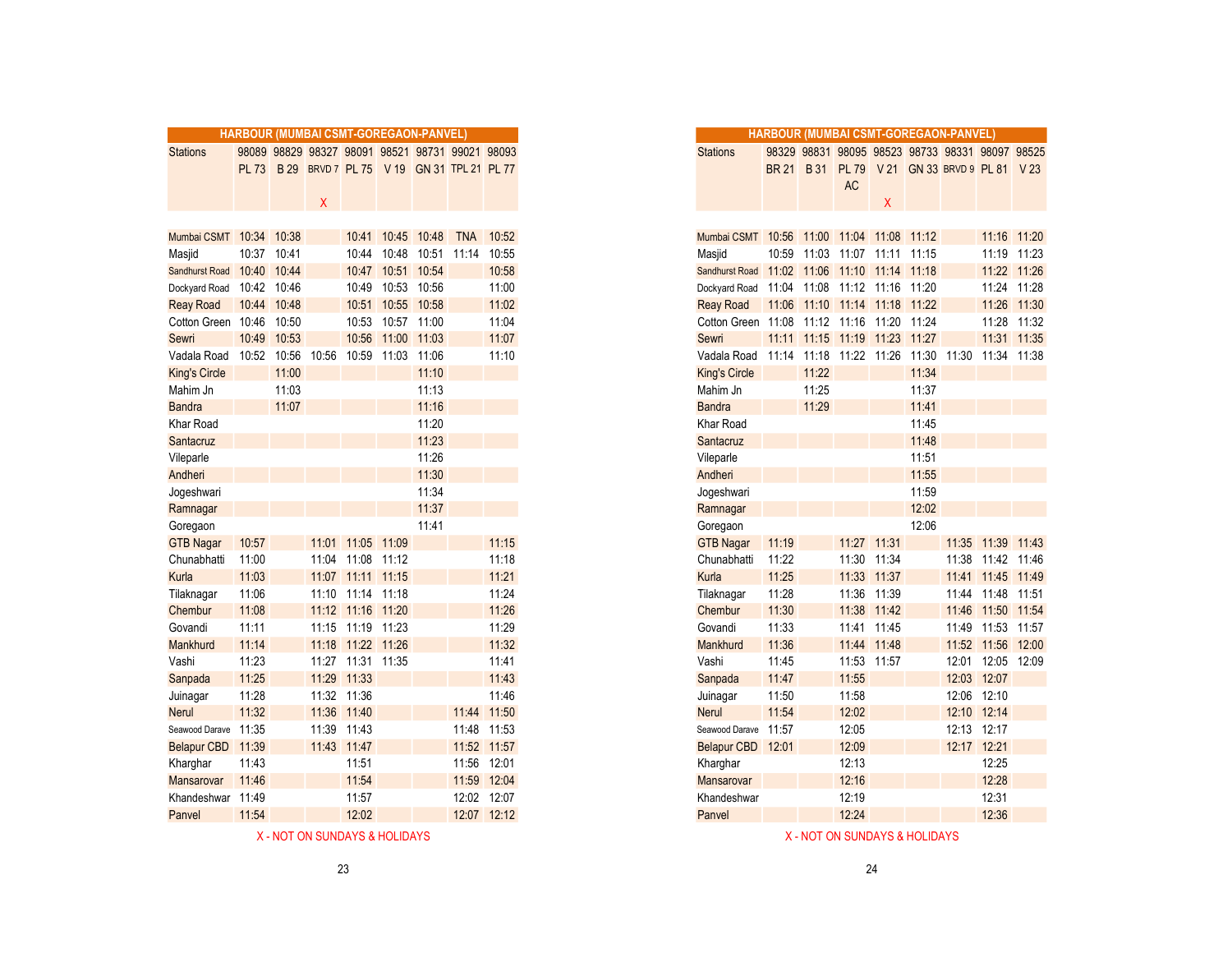|                                  | HARBOUR (MUMBAI CSMT-GOREGAON-PANVEL) |       |                   |                                  |       |                                                  |                   |             |
|----------------------------------|---------------------------------------|-------|-------------------|----------------------------------|-------|--------------------------------------------------|-------------------|-------------|
|                                  |                                       |       |                   |                                  |       | 98907 98099 98333 98833 99023 98101 98735 98103  |                   |             |
| <b>Stations</b>                  |                                       |       |                   |                                  |       |                                                  |                   |             |
|                                  |                                       |       |                   |                                  |       | PLGN 7 PL 83 BR 23 B 33 TPL 23 PL 85 GN 35 PL 87 |                   |             |
|                                  |                                       |       |                   |                                  |       |                                                  |                   |             |
|                                  |                                       |       |                   |                                  |       |                                                  |                   |             |
|                                  |                                       |       |                   |                                  |       |                                                  |                   |             |
| Mumbai CSMT                      |                                       | 11:29 |                   | 11:26 11:32 11:36<br>11:35 11:39 | 12:00 | TNA 11:40 11:48 11:52                            | 11:43 11:51 11:55 |             |
| Masjid<br>Sandhurst Road         |                                       |       | 11:32 11:38 11:42 |                                  |       |                                                  | 11:46 11:54 11:58 |             |
| Dockyard Road                    |                                       |       | 11:34 11:40 11:44 |                                  |       |                                                  | 11:48 11:56 12:00 |             |
|                                  |                                       |       | 11:36 11:42 11:46 |                                  |       |                                                  | 11:50 11:58 12:02 |             |
| <b>Reay Road</b><br>Cotton Green |                                       |       | 11:38 11:44 11:48 |                                  |       |                                                  | 11:52 12:00 12:04 |             |
| Sewri                            |                                       |       | 11:41 11:47 11:51 |                                  |       |                                                  |                   | 12:03 12:07 |
|                                  |                                       |       |                   |                                  |       | 11:55                                            |                   |             |
| Vadala Road                      | 11:42                                 |       | 11:45 11:50       | 11:54                            |       | 11:58                                            |                   | 12:06 12:10 |
| <b>King's Circle</b>             | 11:47                                 |       |                   | 11:59                            |       |                                                  | 12:10             |             |
| Mahim Jn                         | 11:50                                 |       |                   | 12:02                            |       |                                                  | 12:13             |             |
| <b>Bandra</b><br>Khar Road       | 11:54<br>11:58                        |       |                   | 12:06                            |       |                                                  | 12:17<br>12:21    |             |
|                                  | 12:01                                 |       |                   |                                  |       |                                                  | 12:24             |             |
| Santacruz                        |                                       |       |                   |                                  |       |                                                  | 12:27             |             |
| Vileparle                        | 12:04<br>12:08                        |       |                   |                                  |       |                                                  | 12:31             |             |
| Andheri                          | 12:12                                 |       |                   |                                  |       |                                                  | 12:35             |             |
| Jogeshwari                       |                                       |       |                   |                                  |       |                                                  | 12:38             |             |
| Ramnagar                         | 12:15<br>12:19                        |       |                   |                                  |       |                                                  | 12:42             |             |
| Goregaon                         |                                       |       | 11:51 11:55       |                                  |       | 12:03                                            |                   | 12:15       |
| <b>GTB Nagar</b>                 |                                       |       |                   |                                  |       |                                                  |                   |             |
| Chunabhatti                      |                                       |       | 11:54 11:58       |                                  |       | 12:06                                            |                   | 12:18       |
| Kurla                            |                                       |       | 11:57 12:01       |                                  |       | 12:09                                            |                   | 12:21       |
| Tilaknagar                       |                                       |       | 11:59 12:04       |                                  |       | 12:12                                            |                   | 12:24       |
| Chembur                          |                                       |       | 12:02 12:06       |                                  |       | 12:14                                            |                   | 12:26       |
| Govandi                          |                                       |       | 12:05 12:09       |                                  |       | 12:17<br>12:20                                   |                   | 12:29       |
| Mankhurd                         |                                       |       | 12:08 12:12       |                                  |       |                                                  |                   | 12:32       |
| Vashi                            |                                       |       | 12:17 12:21       |                                  |       | 12:29                                            |                   | 12:41       |
| Sanpada                          |                                       |       | 12:19 12:23       |                                  |       | 12:31                                            |                   | 12:43       |
| Juinagar                         |                                       |       | 12:22 12:26       |                                  |       | 12:34                                            |                   | 12:46       |
| <b>Nerul</b>                     |                                       | 12:26 | 12:30             |                                  | 12:33 | 12:39                                            |                   | 12:51       |
| Seawood Darave                   |                                       | 12:29 | 12:33             |                                  | 12:37 | 12:42                                            |                   | 12:54       |
| <b>Belapur CBD</b>               |                                       |       | 12:33 12:38       |                                  |       | 12:41 12:46                                      |                   | 12:58       |
| Kharghar                         |                                       | 12:37 |                   |                                  |       | 12:45 12:50                                      |                   | 13:02       |
| Mansarovar                       |                                       | 12:40 |                   |                                  |       | 12:48 12:53                                      |                   | 13:05       |
| Khandeshwar                      |                                       | 12:43 |                   |                                  | 12:51 | 12:56                                            |                   | 13:08       |
| Panvel                           |                                       | 12:48 |                   |                                  |       | 12:56 13:01                                      |                   | 13:13       |

|                       | <b>HARBOUR (MUMBAI CSMT-GOREGAON-PANVEL)</b> |             |                   |       |                                                  |                   |                   |       |
|-----------------------|----------------------------------------------|-------------|-------------------|-------|--------------------------------------------------|-------------------|-------------------|-------|
| <b>Stations</b>       |                                              |             |                   |       | 98907 98099 98333 98833 99023 98101 98735 98103  |                   |                   |       |
|                       |                                              |             |                   |       | PLGN 7 PL 83 BR 23 B 33 TPL 23 PL 85 GN 35 PL 87 |                   |                   |       |
|                       |                                              |             |                   |       |                                                  |                   |                   |       |
|                       |                                              |             |                   |       |                                                  |                   |                   |       |
|                       |                                              |             |                   |       |                                                  |                   |                   |       |
| Mumbai CSMT           |                                              |             |                   |       | 11:26  11:32  11:36  TNA  11:40  11:48  11:52    |                   |                   |       |
| Masjid                |                                              |             |                   |       | 11:29 11:35 11:39 12:00                          | 11:43 11:51 11:55 |                   |       |
| <b>Sandhurst Road</b> |                                              |             | 11:32 11:38 11:42 |       |                                                  |                   | 11:46 11:54 11:58 |       |
| Dockyard Road         |                                              | 11:34       | 11:40             | 11:44 |                                                  | 11:48             | 11:56             | 12:00 |
| <b>Reay Road</b>      |                                              | 11:36       | 11:42             | 11:46 |                                                  | 11:50             | 11:58             | 12:02 |
| Cotton Green          |                                              | 11:38       | 11:44 11:48       |       |                                                  |                   | 11:52 12:00 12:04 |       |
| Sewri                 |                                              |             | 11:41 11:47 11:51 |       |                                                  | 11:55             | 12:03 12:07       |       |
| Vadala Road           | 11:42                                        |             | 11:45 11:50 11:54 |       |                                                  |                   | 11:58 12:06 12:10 |       |
| King's Circle         | 11:47                                        |             |                   | 11:59 |                                                  |                   | 12:10             |       |
| Mahim Jn              | 11:50                                        |             |                   | 12:02 |                                                  |                   | 12:13             |       |
| <b>Bandra</b>         | 11:54                                        |             |                   | 12:06 |                                                  |                   | 12:17             |       |
| Khar Road             | 11:58                                        |             |                   |       |                                                  |                   | 12:21             |       |
| Santacruz             | 12:01                                        |             |                   |       |                                                  |                   | 12:24             |       |
| Vileparle             | 12:04                                        |             |                   |       |                                                  |                   | 12:27             |       |
| Andheri               | 12:08                                        |             |                   |       |                                                  |                   | 12:31             |       |
| Jogeshwari            | 12:12                                        |             |                   |       |                                                  |                   | 12:35             |       |
| Ramnagar              | 12:15                                        |             |                   |       |                                                  |                   | 12:38             |       |
| Goregaon              | 12:19                                        |             |                   |       |                                                  |                   | 12:42             |       |
| <b>GTB Nagar</b>      |                                              |             | 11:51 11:55       |       |                                                  | 12:03             |                   | 12:15 |
| Chunabhatti           |                                              | 11:54       | 11:58             |       |                                                  | 12:06             |                   | 12:18 |
| Kurla                 |                                              | 11:57       | 12:01             |       |                                                  | 12:09             |                   | 12:21 |
| Tilaknagar            |                                              | 11:59       | 12:04             |       |                                                  | 12:12             |                   | 12:24 |
| Chembur               |                                              |             | 12:02 12:06       |       |                                                  | 12:14             |                   | 12:26 |
| Govandi               |                                              |             | 12:05 12:09       |       |                                                  | 12:17             |                   | 12:29 |
| Mankhurd              |                                              |             | 12:08 12:12       |       |                                                  | 12:20             |                   | 12:32 |
| Vashi                 |                                              | 12:17 12:21 |                   |       |                                                  | 12:29             |                   | 12:41 |
| Sanpada               |                                              | 12:19 12:23 |                   |       |                                                  | 12:31             |                   | 12:43 |
| Juinagar              |                                              |             | 12:22 12:26       |       |                                                  | 12:34             |                   | 12:46 |
| Nerul                 |                                              | 12:26       | 12:30             |       | 12:33                                            | 12:39             |                   | 12:51 |
| Seawood Darave        |                                              | 12:29       | 12:33             |       | 12:37                                            | 12:42             |                   | 12:54 |
| <b>Belapur CBD</b>    |                                              | 12:33       | 12:38             |       | 12:41                                            | 12:46             |                   | 12:58 |
| Kharghar              |                                              | 12:37       |                   |       | 12:45                                            | 12:50             |                   | 13:02 |
| Mansarovar            |                                              | 12:40       |                   |       | 12:48                                            | 12:53             |                   | 13:05 |
| Khandeshwar           |                                              | 12:43       |                   |       |                                                  | 12:51 12:56       |                   | 13:08 |
| Panvel                |                                              | 12:48       |                   |       | 12:56                                            | 13:01             |                   | 13:13 |

X - NOT ON SUNDAYS & HOLIDAYS X - NOT ON SUNDAYS & HOLIDAYS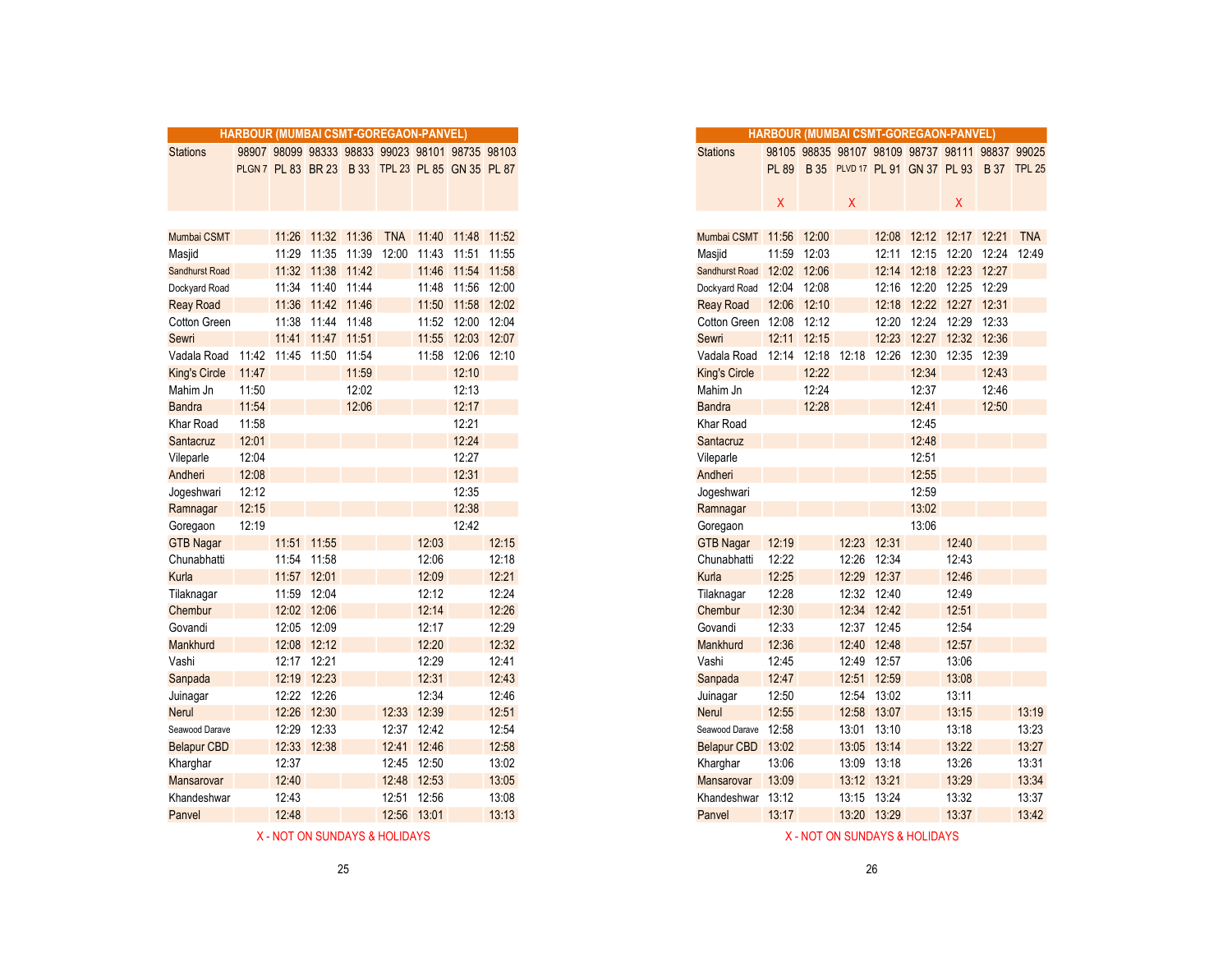|                         |             |                   |             |       |             | HARBOUR (MUMBAI CSMT-GOREGAON-PANVEL)           |       |              |
|-------------------------|-------------|-------------------|-------------|-------|-------------|-------------------------------------------------|-------|--------------|
| <b>Stations</b>         |             |                   |             |       |             | 98335 98113 98115 91393 98337 98908 98839 98117 |       |              |
|                         |             |                   |             |       |             | BR 25 PL 95 PLVD 19 WGN 1 BR 27 GNPL 8 B 39     |       | <b>PL 97</b> |
|                         |             |                   |             |       |             |                                                 |       |              |
|                         |             |                   |             | X     |             |                                                 |       |              |
|                         |             |                   |             |       |             |                                                 |       |              |
| Mumbai CSMT 12:25 12:29 |             |                   |             |       | 12:36 12:39 |                                                 |       | 12:47 12:51  |
| Masjid                  | 12:28       | 12:32             |             | 12:38 | 12:42       |                                                 | 12:50 | 12:54        |
| Sandhurst Road          | 12:31       | 12:35             |             | 12:41 | 12:45       |                                                 |       | 12:53 12:57  |
| Dockyard Road           |             | 12:33 12:37       |             |       | 12:43 12:47 |                                                 |       | 12:55 12:59  |
| <b>Reay Road</b>        |             | 12:35 12:39       |             | 12:45 | 12:49       |                                                 |       | 12:57 13:01  |
| Cotton Green            | 12:37 12:41 |                   |             |       | 12:47 12:51 |                                                 | 12:59 | 13:03        |
| Sewri                   | 12:40       | 12:44             |             |       | 12:50 12:54 |                                                 | 13:02 | 13:06        |
| Vadala Road             |             | 12:43 12:47 12:51 |             | 12:53 |             | 12:57 13:01                                     | 13:05 | 13:09        |
| <b>King's Circle</b>    |             |                   |             | 12:57 |             |                                                 | 13:09 |              |
| Mahim Jn                |             |                   |             | 13:00 |             |                                                 | 13:12 |              |
| <b>Bandra</b>           |             |                   |             | 13:04 |             |                                                 | 13:16 |              |
| Khar Road               |             |                   |             | 13:08 |             |                                                 |       |              |
| Santacruz               |             |                   |             | 13:11 |             |                                                 |       |              |
| Vileparle               |             |                   |             | 13:14 |             |                                                 |       |              |
| Andheri                 |             |                   |             | 13:18 |             |                                                 |       |              |
| Jogeshwari              |             |                   |             | 13:22 |             |                                                 |       |              |
| Ramnagar                |             |                   |             | 13:25 |             |                                                 |       |              |
| Goregaon                |             |                   |             | 13:29 |             |                                                 |       |              |
| <b>GTB Nagar</b>        |             | 12:48 12:52 12:56 |             |       |             | 13:02 13:06                                     |       | 13:14        |
| Chunabhatti             |             | 12:51 12:55 12:59 |             |       |             | 13:05 13:09                                     |       | 13:17        |
| Kurla                   |             | 12:54 12:58 13:02 |             |       |             | 13:08 13:12                                     |       | 13:20        |
| Tilaknagar              |             | 12:57 13:01 13:05 |             |       |             | 13:11 13:15                                     |       | 13:23        |
| Chembur                 |             | 12:59 13:03 13:07 |             |       |             | 13:13 13:17                                     |       | 13:25        |
| Govandi                 |             | 13:02 13:06       | 13:10       |       |             | 13:16 13:20                                     |       | 13:28        |
| Mankhurd                | 13:05       | 13:09             | 13:13       |       | 13:19       | 13:23                                           |       | 13:31        |
| Vashi                   |             | 13:14 13:18 13:22 |             |       |             | 13:28 13:32                                     |       | 13:40        |
| Sanpada                 | 13:16       | 13:20 13:24       |             |       |             | 13:30 13:34                                     |       | 13:42        |
| Juinagar                |             | 13:19 13:23       | 13:27       |       |             | 13:33 13:37                                     |       | 13:45        |
| <b>Nerul</b>            |             | 13:24 13:28 13:32 |             |       |             | 13:38 13:42                                     |       | 13:50        |
| Seawood Darave          | 13:27       | 13:31             | 13:35       |       | 13:41       | 13:45                                           |       | 13:53        |
| Belapur CBD 13:31       |             | 13:35 13:39       |             |       |             | 13:45 13:49                                     |       | 13:57        |
| Kharghar                |             |                   | 13:39 13:43 |       |             | 13:53                                           |       | 14:01        |
| Mansarovar              |             |                   | 13:42 13:46 |       |             | 13:56                                           |       | 14:04        |
| Khandeshwar             |             | 13:45             | 13:49       |       |             | 13:59                                           |       | 14:07        |
| Panvel                  |             |                   | 13:50 13:54 |       |             | 14:04                                           |       | 14:12        |
|                         |             |                   |             |       |             |                                                 |       |              |

|  |  |  |  | X - NOT ON SUNDAYS & HOLIDAYS |  |  |  |  |
|--|--|--|--|-------------------------------|--|--|--|--|
|--|--|--|--|-------------------------------|--|--|--|--|

|                          | <b>HARBOUR (MUMBAI CSMT-GOREGAON-PANVEL)</b> |                   |             |       |                                                 |             |             |              |
|--------------------------|----------------------------------------------|-------------------|-------------|-------|-------------------------------------------------|-------------|-------------|--------------|
| <b>Stations</b>          |                                              |                   |             |       | 98335 98113 98115 91393 98337 98908 98839 98117 |             |             |              |
|                          |                                              |                   |             |       | BR 25 PL 95 PLVD 19 WGN 1 BR 27 GNPL 8 B 39     |             |             | <b>PL 97</b> |
|                          |                                              |                   |             |       |                                                 |             |             |              |
|                          |                                              |                   |             | X     |                                                 |             |             |              |
|                          |                                              |                   |             |       |                                                 |             |             |              |
| Mumbai CSMT 12:25        |                                              | 12:29             |             | 12:36 | 12:39                                           |             |             | 12:47 12:51  |
| Masjid                   | 12:28                                        | 12:32             |             | 12:38 | 12:42                                           |             | 12:50       | 12:54        |
| <b>Sandhurst Road</b>    | 12:31                                        | 12:35             |             | 12:41 | 12:45                                           |             | 12:53       | 12:57        |
| Dockyard Road            | 12:33                                        | 12:37             |             | 12:43 | 12:47                                           |             | 12:55       | 12:59        |
| <b>Reay Road</b>         | 12:35 12:39                                  |                   |             |       | 12:45 12:49                                     |             | 12:57 13:01 |              |
| Cotton Green 12:37 12:41 |                                              |                   |             |       | 12:47 12:51                                     |             |             | 12:59 13:03  |
| Sewri                    | 12:40 12:44                                  |                   |             | 12:50 | 12:54                                           |             | 13:02 13:06 |              |
| Vadala Road              |                                              | 12:43 12:47 12:51 |             | 12:53 |                                                 | 12:57 13:01 | 13:05 13:09 |              |
| King's Circle            |                                              |                   |             | 12:57 |                                                 |             | 13:09       |              |
| Mahim Jn                 |                                              |                   |             | 13:00 |                                                 |             | 13:12       |              |
| Bandra                   |                                              |                   |             | 13:04 |                                                 |             | 13:16       |              |
| Khar Road                |                                              |                   |             | 13:08 |                                                 |             |             |              |
| Santacruz                |                                              |                   |             | 13:11 |                                                 |             |             |              |
| Vileparle                |                                              |                   |             | 13:14 |                                                 |             |             |              |
| Andheri                  |                                              |                   |             | 13:18 |                                                 |             |             |              |
| Jogeshwari               |                                              |                   |             | 13:22 |                                                 |             |             |              |
| Ramnagar                 |                                              |                   |             | 13:25 |                                                 |             |             |              |
| Goregaon                 |                                              |                   |             | 13:29 |                                                 |             |             |              |
| <b>GTB Nagar</b>         | 12:48                                        | 12:52             | 12:56       |       | 13:02                                           | 13:06       |             | 13:14        |
| Chunabhatti              | 12:51                                        | 12:55             | 12:59       |       | 13:05                                           | 13:09       |             | 13:17        |
| Kurla                    | 12:54                                        | 12:58             | 13:02       |       | 13:08                                           | 13:12       |             | 13:20        |
| Tilaknagar               |                                              | 12:57 13:01 13:05 |             |       |                                                 | 13:11 13:15 |             | 13:23        |
| Chembur                  | 12:59                                        | 13:03 13:07       |             |       |                                                 | 13:13 13:17 |             | 13:25        |
| Govandi                  | 13:02                                        | 13:06             | 13:10       |       | 13:16                                           | 13:20       |             | 13:28        |
| Mankhurd                 | 13:05                                        | 13:09             | 13:13       |       | 13:19                                           | 13:23       |             | 13:31        |
| Vashi                    | 13:14                                        | 13:18 13:22       |             |       |                                                 | 13:28 13:32 |             | 13:40        |
| Sanpada                  | 13:16                                        | 13:20 13:24       |             |       | 13:30                                           | 13:34       |             | 13:42        |
| Juinagar                 | 13:19                                        | 13:23             | 13:27       |       | 13:33                                           | 13:37       |             | 13:45        |
| Nerul                    | 13:24                                        | 13:28             | 13:32       |       | 13:38                                           | 13:42       |             | 13:50        |
| Seawood Darave           | 13:27                                        | 13:31             | 13:35       |       | 13:41                                           | 13:45       |             | 13:53        |
| <b>Belapur CBD</b>       | 13:31                                        | 13:35             | 13:39       |       |                                                 | 13:45 13:49 |             | 13:57        |
| Kharghar                 |                                              |                   | 13:39 13:43 |       |                                                 | 13:53       |             | 14:01        |
| Mansarovar               |                                              |                   | 13:42 13:46 |       |                                                 | 13:56       |             | 14:04        |
| Khandeshwar              |                                              | 13:45             | 13:49       |       |                                                 | 13:59       |             | 14:07        |
| Panvel                   |                                              | 13:50 13:54       |             |       |                                                 | 14:04       |             | 14:12        |
|                          |                                              |                   |             |       |                                                 |             |             |              |

X - NOT ON SUNDAYS & HOLIDAYS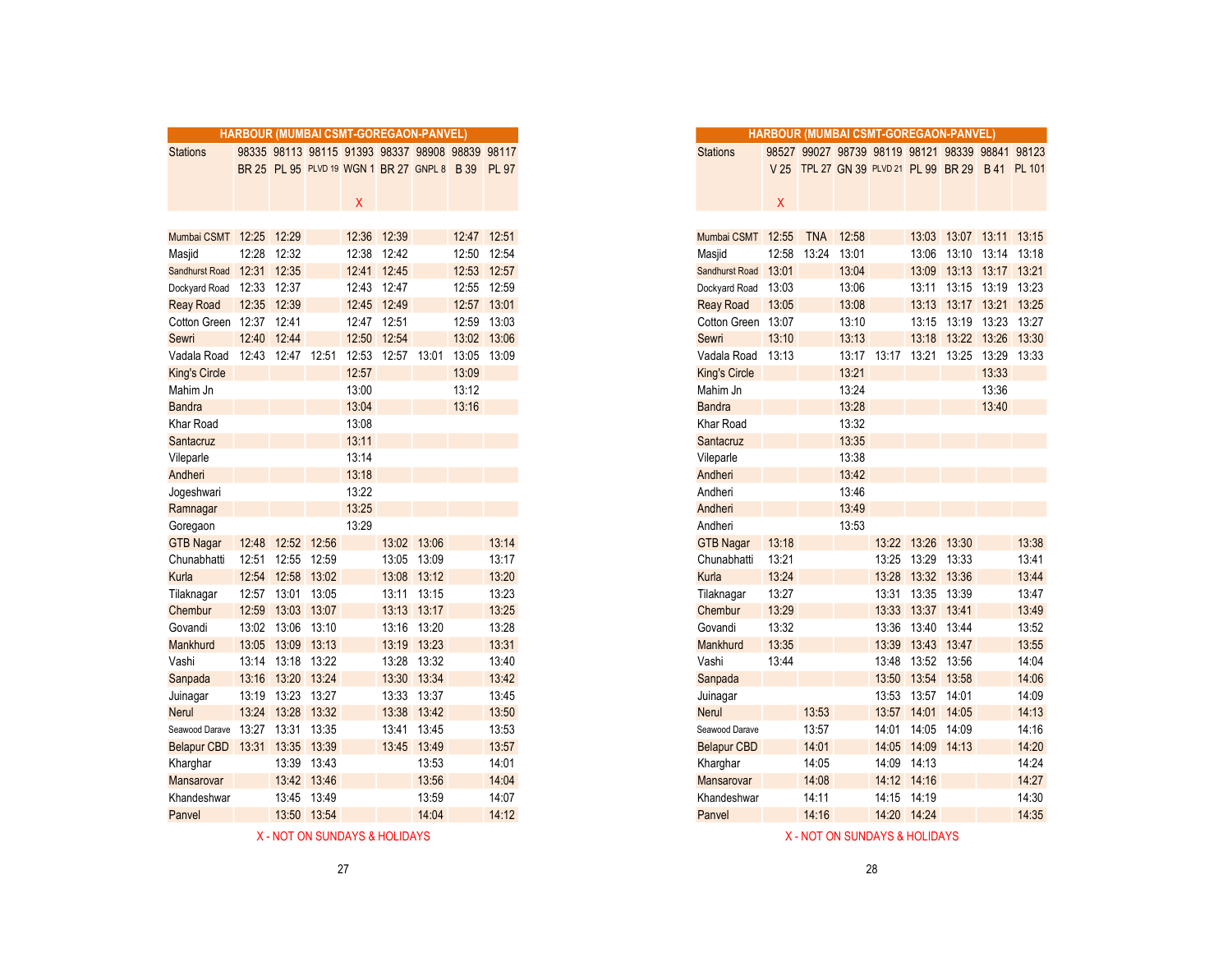|                      |       |             | <b>HARBOUR (MUMBAI CSMT-GOREGAON-PANVEL)</b> |                   |       |            |                                                 |             |
|----------------------|-------|-------------|----------------------------------------------|-------------------|-------|------------|-------------------------------------------------|-------------|
| <b>Stations</b>      |       |             |                                              |                   |       |            | 98125 98741 98127 98529 98843 99029 98129 98131 |             |
|                      |       |             | PL 103 GN 41 PL 105 V 27                     |                   |       |            | B 43 TPL 29 PLVD 23 PL 107                      |             |
| Mumbai CSMT          |       |             | 13:19 13:26 13:30 13:34 13:38                |                   |       | <b>TNA</b> |                                                 | 13:48       |
| Masjid               |       | 13:22 13:29 |                                              | 13:33 13:37       | 13:41 | 14:03      |                                                 | 13:51       |
| Sandhurst Road       | 13:25 | 13:32       | 13:36 13:40                                  |                   | 13:44 |            |                                                 | 13:54       |
| Dockyard Road        | 13:27 | 13:34       |                                              | 13:38 13:42 13:46 |       |            |                                                 | 13:56       |
| <b>Reay Road</b>     | 13:29 |             | 13:36 13:40 13:44 13:48                      |                   |       |            |                                                 | 13:58       |
| Cotton Green         | 13:31 | 13:38       | 13:42 13:46 13:50                            |                   |       |            |                                                 | 14:00       |
| Sewri                | 13:34 | 13:41       |                                              | 13:45 13:49 13:53 |       |            |                                                 | 14:03       |
| Vadala Road          | 13:37 | 13:44       |                                              | 13:48 13:52 13:56 |       |            | 13:58 14:06                                     |             |
| <b>King's Circle</b> |       | 13:48       |                                              |                   | 14:00 |            |                                                 |             |
| Mahim Jn             |       | 13:51       |                                              |                   | 14:03 |            |                                                 |             |
| <b>Bandra</b>        |       | 13:55       |                                              |                   | 14:07 |            |                                                 |             |
| Khar Road            |       | 13:59       |                                              |                   |       |            |                                                 |             |
| Santacruz            |       | 14:02       |                                              |                   |       |            |                                                 |             |
| Vileparle            |       | 14:05       |                                              |                   |       |            |                                                 |             |
| Andheri              |       | 14:09       |                                              |                   |       |            |                                                 |             |
| Andheri              |       | 14:13       |                                              |                   |       |            |                                                 |             |
| Andheri              |       | 14:16       |                                              |                   |       |            |                                                 |             |
| Andheri              |       | 14:20       |                                              |                   |       |            |                                                 |             |
| <b>GTB Nagar</b>     | 13:42 |             | 13:53 13:57                                  |                   |       |            | 14:03 14:11                                     |             |
| Chunabhatti          | 13:45 |             | 13:56                                        | 14:00             |       |            | 14:06                                           | 14:14       |
| Kurla                | 13:48 |             |                                              | 13:59 14:03       |       |            |                                                 | 14:09 14:17 |
| Tilaknagar           | 13:51 |             |                                              | 14:02 14:06       |       |            | 14:12 14:20                                     |             |
| Chembur              | 13:53 |             |                                              | 14:04 14:08       |       |            | 14:14 14:22                                     |             |
| Govandi              | 13:56 |             | 14:07 14:11                                  |                   |       |            | 14:17 14:25                                     |             |
| Mankhurd             | 13:59 |             | 14:10 14:14                                  |                   |       |            | 14:20                                           | 14:28       |
| Vashi                | 14:08 |             |                                              | 14:19 14:23       |       |            | 14:29                                           | 14:37       |
| Sanpada              | 14:10 |             | 14:21                                        |                   |       |            | 14:31 14:39                                     |             |
| Juinagar             | 14:13 |             | 14:24                                        |                   |       |            | 14:34 14:42                                     |             |
| <b>Nerul</b>         | 14:17 |             | 14:28                                        |                   |       |            | 14:32 14:38 14:46                               |             |
| Seawood Darave       | 14:20 |             | 14:31                                        |                   |       | 14:36      | 14:42 14:50                                     |             |
| <b>Belapur CBD</b>   | 14:24 |             | 14:35                                        |                   |       | 14:40      | 14:46                                           | 14:54       |
| Kharghar             | 14:28 |             | 14:39                                        |                   |       |            | 14:44 14:50 14:58                               |             |
| Mansarovar           | 14:31 |             | 14:42                                        |                   |       |            | 14:47 14:53 15:01                               |             |
| Khandeshwar          | 14:34 |             | 14:45                                        |                   |       | 14:50      | 14:56                                           | 15:04       |
| Panvel               | 14:39 |             | 14:50                                        |                   |       |            | 14:55 15:01 15:09                               |             |

| - NOT ON SUNDAYS & HOLIDAYS |  |
|-----------------------------|--|
|-----------------------------|--|

|                                            |             |                   |                   | HARBOUR (MUMBAI CSMT-GOREGAON-PANVEL) |       |            |                                                     |             |
|--------------------------------------------|-------------|-------------------|-------------------|---------------------------------------|-------|------------|-----------------------------------------------------|-------------|
|                                            |             |                   |                   |                                       |       |            |                                                     |             |
| <b>Stations</b>                            |             |                   |                   |                                       |       |            | 98125 98741 98127 98529 98843 99029 98129 98131     |             |
|                                            |             |                   |                   |                                       |       |            | PL 103 GN 41 PL 105 V 27 B 43 TPL 29 PLVD 23 PL 107 |             |
|                                            |             |                   |                   |                                       |       |            |                                                     |             |
| Mumbai CSMT 13:19 13:26 13:30 13:34 13:38  |             |                   |                   |                                       |       | <b>TNA</b> |                                                     | 13:48       |
| Masjid                                     |             | 13:22 13:29       | 13:33             | 13:37 13:41                           |       | 14:03      |                                                     | 13:51       |
| Sandhurst Road                             |             | 13:25 13:32 13:36 |                   | 13:40 13:44                           |       |            |                                                     | 13:54       |
| Dockyard Road                              | 13:27 13:34 |                   | 13:38             | 13:42 13:46                           |       |            |                                                     | 13:56       |
| <b>Reay Road</b>                           |             |                   |                   | 13:29 13:36 13:40 13:44 13:48         |       |            |                                                     | 13:58       |
| Cotton Green 13:31 13:38 13:42 13:46 13:50 |             |                   |                   |                                       |       |            |                                                     | 14:00       |
| Sewri                                      |             |                   | 13:34 13:41 13:45 | 13:49 13:53                           |       |            |                                                     | 14:03       |
| Vadala Road                                | 13:37 13:44 |                   | 13:48             | 13:52 13:56                           |       |            |                                                     | 13:58 14:06 |
| King's Circle                              |             | 13:48             |                   |                                       | 14:00 |            |                                                     |             |
| Mahim Jn                                   |             | 13:51             |                   |                                       | 14:03 |            |                                                     |             |
| <b>Bandra</b>                              |             | 13:55             |                   |                                       | 14:07 |            |                                                     |             |
| Khar Road                                  |             | 13:59             |                   |                                       |       |            |                                                     |             |
| Santacruz                                  |             | 14:02             |                   |                                       |       |            |                                                     |             |
| Vileparle                                  |             | 14:05             |                   |                                       |       |            |                                                     |             |
| Andheri                                    |             | 14:09             |                   |                                       |       |            |                                                     |             |
| Andheri                                    |             | 14:13             |                   |                                       |       |            |                                                     |             |
| Andheri                                    |             | 14:16             |                   |                                       |       |            |                                                     |             |
| Andheri                                    |             | 14:20             |                   |                                       |       |            |                                                     |             |
| <b>GTB Nagar</b>                           | 13:42       |                   |                   | 13:53 13:57                           |       |            |                                                     | 14:03 14:11 |
| Chunabhatti                                | 13:45       |                   | 13:56             | 14:00                                 |       |            |                                                     | 14:06 14:14 |
| Kurla                                      | 13:48       |                   |                   | 13:59 14:03                           |       |            |                                                     | 14:09 14:17 |
| Tilaknagar                                 | 13:51       |                   |                   | 14:02 14:06                           |       |            |                                                     | 14:12 14:20 |
| Chembur                                    | 13:53       |                   |                   | 14:04 14:08                           |       |            |                                                     | 14:14 14:22 |
| Govandi                                    | 13:56       |                   |                   | 14:07 14:11                           |       |            |                                                     | 14:17 14:25 |
| Mankhurd                                   | 13:59       |                   | 14:10             | 14:14                                 |       |            |                                                     | 14:20 14:28 |
| Vashi                                      | 14:08       |                   |                   | 14:19 14:23                           |       |            |                                                     | 14:29 14:37 |
| Sanpada                                    | 14:10       |                   | 14:21             |                                       |       |            |                                                     | 14:31 14:39 |
| Juinagar                                   | 14:13       |                   | 14:24             |                                       |       |            |                                                     | 14:34 14:42 |
| Nerul                                      | 14:17       |                   | 14:28             |                                       |       | 14:32      | 14:38 14:46                                         |             |
| Seawood Darave                             | 14:20       |                   | 14:31             |                                       |       | 14:36      | 14:42 14:50                                         |             |
| <b>Belapur CBD</b>                         | 14:24       |                   | 14:35             |                                       |       | 14:40      |                                                     | 14:46 14:54 |
| Kharghar                                   | 14:28       |                   | 14:39             |                                       |       |            | 14:44 14:50 14:58                                   |             |
|                                            | 14:31       |                   | 14:42             |                                       |       |            |                                                     |             |
| Mansarovar                                 |             |                   |                   |                                       |       |            | 14:47 14:53 15:01                                   |             |
| Khandeshwar                                | 14:34       |                   | 14:45             |                                       |       |            | 14:50 14:56 15:04                                   |             |
| Panvel                                     | 14:39       |                   | 14:50             |                                       |       |            | 14:55 15:01 15:09                                   |             |

X - NOT ON SUNDAYS & HOLIDAYS AND SUNDAYS AND LOCAL THE SUNDAYS AND ALL THE SUNDAYS AND MUNICIPALLY ASSESSMENT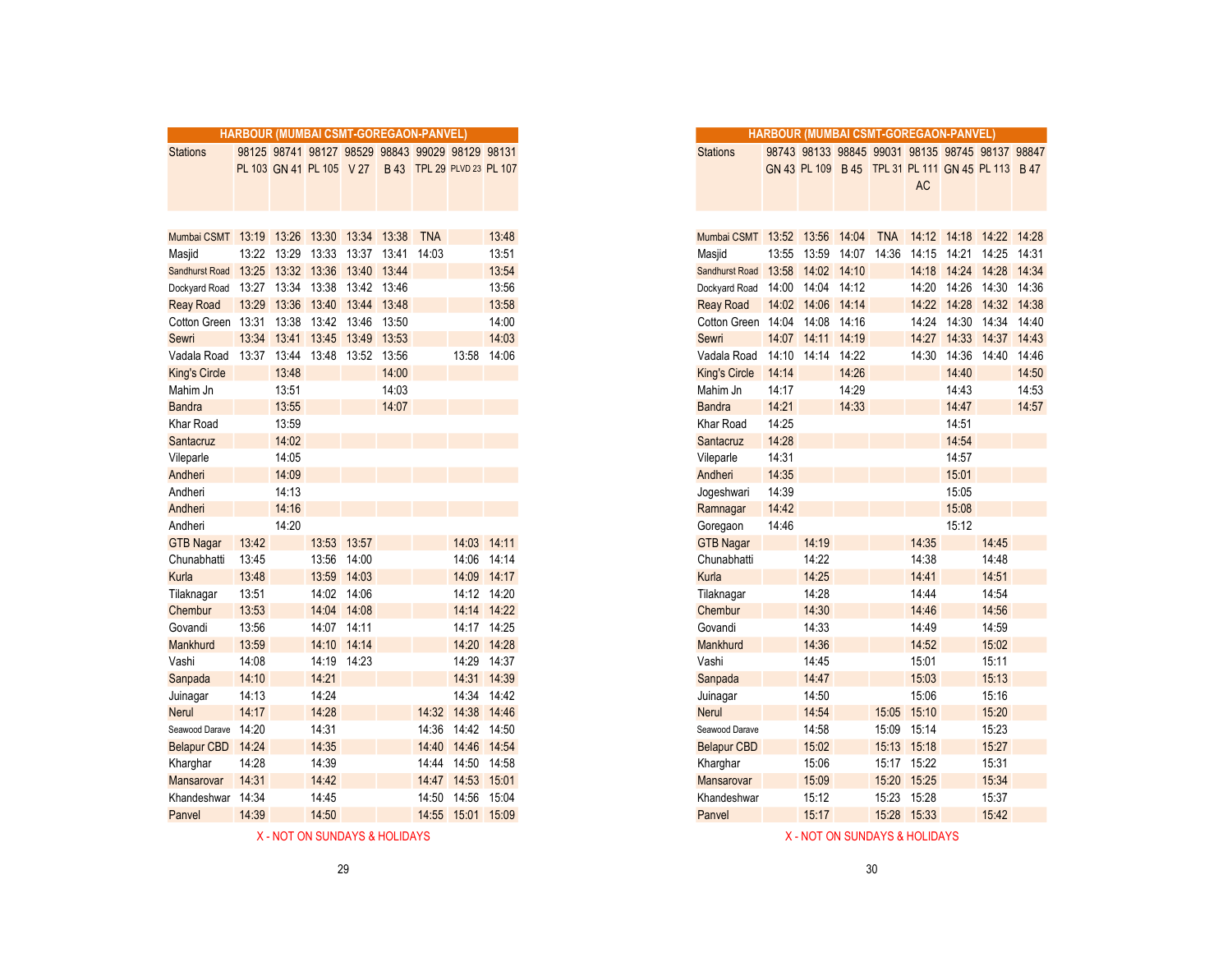|                       |            |             |             |             |       | HARBOUR (MUMBAI CSMT-GOREGAON-PANVEL)                  |             |            |
|-----------------------|------------|-------------|-------------|-------------|-------|--------------------------------------------------------|-------------|------------|
| <b>Stations</b>       |            |             |             |             |       | 99033 98341 98139 91395 98141 98143 98747 99035        |             |            |
|                       |            |             |             |             |       | TPL 33 BRVD 11 PL 115 WGN 3 PL 117 PL 119 GN 47 TPL 35 |             |            |
|                       |            |             |             |             |       |                                                        |             |            |
|                       |            |             | X.          | X           |       | Χ                                                      |             |            |
|                       |            |             |             |             |       |                                                        |             |            |
| Mumbai CSMT           | <b>TNA</b> |             |             | 14:34 14:40 | 14:44 |                                                        | 14:48 14:52 | <b>TNA</b> |
| Masjid                | 14:54      |             |             | 14:37 14:43 | 14:47 | 14:51                                                  | 14:55       | 15:20      |
| <b>Sandhurst Road</b> |            |             |             | 14:40 14:46 |       | 14:50 14:54 14:58                                      |             |            |
| Dockyard Road         |            |             |             | 14:42 14:48 |       | 14:52 14:56 15:00                                      |             |            |
| <b>Reay Road</b>      |            |             |             | 14:44 14:50 | 14:54 | 14:58 15:02                                            |             |            |
| Cotton Green          |            |             | 14:46       | 14:52       | 14:56 | 15:00 15:04                                            |             |            |
| Sewri                 |            |             | 14:49       | 14:55       | 14:59 | 15:03                                                  | 15:07       |            |
| Vadala Road           |            |             | 14:47 14:52 | 14:58       | 15:02 | 15:06                                                  | 15:10       |            |
| <b>King's Circle</b>  |            |             |             | 15:02       |       |                                                        | 15:14       |            |
| Mahim Jn              |            |             |             | 15:04       |       |                                                        | 15:17       |            |
| <b>Bandra</b>         |            |             |             | 15:09       |       |                                                        | 15:21       |            |
| Khar Road             |            |             |             | 15:13       |       |                                                        | 15:25       |            |
| Santacruz             |            |             |             | 15:16       |       |                                                        | 15:28       |            |
| Vileparle             |            |             |             | 15:19       |       |                                                        | 15:31       |            |
| Andheri               |            |             |             | 15:24       |       |                                                        | 15:35       |            |
| Jogeshwari            |            |             |             | 15:28       |       |                                                        | 15:39       |            |
| Ramnagar              |            |             |             | 15:31       |       |                                                        | 15:42       |            |
| Goregaon              |            |             |             | 15:35       |       |                                                        | 15:46       |            |
| <b>GTB Nagar</b>      |            |             | 14:52 14:57 |             |       | 15:07 15:11                                            |             |            |
| Chunabhatti           |            |             | 14:55 15:00 |             |       | 15:10 15:14                                            |             |            |
| Kurla                 |            | 14:58       | 15:03       |             |       | 15:13 15:17                                            |             |            |
| Tilaknagar            |            | 15:01       | 15:06       |             |       | 15:16 15:20                                            |             |            |
| Chembur               |            | 15:03       | 15:08       |             | 15:18 | 15:22                                                  |             |            |
| Govandi               |            | 15:06       | 15:11       |             | 15:21 | 15:25                                                  |             |            |
| Mankhurd              |            |             | 15:09 15:14 |             |       | 15:24 15:28                                            |             |            |
| Vashi                 |            |             | 15:18 15:23 |             |       | 15:33 15:37                                            |             |            |
| Sanpada               |            | 15:20       | 15:25       |             |       | 15:35 15:39                                            |             |            |
| Juinagar              |            | 15:23       | 15:28       |             | 15:38 | 15:42                                                  |             |            |
| <b>Nerul</b>          | 15:23      | 15:27       | 15:32       |             | 15:43 | 15:46                                                  |             | 15:49      |
| Seawood Darave        | 15:27      | 15:31       | 15:35       |             | 15:46 | 15:49                                                  |             | 15:53      |
| <b>Belapur CBD</b>    | 15:31      | 15:35 15:39 |             |             | 15:50 | 15:53                                                  |             | 15:57      |
| Kharghar              | 15:35      |             | 15:43       |             |       | 15:54 15:57                                            |             | 16:01      |
| Mansarovar            | 15:38      |             | 15:46       |             | 15:57 | 16:00                                                  |             | 16:04      |
|                       | 15:41      |             | 15:49       |             | 16:00 | 16:03                                                  |             | 16:07      |
| Khandeshwar           | 15:46      |             | 15:54       |             | 16:05 | 16:08                                                  |             | 16:12      |
| Panvel                |            |             |             |             |       |                                                        |             |            |

|                          |            |             |             |       |             | HARBOUR (MUMBAI CSMT-GOREGAON-PANVEL)                  |             |            |
|--------------------------|------------|-------------|-------------|-------|-------------|--------------------------------------------------------|-------------|------------|
| <b>Stations</b>          |            |             |             |       |             | 99033 98341 98139 91395 98141 98143 98747 99035        |             |            |
|                          |            |             |             |       |             | TPL 33 BRVD 11 PL 115 WGN 3 PL 117 PL 119 GN 47 TPL 35 |             |            |
|                          |            |             |             |       |             |                                                        |             |            |
|                          |            |             | X.          | X     |             | X                                                      |             |            |
|                          |            |             |             |       |             |                                                        |             |            |
| Mumbai CSMT              | <b>TNA</b> |             |             |       |             | 14:34 14:40 14:44 14:48                                | 14:52       | <b>TNA</b> |
| Masjid                   | 14:54      |             | 14:37       | 14:43 | 14:47       |                                                        | 14:51 14:55 | 15:20      |
| <b>Sandhurst Road</b>    |            |             | 14:40       | 14:46 | 14:50       | 14:54 14:58                                            |             |            |
| Dockyard Road            |            |             | 14:42       | 14:48 | 14:52       | 14:56                                                  | 15:00       |            |
| <b>Reay Road</b>         |            |             | 14:44       |       |             | 14:50 14:54 14:58 15:02                                |             |            |
| Cotton Green             |            |             | 14:46       |       | 14:52 14:56 | 15:00 15:04                                            |             |            |
| Sewri                    |            |             | 14:49       |       |             | 14:55 14:59 15:03 15:07                                |             |            |
| Vadala Road              |            | 14:47       | 14:52       | 14:58 |             | 15:02 15:06                                            | 15:10       |            |
| King's Circle            |            |             |             | 15:02 |             |                                                        | 15:14       |            |
| Mahim Jn                 |            |             |             | 15:04 |             |                                                        | 15:17       |            |
| <b>Bandra</b>            |            |             |             | 15:09 |             |                                                        | 15:21       |            |
| Khar Road                |            |             |             | 15:13 |             |                                                        | 15:25       |            |
| Santacruz                |            |             |             | 15:16 |             |                                                        | 15:28       |            |
| Vileparle                |            |             |             | 15:19 |             |                                                        | 15:31       |            |
| Andheri                  |            |             |             | 15:24 |             |                                                        | 15:35       |            |
| Jogeshwari               |            |             |             | 15:28 |             |                                                        | 15:39       |            |
| Ramnagar                 |            |             |             | 15:31 |             |                                                        | 15:42       |            |
| Goregaon                 |            |             |             | 15:35 |             |                                                        | 15:46       |            |
| <b>GTB Nagar</b>         |            | 14:52       | 14:57       |       | 15:07       | 15:11                                                  |             |            |
| Chunabhatti              |            | 14:55       | 15:00       |       | 15:10       | 15:14                                                  |             |            |
| Kurla                    |            | 14:58       | 15:03       |       | 15:13       | 15:17                                                  |             |            |
| Tilaknagar               |            |             | 15:01 15:06 |       |             | 15:16 15:20                                            |             |            |
| Chembur                  |            |             | 15:03 15:08 |       |             | 15:18 15:22                                            |             |            |
| Govandi                  |            |             | 15:06 15:11 |       | 15:21       | 15:25                                                  |             |            |
| <b>Mankhurd</b>          |            | 15:09       | 15:14       |       |             | 15:24 15:28                                            |             |            |
| Vashi                    |            | 15:18       | 15:23       |       | 15:33       | 15:37                                                  |             |            |
| Sanpada                  |            | 15:20       | 15:25       |       | 15:35       | 15:39                                                  |             |            |
| Juinagar                 |            | 15:23       | 15:28       |       | 15:38       | 15:42                                                  |             |            |
| Nerul                    | 15:23      | 15:27       | 15:32       |       | 15:43       | 15:46                                                  |             | 15:49      |
| Seawood Darave           | 15:27      | 15:31       | 15:35       |       |             | 15:46 15:49                                            |             | 15:53      |
| <b>Belapur CBD</b>       |            | 15:31 15:35 | 15:39       |       | 15:50       | 15:53                                                  |             | 15:57      |
| Kharghar                 | 15:35      |             | 15:43       |       |             | 15:54 15:57                                            |             | 16:01      |
| Mansarovar               | 15:38      |             | 15:46       |       |             | 15:57 16:00                                            |             | 16:04      |
| وعارضها والمستورة الملاز | 45.44      |             | 45.40       |       |             | $10.00 \times 10.02$                                   |             | 10.07      |

Panvel 16:16 16:24 16:28 16:36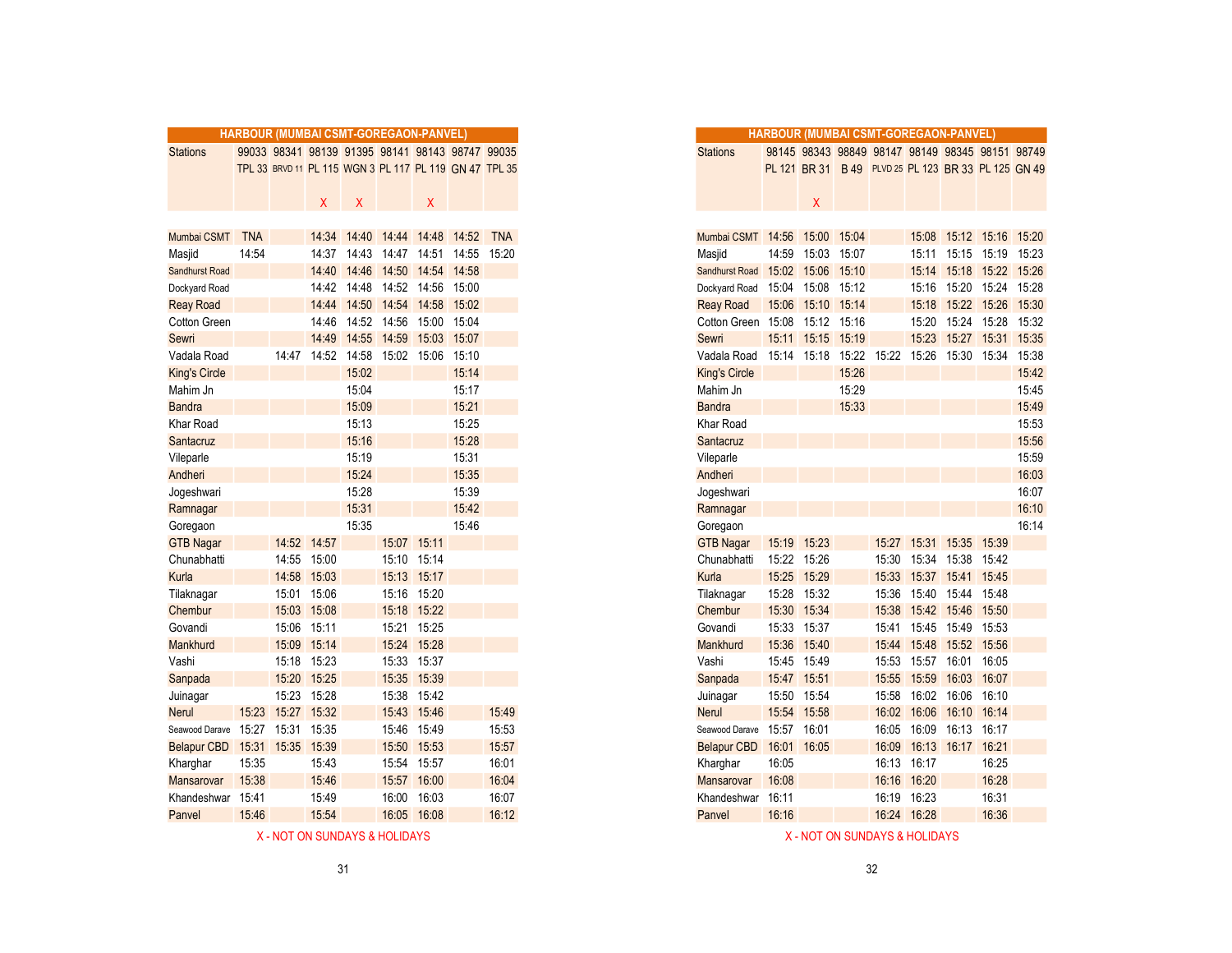|                         |       |                   |       |           | HARBOUR (MUMBAI CSMT-GOREGAON-PANVEL)               |       |                     |       |
|-------------------------|-------|-------------------|-------|-----------|-----------------------------------------------------|-------|---------------------|-------|
| <b>Stations</b>         |       |                   |       |           | 98153 98155 99037 98851 98531 98157 98159 98751     |       |                     |       |
|                         |       |                   |       |           | PL 127 PL 129 TPL 37 B 51 VVD 3 PL 131 PL 133 GN 51 |       |                     |       |
|                         |       |                   |       |           |                                                     |       |                     |       |
|                         |       |                   |       |           |                                                     |       |                     |       |
|                         |       |                   |       |           |                                                     |       |                     |       |
| Mumbai CSMT 15:24 15:28 |       |                   |       | TNA 15:32 |                                                     |       | 15:36 15:44 15:48   |       |
| Masjid                  | 15:27 | 15:31             | 16:00 | 15:35     |                                                     |       | 15:39  15:47  15:51 |       |
| Sandhurst Road          | 15:30 | 15:34             |       | 15:38     |                                                     | 15:42 | 15:50 15:54         |       |
| Dockyard Road           |       | 15:32 15:36       |       | 15:40     |                                                     |       | 15:44 15:52 15:56   |       |
| <b>Reay Road</b>        | 15:34 | 15:38             |       | 15:42     |                                                     | 15:46 | 15:54               | 15:58 |
| Cotton Green 15:36      |       | 15:40             |       | 15:44     |                                                     | 15:48 | 15:56               | 16:00 |
| Sewri                   | 15:39 | 15:43             |       | 15:47     |                                                     | 15:51 | 15:59               | 16:03 |
| Vadala Road             |       | 15:42 15:46       |       | 15:50     | 15:50                                               | 15:54 | 16:02               | 16:06 |
| <b>King's Circle</b>    |       |                   |       | 15:54     |                                                     |       |                     | 16:10 |
| Mahim Jn                |       |                   |       | 15:57     |                                                     |       |                     | 16:13 |
| <b>Bandra</b>           |       |                   |       | 16:01     |                                                     |       |                     | 16:17 |
| <b>Khar Road</b>        |       |                   |       |           |                                                     |       |                     | 16:21 |
| Santacruz               |       |                   |       |           |                                                     |       |                     | 16:24 |
| Vileparle               |       |                   |       |           |                                                     |       |                     | 16:27 |
| Andheri                 |       |                   |       |           |                                                     |       |                     | 16:31 |
| Jogeshwari              |       |                   |       |           |                                                     |       |                     | 16:35 |
| Ramnagar                |       |                   |       |           |                                                     |       |                     | 16:38 |
| Goregaon                |       |                   |       |           |                                                     |       |                     | 16:42 |
| <b>GTB Nagar</b>        | 15:47 | 15:51             |       |           | 15:55                                               | 15:59 | 16:07               |       |
| Chunabhatti             | 15:50 | 15:54             |       |           | 15:58                                               | 16:02 | 16:10               |       |
| Kurla                   |       | 15:53 15:57       |       |           | 16:01                                               | 16:05 | 16:13               |       |
| Tilaknagar              | 15:56 | 16:00             |       |           | 16:04                                               | 16:08 | 16:16               |       |
| Chembur                 | 15:58 | 16:02             |       |           | 16:06                                               |       | 16:10 16:18         |       |
| Govandi                 | 16:01 | 16:05             |       |           | 16:09                                               | 16:13 | 16:21               |       |
| Mankhurd                | 16:04 | 16:08             |       |           | 16:12                                               | 16:16 | 16:24               |       |
| Vashi                   | 16:13 | 16:17             |       |           | 16:21                                               |       | 16:25 16:33         |       |
| Sanpada                 | 16:15 | 16:19             |       |           |                                                     |       | 16:27 16:35         |       |
| Juinagar                | 16:18 | 16:22             |       |           |                                                     |       | 16:30 16:38         |       |
| <b>Nerul</b>            | 16:22 | 16:26             | 16:29 |           |                                                     |       | 16:34 16:42         |       |
| Seawood Darave          | 16:25 | 16:29             | 16:33 |           |                                                     | 16:37 | 16:45               |       |
| Belapur CBD             | 16:29 | 16:33 16:37       |       |           |                                                     | 16:41 | 16:49               |       |
| Kharghar                | 16:33 | 16:37 16:41       |       |           |                                                     |       | 16:45 16:53         |       |
| Mansarovar              | 16:36 | 16:40 16:44       |       |           |                                                     | 16:48 | 16:56               |       |
| Khandeshwar             | 16:39 | 16:43 16:47       |       |           |                                                     | 16:51 | 16:59               |       |
| Panvel                  |       | 16:44 16:48 16:52 |       |           |                                                     |       | 16:56 17:04         |       |

| <b>Stations</b><br>98153 98155 99037 98851 98531 98157 98159 98751<br>PL 127 PL 129 TPL 37 B 51 VVD 3 PL 131 PL 133 GN 51<br>Mumbai CSMT 15:24 15:28<br>15:27 15:31<br>Masjid<br>15:30 15:34<br>Sandhurst Road<br>15:32 15:36<br>Dockyard Road<br>15:34 15:38<br><b>Reay Road</b><br>Cotton Green 15:36<br>15:39<br>Sewri<br>Vadala Road<br>15:42 15:46<br>King's Circle<br>Mahim Jn<br><b>Bandra</b><br>Khar Road<br>Santacruz<br>Vileparle<br>Andheri<br>Jogeshwari<br>Ramnagar<br>Goregaon<br><b>GTB Nagar</b><br>15:47 15:51<br>Chunabhatti<br>15:50<br>15:53 15:57<br>Kurla<br>15:56<br>Tilaknagar<br>15:58<br>Chembur<br>16:01<br>Govandi<br>16:04 16:08<br>Mankhurd<br>16:13 16:17<br>Vashi<br>16:15 16:19<br>Sanpada<br>16:18<br>Juinagar<br>16:22<br>Nerul<br>16:25<br>Seawood Darave<br><b>Belapur CBD</b><br>16:29<br>Kharghar<br>16:33<br>16:36<br>Mansarovar<br>16:39<br>Khandeshwar |        | HARBOUR (MUMBAI CSMT-GOREGAON-PANVEL |             |            |       |             |                   |                   |       |
|---------------------------------------------------------------------------------------------------------------------------------------------------------------------------------------------------------------------------------------------------------------------------------------------------------------------------------------------------------------------------------------------------------------------------------------------------------------------------------------------------------------------------------------------------------------------------------------------------------------------------------------------------------------------------------------------------------------------------------------------------------------------------------------------------------------------------------------------------------------------------------------------------|--------|--------------------------------------|-------------|------------|-------|-------------|-------------------|-------------------|-------|
|                                                                                                                                                                                                                                                                                                                                                                                                                                                                                                                                                                                                                                                                                                                                                                                                                                                                                                   |        |                                      |             |            |       |             |                   |                   |       |
|                                                                                                                                                                                                                                                                                                                                                                                                                                                                                                                                                                                                                                                                                                                                                                                                                                                                                                   |        |                                      |             |            |       |             |                   |                   |       |
|                                                                                                                                                                                                                                                                                                                                                                                                                                                                                                                                                                                                                                                                                                                                                                                                                                                                                                   |        |                                      |             |            |       |             |                   |                   |       |
|                                                                                                                                                                                                                                                                                                                                                                                                                                                                                                                                                                                                                                                                                                                                                                                                                                                                                                   |        |                                      |             |            |       |             |                   |                   |       |
|                                                                                                                                                                                                                                                                                                                                                                                                                                                                                                                                                                                                                                                                                                                                                                                                                                                                                                   |        |                                      |             |            |       |             |                   |                   |       |
|                                                                                                                                                                                                                                                                                                                                                                                                                                                                                                                                                                                                                                                                                                                                                                                                                                                                                                   |        |                                      |             | <b>TNA</b> | 15:32 |             |                   | 15:36 15:44 15:48 |       |
|                                                                                                                                                                                                                                                                                                                                                                                                                                                                                                                                                                                                                                                                                                                                                                                                                                                                                                   |        |                                      |             | 16:00      | 15:35 |             | 15:39             | 15:47 15:51       |       |
|                                                                                                                                                                                                                                                                                                                                                                                                                                                                                                                                                                                                                                                                                                                                                                                                                                                                                                   |        |                                      |             |            | 15:38 |             |                   | 15:42 15:50 15:54 |       |
|                                                                                                                                                                                                                                                                                                                                                                                                                                                                                                                                                                                                                                                                                                                                                                                                                                                                                                   |        |                                      |             |            | 15:40 |             |                   | 15:44 15:52 15:56 |       |
|                                                                                                                                                                                                                                                                                                                                                                                                                                                                                                                                                                                                                                                                                                                                                                                                                                                                                                   |        |                                      |             |            | 15:42 |             | 15:46             | 15:54 15:58       |       |
|                                                                                                                                                                                                                                                                                                                                                                                                                                                                                                                                                                                                                                                                                                                                                                                                                                                                                                   |        |                                      | 15:40       |            | 15:44 |             | 15:48             | 15:56             | 16:00 |
|                                                                                                                                                                                                                                                                                                                                                                                                                                                                                                                                                                                                                                                                                                                                                                                                                                                                                                   |        |                                      | 15:43       |            | 15:47 |             | 15:51             | 15:59 16:03       |       |
|                                                                                                                                                                                                                                                                                                                                                                                                                                                                                                                                                                                                                                                                                                                                                                                                                                                                                                   |        |                                      |             |            |       | 15:50 15:50 |                   | 15:54 16:02       | 16:06 |
|                                                                                                                                                                                                                                                                                                                                                                                                                                                                                                                                                                                                                                                                                                                                                                                                                                                                                                   |        |                                      |             |            | 15:54 |             |                   |                   | 16:10 |
|                                                                                                                                                                                                                                                                                                                                                                                                                                                                                                                                                                                                                                                                                                                                                                                                                                                                                                   |        |                                      |             |            | 15:57 |             |                   |                   | 16:13 |
|                                                                                                                                                                                                                                                                                                                                                                                                                                                                                                                                                                                                                                                                                                                                                                                                                                                                                                   |        |                                      |             |            | 16:01 |             |                   |                   | 16:17 |
|                                                                                                                                                                                                                                                                                                                                                                                                                                                                                                                                                                                                                                                                                                                                                                                                                                                                                                   |        |                                      |             |            |       |             |                   |                   | 16:21 |
|                                                                                                                                                                                                                                                                                                                                                                                                                                                                                                                                                                                                                                                                                                                                                                                                                                                                                                   |        |                                      |             |            |       |             |                   |                   | 16:24 |
|                                                                                                                                                                                                                                                                                                                                                                                                                                                                                                                                                                                                                                                                                                                                                                                                                                                                                                   |        |                                      |             |            |       |             |                   |                   | 16:27 |
|                                                                                                                                                                                                                                                                                                                                                                                                                                                                                                                                                                                                                                                                                                                                                                                                                                                                                                   |        |                                      |             |            |       |             |                   |                   | 16:31 |
|                                                                                                                                                                                                                                                                                                                                                                                                                                                                                                                                                                                                                                                                                                                                                                                                                                                                                                   |        |                                      |             |            |       |             |                   |                   | 16:35 |
|                                                                                                                                                                                                                                                                                                                                                                                                                                                                                                                                                                                                                                                                                                                                                                                                                                                                                                   |        |                                      |             |            |       |             |                   |                   | 16:38 |
|                                                                                                                                                                                                                                                                                                                                                                                                                                                                                                                                                                                                                                                                                                                                                                                                                                                                                                   |        |                                      |             |            |       |             |                   |                   | 16:42 |
|                                                                                                                                                                                                                                                                                                                                                                                                                                                                                                                                                                                                                                                                                                                                                                                                                                                                                                   |        |                                      |             |            |       | 15:55       | 15:59 16:07       |                   |       |
|                                                                                                                                                                                                                                                                                                                                                                                                                                                                                                                                                                                                                                                                                                                                                                                                                                                                                                   |        |                                      | 15:54       |            |       |             | 15:58 16:02 16:10 |                   |       |
|                                                                                                                                                                                                                                                                                                                                                                                                                                                                                                                                                                                                                                                                                                                                                                                                                                                                                                   |        |                                      |             |            |       | 16:01       | 16:05             | 16:13             |       |
|                                                                                                                                                                                                                                                                                                                                                                                                                                                                                                                                                                                                                                                                                                                                                                                                                                                                                                   |        |                                      | 16:00       |            |       | 16:04       | 16:08             | 16:16             |       |
|                                                                                                                                                                                                                                                                                                                                                                                                                                                                                                                                                                                                                                                                                                                                                                                                                                                                                                   |        |                                      | 16:02       |            |       | 16:06       | 16:10             | 16:18             |       |
|                                                                                                                                                                                                                                                                                                                                                                                                                                                                                                                                                                                                                                                                                                                                                                                                                                                                                                   |        |                                      | 16:05       |            |       | 16:09       | 16:13             | 16:21             |       |
|                                                                                                                                                                                                                                                                                                                                                                                                                                                                                                                                                                                                                                                                                                                                                                                                                                                                                                   |        |                                      |             |            |       |             | 16:12 16:16 16:24 |                   |       |
|                                                                                                                                                                                                                                                                                                                                                                                                                                                                                                                                                                                                                                                                                                                                                                                                                                                                                                   |        |                                      |             |            |       |             | 16:21 16:25       | 16:33             |       |
|                                                                                                                                                                                                                                                                                                                                                                                                                                                                                                                                                                                                                                                                                                                                                                                                                                                                                                   |        |                                      |             |            |       |             | 16:27             | 16:35             |       |
|                                                                                                                                                                                                                                                                                                                                                                                                                                                                                                                                                                                                                                                                                                                                                                                                                                                                                                   |        |                                      | 16:22       |            |       |             | 16:30             | 16:38             |       |
|                                                                                                                                                                                                                                                                                                                                                                                                                                                                                                                                                                                                                                                                                                                                                                                                                                                                                                   |        |                                      | 16:26       | 16:29      |       |             | 16:34             | 16:42             |       |
|                                                                                                                                                                                                                                                                                                                                                                                                                                                                                                                                                                                                                                                                                                                                                                                                                                                                                                   |        |                                      | 16:29       | 16:33      |       |             | 16:37             | 16:45             |       |
|                                                                                                                                                                                                                                                                                                                                                                                                                                                                                                                                                                                                                                                                                                                                                                                                                                                                                                   |        |                                      | 16:33       | 16:37      |       |             | 16:41             | 16:49             |       |
|                                                                                                                                                                                                                                                                                                                                                                                                                                                                                                                                                                                                                                                                                                                                                                                                                                                                                                   |        |                                      | 16:37 16:41 |            |       |             | 16:45             | 16:53             |       |
|                                                                                                                                                                                                                                                                                                                                                                                                                                                                                                                                                                                                                                                                                                                                                                                                                                                                                                   |        |                                      | 16:40       | 16:44      |       |             | 16:48             | 16:56             |       |
|                                                                                                                                                                                                                                                                                                                                                                                                                                                                                                                                                                                                                                                                                                                                                                                                                                                                                                   |        |                                      | 16:43       | 16:47      |       |             | 16:51             | 16:59             |       |
| 16:44 16:48                                                                                                                                                                                                                                                                                                                                                                                                                                                                                                                                                                                                                                                                                                                                                                                                                                                                                       | Panvel |                                      |             | 16:52      |       |             |                   | 16:56 17:04       |       |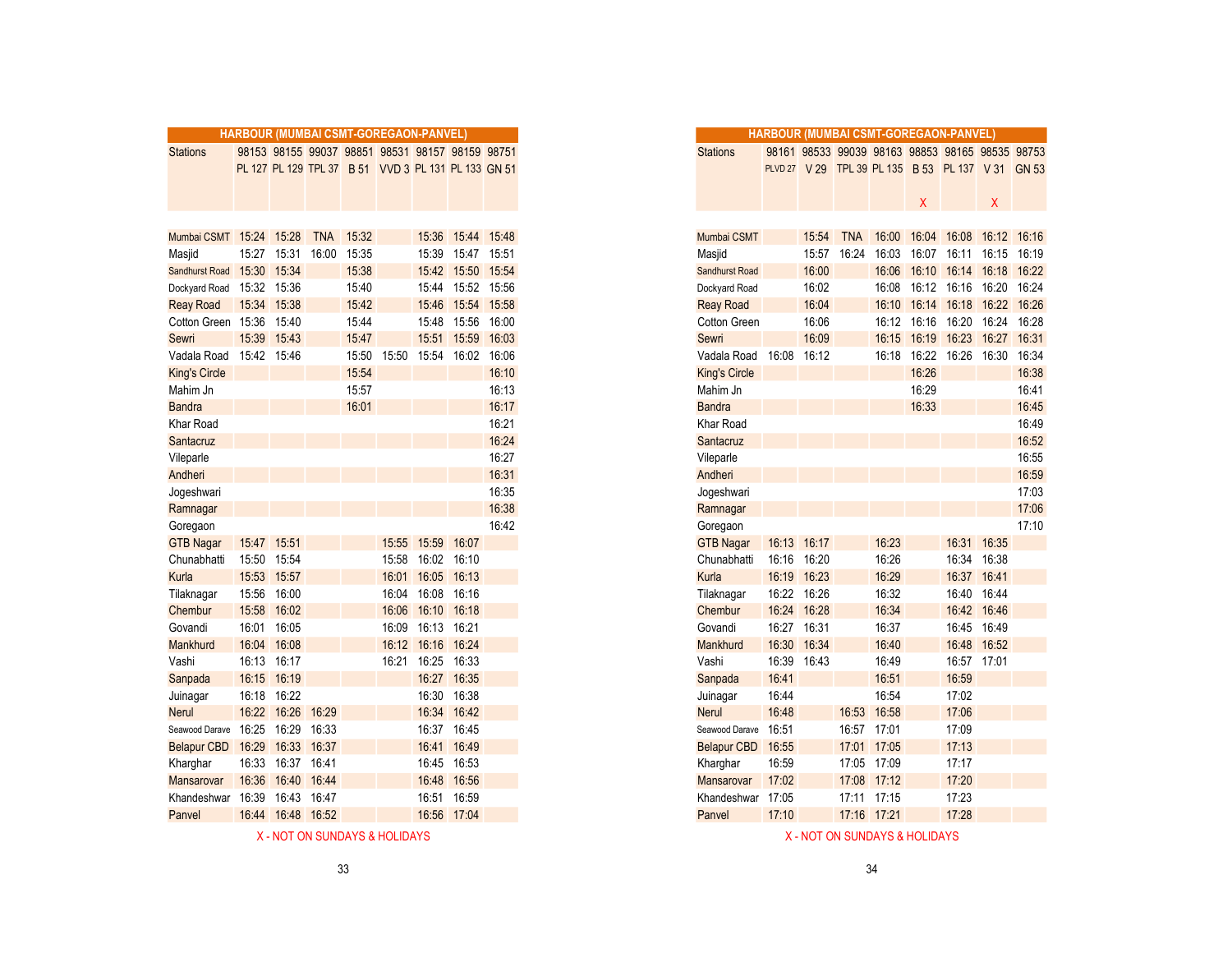|                      | HARBOUR (MUMBAI CSMT-GOREGAON-PANVEL) |                   |             |             |             |                                                     |                   |       |
|----------------------|---------------------------------------|-------------------|-------------|-------------|-------------|-----------------------------------------------------|-------------------|-------|
| <b>Stations</b>      |                                       |                   |             |             |             | 98167 99041 98169 98347 98855 98171 98349 98755     |                   |       |
|                      |                                       |                   |             |             |             | PLVD 29 TPL 41 PL 139 BR 35 B 55 PL 141 BR 37 GN 55 |                   |       |
|                      |                                       |                   |             |             |             |                                                     |                   |       |
|                      | X                                     |                   |             | X           |             |                                                     |                   |       |
|                      |                                       |                   |             |             |             |                                                     |                   |       |
| Mumbai CSMT          |                                       | <b>TNA</b>        |             | 16:23 16:27 | 16:31       |                                                     | 16:35 16:39 16:43 |       |
| Masjid               |                                       | 16:48             |             | 16:26 16:30 | 16:34       |                                                     | 16:38 16:42       | 16:46 |
| Sandhurst Road       |                                       |                   |             | 16:29 16:33 | 16:37       |                                                     | 16:41 16:45       | 16:49 |
| Dockyard Road        |                                       |                   |             | 16:31 16:35 | 16:39       |                                                     | 16:43 16:47 16:51 |       |
| <b>Reay Road</b>     |                                       |                   |             | 16:33 16:37 | 16:41       |                                                     | 16:45 16:49       | 16:53 |
| Cotton Green         |                                       |                   |             | 16:35 16:39 | 16:43       |                                                     | 16:47 16:51 16:55 |       |
| Sewri                |                                       |                   | 16:38       |             | 16:42 16:46 |                                                     | 16:50 16:54       | 16:58 |
| Vadala Road          | 16:34                                 |                   |             | 16:41 16:45 | 16:49       |                                                     | 16:53 16:57       | 17:01 |
| <b>King's Circle</b> |                                       |                   |             |             | 16:53       |                                                     |                   | 17:05 |
| Mahim Jn             |                                       |                   |             |             | 16:55       |                                                     |                   | 17:08 |
| <b>Bandra</b>        |                                       |                   |             |             | 17:00       |                                                     |                   | 17:12 |
| Khar Road            |                                       |                   |             |             |             |                                                     |                   | 17:16 |
| Santacruz            |                                       |                   |             |             |             |                                                     |                   | 17:19 |
| Vileparle            |                                       |                   |             |             |             |                                                     |                   | 17:22 |
| Andheri              |                                       |                   |             |             |             |                                                     |                   | 17:26 |
| Jogeshwari           |                                       |                   |             |             |             |                                                     |                   | 17:30 |
| Ramnagar             |                                       |                   |             |             |             |                                                     |                   | 17:33 |
| Goregaon             |                                       |                   |             |             |             |                                                     |                   | 17:37 |
| <b>GTB Nagar</b>     | 16:39                                 |                   | 16:46       | 16:50       |             |                                                     | 16:58 17:02       |       |
| Chunabhatti          | 16:42                                 |                   | 16:49       | 16:53       |             |                                                     | 17:01 17:05       |       |
| Kurla                | 16:45                                 |                   |             | 16:52 16:56 |             |                                                     | 17:04 17:08       |       |
| Tilaknagar           | 16:48                                 |                   |             | 16:55 16:59 |             |                                                     | 17:07 17:11       |       |
| Chembur              | 16:50                                 |                   |             | 16:57 17:01 |             |                                                     | 17:09 17:13       |       |
| Govandi              | 16:53                                 |                   |             | 17:00 17:04 |             |                                                     | 17:12 17:16       |       |
| Mankhurd             | 16:56                                 |                   |             | 17:03 17:07 |             |                                                     | 17:15 17:19       |       |
| Vashi                | 17:05                                 |                   |             | 17:12 17:16 |             |                                                     | 17:24 17:28       |       |
| Sanpada              | 17:07                                 |                   |             | 17:14 17:18 |             |                                                     | 17:26 17:30       |       |
| Juinagar             | 17:10                                 |                   |             | 17:17 17:21 |             |                                                     | 17:29 17:33       |       |
| <b>Nerul</b>         |                                       | 17:14 17:17       | 17:21 17:25 |             |             |                                                     | 17:33 17:37       |       |
| Seawood Darave       | 17:17 17:21                           |                   |             | 17:25 17:28 |             |                                                     | 17:36 17:40       |       |
| <b>Belapur CBD</b>   |                                       | 17:21 17:25       |             | 17:29 17:32 |             |                                                     | 17:40 17:44       |       |
| Kharghar             | 17:25                                 | 17:29             | 17:33       |             |             | 17:44                                               |                   |       |
| Mansarovar           |                                       | 17:28 17:32 17:36 |             |             |             | 17:47                                               |                   |       |
| Khandeshwar          |                                       | 17:31 17:35 17:39 |             |             |             | 17:50                                               |                   |       |
| Panvel               |                                       | 17:36 17:40 17:44 |             |             |             | 17:55                                               |                   |       |
|                      |                                       |                   |             |             |             |                                                     |                   |       |

|                               | <b>HARBOUR (MUMBAI CSMT-GOREGAON-PANVEL)</b> |                   |             |                                                     |             |                   |                         |       |
|-------------------------------|----------------------------------------------|-------------------|-------------|-----------------------------------------------------|-------------|-------------------|-------------------------|-------|
| <b>Stations</b>               |                                              |                   |             | 98167 99041 98169 98347 98855 98171 98349 98755     |             |                   |                         |       |
|                               |                                              |                   |             | PLVD 29 TPL 41 PL 139 BR 35 B 55 PL 141 BR 37 GN 55 |             |                   |                         |       |
|                               |                                              |                   |             |                                                     |             |                   |                         |       |
|                               | X.                                           |                   |             | Χ                                                   |             |                   |                         |       |
|                               |                                              |                   |             |                                                     |             |                   |                         |       |
| Mumbai CSMT                   |                                              | <b>TNA</b>        |             | 16:23 16:27                                         |             |                   | 16:31 16:35 16:39 16:43 |       |
| Masjid                        |                                              | 16:48             | 16:26       | 16:30                                               | 16:34       |                   | 16:38 16:42 16:46       |       |
| Sandhurst Road                |                                              |                   | 16:29       | 16:33                                               | 16:37       |                   | 16:41 16:45             | 16:49 |
| Dockyard Road                 |                                              |                   | 16:31       | 16:35                                               | 16:39       |                   | 16:43 16:47             | 16:51 |
| <b>Reay Road</b>              |                                              |                   | 16:33       | 16:37                                               |             | 16:41 16:45 16:49 |                         | 16:53 |
| Cotton Green                  |                                              |                   | 16:35       | 16:39                                               |             |                   | 16:43 16:47 16:51 16:55 |       |
| Sewri                         |                                              |                   | 16:38       |                                                     | 16:42 16:46 |                   | 16:50 16:54 16:58       |       |
| Vadala Road                   | 16:34                                        |                   | 16:41       | 16:45                                               | 16:49       |                   | 16:53 16:57 17:01       |       |
| <b>King's Circle</b>          |                                              |                   |             |                                                     | 16:53       |                   |                         | 17:05 |
| Mahim Jn                      |                                              |                   |             |                                                     | 16:55       |                   |                         | 17:08 |
| <b>Bandra</b>                 |                                              |                   |             |                                                     | 17:00       |                   |                         | 17:12 |
| Khar Road                     |                                              |                   |             |                                                     |             |                   |                         | 17:16 |
| Santacruz                     |                                              |                   |             |                                                     |             |                   |                         | 17:19 |
| Vileparle                     |                                              |                   |             |                                                     |             |                   |                         | 17:22 |
| Andheri                       |                                              |                   |             |                                                     |             |                   |                         | 17:26 |
| Jogeshwari                    |                                              |                   |             |                                                     |             |                   |                         | 17:30 |
| Ramnagar                      |                                              |                   |             |                                                     |             |                   |                         | 17:33 |
| Goregaon                      |                                              |                   |             |                                                     |             |                   |                         | 17:37 |
| <b>GTB Nagar</b>              | 16:39                                        |                   | 16:46       | 16:50                                               |             |                   | 16:58 17:02             |       |
| Chunabhatti                   | 16:42                                        |                   | 16:49       | 16:53                                               |             |                   | 17:01 17:05             |       |
| Kurla                         | 16:45                                        |                   |             | 16:52 16:56                                         |             |                   | 17:04 17:08             |       |
| Tilaknagar                    | 16:48                                        |                   | 16:55       | 16:59                                               |             |                   | 17:07 17:11             |       |
| Chembur                       | 16:50                                        |                   | 16:57       | 17:01                                               |             |                   | 17:09 17:13             |       |
| Govandi                       | 16:53                                        |                   | 17:00       | 17:04                                               |             |                   | 17:12 17:16             |       |
| Mankhurd                      | 16:56                                        |                   | 17:03       | 17:07                                               |             |                   | 17:15 17:19             |       |
| Vashi                         | 17:05                                        |                   |             | 17:12 17:16                                         |             |                   | 17:24 17:28             |       |
| Sanpada                       | 17:07                                        |                   |             | 17:14 17:18                                         |             |                   | 17:26 17:30             |       |
| Juinagar                      | 17:10                                        |                   | 17:17 17:21 |                                                     |             |                   | 17:29 17:33             |       |
| Nerul                         | 17:14                                        | 17:17             | 17:21       | 17:25                                               |             |                   | 17:33 17:37             |       |
| Seawood Darave                | 17:17                                        | 17:21             | 17:25 17:28 |                                                     |             |                   | 17:36 17:40             |       |
| <b>Belapur CBD</b>            | 17:21                                        | 17:25             | 17:29       | 17:32                                               |             |                   | 17:40 17:44             |       |
| Kharghar                      | 17:25                                        | 17:29             | 17:33       |                                                     |             | 17:44             |                         |       |
| Mansarovar                    |                                              | 17:28 17:32 17:36 |             |                                                     |             | 17:47             |                         |       |
| Khandeshwar 17:31 17:35 17:39 |                                              |                   |             |                                                     |             | 17:50             |                         |       |

X - NOT ON SUNDAYS & HOLIDAYS AND SUNDAYS A HOLIDAYS ASSOCIATED ASSOCIATED AS A SUNDAYS A HOLIDAYS A HOLIDAYS

Panvel 18:03 18:11 18:15 18:19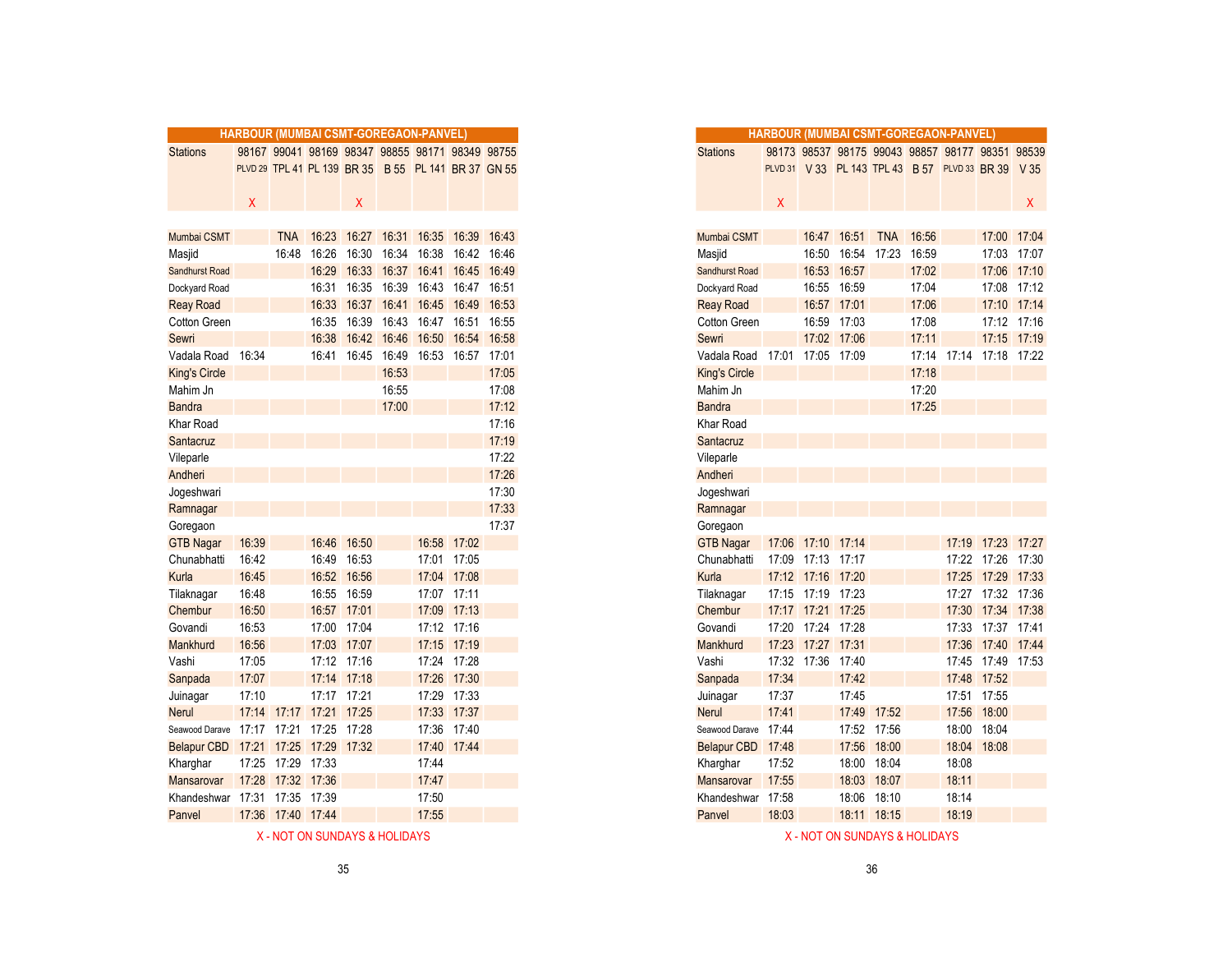|                      | <b>HARBOUR (MUMBAI CSMT-GOREGAON-PANVEL)</b> |             |       |                   |             |                                                      |       |            |
|----------------------|----------------------------------------------|-------------|-------|-------------------|-------------|------------------------------------------------------|-------|------------|
| <b>Stations</b>      |                                              |             |       |                   |             | 98179 98181 98757 98353 98183 98909 98541 99045      |       |            |
|                      |                                              |             |       |                   |             | PL 145 PLVD 35 GN 57 BR 41 PL 147 PLGN 9 V 37 TPL 45 |       |            |
|                      | <b>AC</b>                                    |             |       |                   |             |                                                      |       |            |
|                      |                                              |             |       | X                 |             |                                                      | X     |            |
|                      |                                              |             |       |                   |             |                                                      |       |            |
| Mumbai CSMT 17:08    |                                              |             |       | 17:12 17:16 17:20 |             |                                                      | 17:26 | <b>TNA</b> |
| Masjid               | 17:11                                        |             |       | 17:15 17:19       | 17:23       |                                                      | 17:29 | 17:54      |
| Sandhurst Road       | 17:14                                        |             |       | 17:18 17:22 17:26 |             |                                                      | 17:32 |            |
| Dockyard Road        | 17:16                                        |             |       | 17:20 17:24 17:28 |             |                                                      | 17:34 |            |
| <b>Reay Road</b>     | 17:18                                        |             |       | 17:22 17:26 17:30 |             |                                                      | 17:36 |            |
| Cotton Green         | 17:20                                        |             |       | 17:24 17:28       | 17:32       |                                                      | 17:38 |            |
| Sewri                | 17:23                                        |             |       | 17:27 17:31       | 17:35       |                                                      | 17:41 |            |
| Vadala Road          | 17:26                                        | 17:30       | 17:30 | 17:34             | 17:38       | 17:41                                                | 17:44 |            |
| <b>King's Circle</b> |                                              |             | 17:34 |                   |             | 17:47                                                |       |            |
| Mahim Jn             |                                              |             | 17:37 |                   |             | 17:49                                                |       |            |
| <b>Bandra</b>        |                                              |             | 17:41 |                   |             | 17:53                                                |       |            |
| Khar Road            |                                              |             | 17:45 |                   |             | 17:57                                                |       |            |
| Santacruz            |                                              |             | 17:48 |                   |             | 18:00                                                |       |            |
| Vileparle            |                                              |             | 17:51 |                   |             | 18:03                                                |       |            |
| Andheri              |                                              |             | 17:55 |                   |             | 18:07                                                |       |            |
| Jogeshwari           |                                              |             | 17:59 |                   |             | 18:11                                                |       |            |
| Ramnagar             |                                              |             | 18:02 |                   |             | 18:14                                                |       |            |
| Goregaon             |                                              |             | 18:06 |                   |             | 18:18                                                |       |            |
| <b>GTB Nagar</b>     |                                              | 17:31 17:35 |       | 17:39             | 17:43       |                                                      | 17:50 |            |
| Chunabhatti          |                                              | 17:34 17:38 |       |                   | 17:42 17:46 |                                                      | 17:53 |            |
| Kurla                | 17:37 17:41                                  |             |       | 17:45             | 17:49       |                                                      | 17:56 |            |
| Tilaknagar           |                                              | 17:40 17:44 |       | 17:48             | 17:52       |                                                      | 17:59 |            |
| Chembur              |                                              | 17:42 17:46 |       | 17:50             | 17:54       |                                                      | 18:01 |            |
| Govandi              |                                              | 17:45 17:49 |       | 17:53             | 17:57       |                                                      | 18:04 |            |
| Mankhurd             |                                              | 17:48 17:52 |       | 17:56             | 18:00       |                                                      | 18:07 |            |
| Vashi                |                                              | 17:57 18:01 |       |                   | 18:05 18:09 |                                                      | 18:16 |            |
| Sanpada              | 17:59                                        | 18:03       |       |                   | 18:07 18:11 |                                                      |       |            |
| Juinagar             | 18:02                                        | 18:06       |       | 18:10             | 18:14       |                                                      |       |            |
| Nerul                | 18:06                                        | 18:10       |       | 18:14             | 18:18       |                                                      |       | 18:23      |
| Seawood Darave       | 18:09                                        | 18:13       |       |                   | 18:17 18:21 |                                                      |       | 18:27      |
| <b>Belapur CBD</b>   |                                              | 18:13 18:17 |       |                   | 18:21 18:25 |                                                      |       | 18:31      |
| Kharghar             |                                              | 18:17 18:21 |       |                   | 18:29       |                                                      |       | 18:35      |
| Mansarovar           |                                              | 18:20 18:24 |       |                   | 18:32       |                                                      |       | 18:38      |
| Khandeshwar          | 18:23                                        | 18:27       |       |                   | 18:35       |                                                      |       | 18:41      |
| Panvel               |                                              | 18:28 18:32 |       |                   | 18:40       |                                                      |       | 18:46      |
|                      |                                              |             |       |                   |             |                                                      |       |            |

| 18:32 | 18:38 |
|-------|-------|
| 18:35 | 18:41 |
| 18:40 | 18:46 |
|       |       |

| X - NOT ON SUNDAYS & HOLIDAYS |  |
|-------------------------------|--|
|-------------------------------|--|

|                       |             |             |       |                   |             | <b>HARBOUR (MUMBAI CSMT-GOREGAON-PANVEL)</b>         |       |             |
|-----------------------|-------------|-------------|-------|-------------------|-------------|------------------------------------------------------|-------|-------------|
| <b>Stations</b>       |             |             |       |                   |             | 98179 98181 98757 98353 98183 98909 98541 99045      |       |             |
|                       |             |             |       |                   |             | PL 145 PLVD 35 GN 57 BR 41 PL 147 PLGN 9 V 37 TPL 45 |       |             |
|                       | <b>AC</b>   |             |       |                   |             |                                                      |       |             |
|                       |             |             |       | X                 |             |                                                      | Χ     |             |
|                       |             |             |       |                   |             |                                                      |       |             |
| Mumbai CSMT 17:08     |             |             |       | 17:12 17:16 17:20 |             |                                                      | 17:26 | <b>TNA</b>  |
| Masjid                | 17:11       |             |       | 17:15 17:19 17:23 |             |                                                      |       | 17:29 17:54 |
| <b>Sandhurst Road</b> | 17:14       |             |       | 17:18 17:22 17:26 |             |                                                      | 17:32 |             |
| Dockyard Road         | 17:16       |             |       | 17:20 17:24 17:28 |             |                                                      | 17:34 |             |
|                       |             |             |       | 17:22 17:26 17:30 |             |                                                      | 17:36 |             |
| Reay Road             | 17:18       |             |       |                   |             |                                                      |       |             |
| Cotton Green 17:20    |             |             |       | 17:24 17:28       | 17:32       |                                                      | 17:38 |             |
| Sewri                 | 17:23       |             | 17:27 | 17:31 17:35       |             |                                                      | 17:41 |             |
| Vadala Road           | 17:26       | 17:30       | 17:30 |                   | 17:34 17:38 | 17:41                                                | 17:44 |             |
| King's Circle         |             |             | 17:34 |                   |             | 17:47                                                |       |             |
| Mahim Jn              |             |             | 17:37 |                   |             | 17:49                                                |       |             |
| Bandra                |             |             | 17:41 |                   |             | 17:53                                                |       |             |
| Khar Road             |             |             | 17:45 |                   |             | 17:57                                                |       |             |
| Santacruz             |             |             | 17:48 |                   |             | 18:00                                                |       |             |
| Vileparle             |             |             | 17:51 |                   |             | 18:03                                                |       |             |
| Andheri               |             |             | 17:55 |                   |             | 18:07                                                |       |             |
| Jogeshwari            |             |             | 17:59 |                   |             | 18:11                                                |       |             |
| Ramnagar              |             |             | 18:02 |                   |             | 18:14                                                |       |             |
| Goregaon              |             |             | 18:06 |                   |             | 18:18                                                |       |             |
| <b>GTB Nagar</b>      |             | 17:31 17:35 |       |                   | 17:39 17:43 |                                                      | 17:50 |             |
| Chunabhatti           | 17:34 17:38 |             |       |                   | 17:42 17:46 |                                                      | 17:53 |             |
| Kurla                 | 17:37 17:41 |             |       |                   | 17:45 17:49 |                                                      | 17:56 |             |
| Tilaknagar            | 17:40       | 17:44       |       | 17:48             | 17:52       |                                                      | 17:59 |             |
| Chembur               |             | 17:42 17:46 |       | 17:50             | 17:54       |                                                      | 18:01 |             |
| Govandi               | 17:45       | 17:49       |       |                   | 17:53 17:57 |                                                      | 18:04 |             |
| <b>Mankhurd</b>       | 17:48       | 17:52       |       | 17:56             | 18:00       |                                                      | 18:07 |             |
| Vashi                 | 17:57 18:01 |             |       |                   | 18:05 18:09 |                                                      | 18:16 |             |
| Sanpada               | 17:59       | 18:03       |       | 18:07             | 18:11       |                                                      |       |             |
| Juinagar              | 18:02       | 18:06       |       | 18:10             | 18:14       |                                                      |       |             |
| Nerul                 | 18:06       | 18:10       |       |                   | 18:14 18:18 |                                                      |       | 18:23       |
| Seawood Darave        |             | 18:09 18:13 |       |                   | 18:17 18:21 |                                                      |       | 18:27       |
| <b>Belapur CBD</b>    | 18:13 18:17 |             |       |                   | 18:21 18:25 |                                                      |       | 18:31       |
| Kharghar              | 18:17 18:21 |             |       |                   | 18:29       |                                                      |       | 18:35       |
| Mansarovar            | 18:20       | 18:24       |       |                   | 18:32       |                                                      |       | 18:38       |
| Khandeshwar           | 18:23       | 18:27       |       |                   | 18:35       |                                                      |       | 18:41       |
| Panvel                |             | 18:28 18:32 |       |                   | 18:40       |                                                      |       | 18:46       |
|                       |             |             |       |                   |             |                                                      |       |             |

X - NOT ON SUNDAYS & HOLIDAYS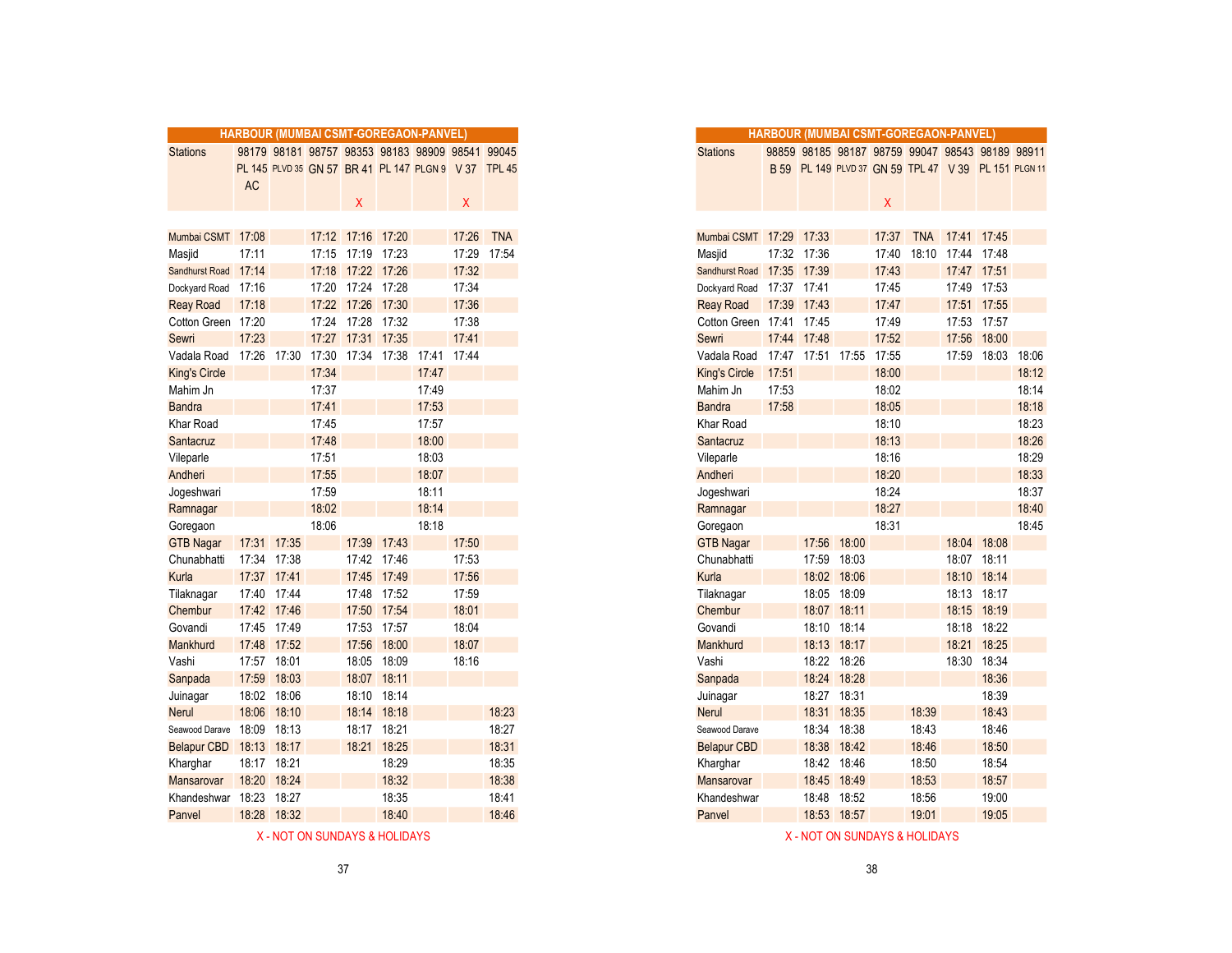|                                           |       |       |                         |             |             | <b>HARBOUR (MUMBAI CSMT-GOREGAON-PANVEL)</b>    |             |             |
|-------------------------------------------|-------|-------|-------------------------|-------------|-------------|-------------------------------------------------|-------------|-------------|
| <b>Stations</b>                           |       |       |                         |             |             | 98861 98545 98191 98355 98761 99049 98193 98195 |             |             |
|                                           | B 61  |       |                         |             |             | V 41 PL 153 BR 43 GN 61 TPL 49 PL 155 PL 157    |             |             |
|                                           |       |       |                         |             |             |                                                 | L/SPL       |             |
|                                           |       |       |                         | X.          |             | $\mathbf{s}$                                    | #           |             |
|                                           |       |       |                         |             |             |                                                 |             |             |
| Mumbai CSMT 17:50 17:53 17:57 18:01 18:05 |       |       |                         |             |             | <b>TNA</b>                                      | 18:08 18:12 |             |
| Masjid                                    | 17:53 | 17:56 | 18:00                   |             | 18:04 18:08 | 18:34                                           | 18:11       | 18:15       |
| <b>Sandhurst Road</b>                     | 17:56 | 17:59 |                         | 18:03 18:07 | 18:11       |                                                 | 18:14       | 18:18       |
| Dockyard Road                             | 17:58 | 18:01 | 18:05                   | 18:09       | 18:13       |                                                 | 18:16       | 18:20       |
| <b>Reay Road</b>                          | 18:00 |       | 18:03 18:07 18:11 18:15 |             |             |                                                 |             | 18:18 18:22 |
| Cotton Green                              | 18:02 | 18:05 | 18:09                   |             | 18:13 18:17 |                                                 | 18:20 18:24 |             |
| Sewri                                     | 18:05 |       | 18:08 18:12 18:16       |             | 18:20       |                                                 | 18:23       | 18:27       |
| Vadala Road                               | 18:09 |       | 18:12 18:16 18:20       |             | 18:23       |                                                 | 18:26 18:30 |             |
| <b>King's Circle</b>                      | 18:15 |       |                         |             | 18:28       |                                                 |             |             |
| Mahim Jn                                  | 18:17 |       |                         |             | 18:30       |                                                 |             |             |
| <b>Bandra</b>                             | 18:22 |       |                         |             | 18:34       |                                                 |             |             |
| Khar Road                                 |       |       |                         |             | 18:39       |                                                 |             |             |
| Santacruz                                 |       |       |                         |             | 18:42       |                                                 |             |             |
| Vileparle                                 |       |       |                         |             | 18:45       |                                                 |             |             |
| Andheri                                   |       |       |                         |             | 18:49       |                                                 |             |             |
| Jogeshwari                                |       |       |                         |             | 18:53       |                                                 |             |             |
| Ramnagar                                  |       |       |                         |             | 18:56       |                                                 |             |             |
| Goregaon                                  |       |       |                         |             | 19:00       |                                                 |             |             |
| <b>GTB Nagar</b>                          |       |       | 18:17 18:21             | 18:25       |             |                                                 | 18:31       | 18:35       |
| Chunabhatti                               |       | 18:20 | 18:24                   | 18:28       |             |                                                 | 18:34       | 18:38       |
| Kurla                                     |       | 18:23 | 18:27                   | 18:31       |             |                                                 | 18:37       | 18:41       |
| Tilaknagar                                |       | 18:26 | 18:30 18:34             |             |             |                                                 | 18:40 18:44 |             |
| Chembur                                   |       | 18:28 |                         | 18:32 18:36 |             |                                                 | 18:42       | 18:46       |
| Govandi                                   |       | 18:31 | 18:35                   | 18:39       |             |                                                 | 18:45 18:49 |             |
| Mankhurd                                  |       | 18:34 | 18:38                   | 18:42       |             |                                                 | 18:48       | 18:52       |
| Vashi                                     |       | 18:44 | 18:47                   | 18:51       |             |                                                 | 18:57       | 19:01       |
| Sanpada                                   |       |       |                         | 18:49 18:53 |             |                                                 |             | 18:59 19:03 |
| Juinagar                                  |       |       |                         | 18:52 18:56 |             |                                                 | 19:02 19:06 |             |
| Nerul                                     |       |       | 18:56                   | 19:00       |             | 19:03                                           | 19:07 19:11 |             |
| Seawood Darave                            |       |       | 18:59                   | 19:03       |             | 19:07                                           | 19:11       | 19:15       |
| <b>Belapur CBD</b>                        |       |       | 19:03                   | 19:07       |             | 19:11                                           | 19:15       | 19:19       |
| Kharghar                                  |       |       | 19:07                   |             |             | 19:15                                           | 19:19       | 19:23       |
| Mansarovar                                |       |       | 19:10                   |             |             | 19:18                                           | 19:22 19:26 |             |
| Khandeshwar                               |       |       | 19:13                   |             |             | 19:21                                           | 19:25 19:29 |             |
| Panvel                                    |       |       | 19:18                   |             |             | 19:26                                           | 19:30 19:34 |             |

# - Sundays/Holidays Train will run for general Public

| ×                | ۰.          |
|------------------|-------------|
|                  |             |
| I<br>I<br>$\sim$ | I<br>$\sim$ |
|                  |             |

|                               |       | <b>HARBOUR (MUMBAI CSMT-GOREGAON-PANVEL)</b>    |                                              |             |       |            |                   |             |
|-------------------------------|-------|-------------------------------------------------|----------------------------------------------|-------------|-------|------------|-------------------|-------------|
| <b>Stations</b>               |       | 98861 98545 98191 98355 98761 99049 98193 98195 |                                              |             |       |            |                   |             |
|                               | B 61  |                                                 | V 41 PL 153 BR 43 GN 61 TPL 49 PL 155 PL 157 |             |       |            |                   |             |
|                               |       |                                                 |                                              |             |       |            | L/SPL             |             |
|                               |       |                                                 |                                              | X           |       | \$         | #                 |             |
|                               |       |                                                 |                                              |             |       |            |                   |             |
| Mumbai CSMT 17:50 17:53 17:57 |       |                                                 |                                              | 18:01 18:05 |       | <b>TNA</b> |                   | 18:08 18:12 |
| Masjid                        | 17:53 | 17:56                                           | 18:00                                        | 18:04       | 18:08 | 18:34      | 18:11             | 18:15       |
| <b>Sandhurst Road</b>         | 17:56 | 17:59                                           | 18:03                                        | 18:07       | 18:11 |            |                   | 18:14 18:18 |
| Dockyard Road                 | 17:58 |                                                 | 18:01 18:05 18:09 18:13                      |             |       |            |                   | 18:16 18:20 |
| <b>Reay Road</b>              | 18:00 | 18:03                                           | 18:07                                        | 18:11 18:15 |       |            |                   | 18:18 18:22 |
| Cotton Green 18:02            |       | 18:05                                           | 18:09                                        | 18:13       | 18:17 |            | 18:20 18:24       |             |
| Sewri                         | 18:05 | 18:08                                           | 18:12                                        | 18:16       | 18:20 |            |                   | 18:23 18:27 |
| Vadala Road                   | 18:09 |                                                 | 18:12 18:16 18:20                            |             | 18:23 |            | 18:26 18:30       |             |
| King's Circle                 | 18:15 |                                                 |                                              |             | 18:28 |            |                   |             |
| Mahim Jn                      | 18:17 |                                                 |                                              |             | 18:30 |            |                   |             |
| <b>Bandra</b>                 | 18:22 |                                                 |                                              |             | 18:34 |            |                   |             |
| Khar Road                     |       |                                                 |                                              |             | 18:39 |            |                   |             |
| Santacruz                     |       |                                                 |                                              |             | 18:42 |            |                   |             |
| Vileparle                     |       |                                                 |                                              |             | 18:45 |            |                   |             |
| Andheri                       |       |                                                 |                                              |             | 18:49 |            |                   |             |
| Jogeshwari                    |       |                                                 |                                              |             | 18:53 |            |                   |             |
| Ramnagar                      |       |                                                 |                                              |             | 18:56 |            |                   |             |
| Goregaon                      |       |                                                 |                                              |             | 19:00 |            |                   |             |
| <b>GTB Nagar</b>              |       | 18:17                                           | 18:21                                        | 18:25       |       |            |                   | 18:31 18:35 |
| Chunabhatti                   |       | 18:20                                           | 18:24                                        | 18:28       |       |            | 18:34 18:38       |             |
| Kurla                         |       | 18:23                                           | 18:27                                        | 18:31       |       |            | 18:37 18:41       |             |
| Tilaknagar                    |       | 18:26                                           | 18:30                                        | 18:34       |       |            | 18:40             | 18:44       |
| Chembur                       |       | 18:28                                           | 18:32 18:36                                  |             |       |            |                   | 18:42 18:46 |
| Govandi                       |       |                                                 | 18:31 18:35 18:39                            |             |       |            |                   | 18:45 18:49 |
| Mankhurd                      |       | 18:34                                           | 18:38 18:42                                  |             |       |            |                   | 18:48 18:52 |
| Vashi                         |       | 18:44                                           | 18:47                                        | 18:51       |       |            | 18:57 19:01       |             |
| Sanpada                       |       |                                                 | 18:49                                        | 18:53       |       |            | 18:59             | 19:03       |
| Juinagar                      |       |                                                 | 18:52 18:56                                  |             |       |            |                   | 19:02 19:06 |
| Nerul                         |       |                                                 | 18:56                                        | 19:00       |       | 19:03      | 19:07 19:11       |             |
| Seawood Darave                |       |                                                 | 18:59                                        | 19:03       |       | 19:07      | 19:11 19:15       |             |
| <b>Belapur CBD</b>            |       |                                                 | 19:03                                        | 19:07       |       | 19:11      | 19:15 19:19       |             |
| Kharghar                      |       |                                                 | 19:07                                        |             |       |            | 19:15 19:19       | 19:23       |
| Mansarovar                    |       |                                                 | 19:10                                        |             |       |            | 19:18 19:22 19:26 |             |
| Khandeshwar                   |       |                                                 | 19:13                                        |             |       | 19:21      | 19:25 19:29       |             |
| Panvel                        |       |                                                 | 19:18                                        |             |       |            | 19:26 19:30 19:34 |             |
|                               |       |                                                 |                                              |             |       |            |                   |             |

X - NOT ON SUNDAYS & HOLIDAYS \$-3 coaches TNA end reserved for Ladies X - NOT ON SUNDAYS & HOLIDAYS \$-3 coaches CSMT end reserved for Ladies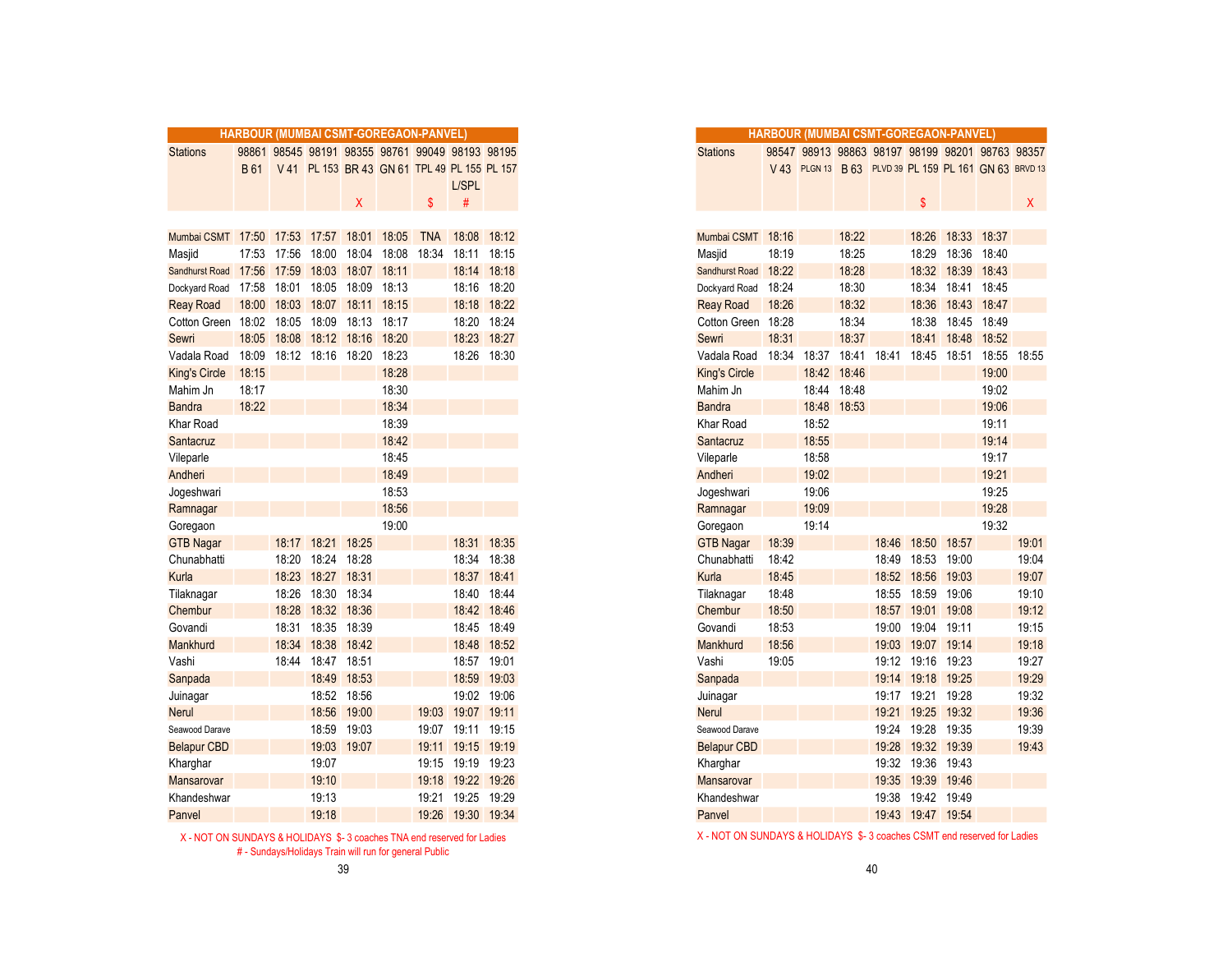|                      | HARBOUR (MUMBAI CSMT-GOREGAON-PANVEL) |             |       |                   |                                                    |       |                     |             |
|----------------------|---------------------------------------|-------------|-------|-------------------|----------------------------------------------------|-------|---------------------|-------------|
| <b>Stations</b>      |                                       |             |       |                   | 98203 99051 98865 98549 98765 98910 98205 98359    |       |                     |             |
|                      |                                       |             |       |                   | PL 163 TPL 51 B 65 V 45 GN 65 GNPL 10 PL 165 BR 45 |       |                     |             |
|                      |                                       |             |       |                   |                                                    |       |                     |             |
|                      |                                       |             |       | X                 |                                                    |       | Χ                   |             |
|                      |                                       |             |       |                   |                                                    |       |                     |             |
| Mumbai CSMT 18:41    |                                       | <b>TNA</b>  |       | 18:45 18:49 18:53 |                                                    |       |                     | 18:57 19:01 |
| Masjid               | 18:44                                 | 19:14       | 18:48 |                   | 18:52 18:56                                        |       | 19:00               | 19:04       |
| Sandhurst Road       | 18:47                                 |             | 18:51 | 18:55             | 18:59                                              |       |                     | 19:03 19:07 |
| Dockyard Road        | 18:49                                 |             | 18:53 | 18:57 19:01       |                                                    |       |                     | 19:05 19:09 |
| <b>Reay Road</b>     | 18:51                                 |             | 18:55 | 18:59             | 19:03                                              |       |                     | 19:07 19:11 |
| Cotton Green 18:53   |                                       |             |       | 18:57 19:01       | 19:05                                              |       |                     | 19:09 19:13 |
| Sewri                | 18:56                                 |             | 19:00 |                   | 19:04 19:08                                        |       |                     | 19:12 19:16 |
| Vadala Road          | 18:59                                 |             | 19:03 | 19:07             | 19:11                                              | 19:11 | 19:15 19:19         |             |
| <b>King's Circle</b> |                                       |             | 19:07 |                   | 19:16                                              |       |                     |             |
| Mahim Jn             |                                       |             | 19:09 |                   | 19:18                                              |       |                     |             |
| <b>Bandra</b>        |                                       |             | 19:14 |                   | 19:22                                              |       |                     |             |
| Khar Road            |                                       |             |       |                   | 19:27                                              |       |                     |             |
| Santacruz            |                                       |             |       |                   | 19:30                                              |       |                     |             |
| Vileparle            |                                       |             |       |                   | 19:33                                              |       |                     |             |
| Andheri              |                                       |             |       |                   | 19:37                                              |       |                     |             |
| Jogeshwari           |                                       |             |       |                   | 19:41                                              |       |                     |             |
| Ramnagar             |                                       |             |       |                   | 19:44                                              |       |                     |             |
| Goregaon             |                                       |             |       |                   | 19:48                                              |       |                     |             |
| <b>GTB Nagar</b>     | 19:05                                 |             |       | 19:12             |                                                    |       | 19:16 19:20 19:24   |             |
| Chunabhatti          | 19:08                                 |             |       | 19:15             |                                                    | 19:19 | 19:23 19:27         |             |
| Kurla                | 19:11                                 |             |       | 19:18             |                                                    |       | 19:22 19:26 19:30   |             |
| Tilaknagar           | 19:14                                 |             |       | 19:21             |                                                    |       | 19:25 19:29 19:33   |             |
| Chembur              | 19:16                                 |             |       | 19:23             |                                                    |       | 19:27 19:31 19:35   |             |
| Govandi              | 19:19                                 |             |       | 19:26             |                                                    |       | 19:30  19:34  19:38 |             |
| Mankhurd             | 19:22                                 |             |       | 19:29             |                                                    | 19:33 | 19:37 19:41         |             |
| Vashi                | 19:31                                 |             |       | 19:38             |                                                    | 19:42 | 19:46               | 19:50       |
| Sanpada              | 19:33                                 |             |       |                   |                                                    |       | 19:44 19:48 19:52   |             |
| Juinagar             | 19:36                                 |             |       |                   |                                                    |       | 19:47 19:51 19:55   |             |
| <b>Nerul</b>         |                                       | 19:40 19:43 |       |                   |                                                    | 19:51 | 19:55 19:59         |             |
| Seawood Darave 19:43 |                                       | 19:47       |       |                   |                                                    |       | 19:54 19:58         | 20:02       |
| Belapur CBD 19:47    |                                       | 19:51       |       |                   |                                                    | 19:58 |                     | 20:02 20:06 |
| Kharghar             | 19:51                                 | 19:55       |       |                   |                                                    |       | 20:02 20:06         |             |
| Mansarovar           |                                       | 19:54 19:58 |       |                   |                                                    |       | 20:05 20:09         |             |
| Khandeshwar          |                                       | 19:57 20:01 |       |                   |                                                    |       | 20:08 20:12         |             |
| Panvel               |                                       | 20:02 20:06 |       |                   |                                                    |       | 20:13 20:17         |             |
|                      |                                       |             |       |                   |                                                    |       |                     |             |

|                       |             |             |           |                   | HARBOUR (MUMBAI CSMT-GOREGAON-PANVEL)              |       |                   |             |
|-----------------------|-------------|-------------|-----------|-------------------|----------------------------------------------------|-------|-------------------|-------------|
| Stations              |             |             |           |                   | 98203 99051 98865 98549 98765 98910 98205 98359    |       |                   |             |
|                       |             |             |           |                   | PL 163 TPL 51 B 65 V 45 GN 65 GNPL 10 PL 165 BR 45 |       |                   |             |
|                       |             |             |           |                   |                                                    |       |                   |             |
|                       |             |             |           | X                 |                                                    |       | X                 |             |
|                       |             |             |           |                   |                                                    |       |                   |             |
| Mumbai CSMT 18:41     |             |             | TNA 18:45 | 18:49 18:53       |                                                    |       |                   | 18:57 19:01 |
| Masjid                | 18:44       | 19:14       | 18:48     |                   | 18:52 18:56                                        |       |                   | 19:00 19:04 |
| <b>Sandhurst Road</b> | 18:47       |             | 18:51     |                   | 18:55 18:59                                        |       |                   | 19:03 19:07 |
| Dockyard Road         | 18:49       |             | 18:53     | 18:57             | 19:01                                              |       |                   | 19:05 19:09 |
| <b>Reay Road</b>      | 18:51       |             | 18:55     | 18:59 19:03       |                                                    |       |                   | 19:07 19:11 |
| Cotton Green          | 18:53       |             |           | 18:57 19:01 19:05 |                                                    |       |                   | 19:09 19:13 |
| Sewri                 | 18:56       |             | 19:00     |                   | 19:04 19:08                                        |       |                   | 19:12 19:16 |
| Vadala Road           | 18:59       |             | 19:03     |                   | 19:07 19:11 19:11 19:15 19:19                      |       |                   |             |
| King's Circle         |             |             | 19:07     |                   | 19:16                                              |       |                   |             |
| Mahim Jn              |             |             | 19:09     |                   | 19:18                                              |       |                   |             |
| Bandra                |             |             | 19:14     |                   | 19:22                                              |       |                   |             |
| Khar Road             |             |             |           |                   | 19:27                                              |       |                   |             |
| Santacruz             |             |             |           |                   | 19:30                                              |       |                   |             |
| Vileparle             |             |             |           |                   | 19:33                                              |       |                   |             |
| Andheri               |             |             |           |                   | 19:37                                              |       |                   |             |
| Jogeshwari            |             |             |           |                   | 19:41                                              |       |                   |             |
| Ramnagar              |             |             |           |                   | 19:44                                              |       |                   |             |
| Goregaon              |             |             |           |                   | 19:48                                              |       |                   |             |
| <b>GTB Nagar</b>      | 19:05       |             |           | 19:12             |                                                    |       | 19:16 19:20 19:24 |             |
| Chunabhatti           | 19:08       |             |           | 19:15             |                                                    |       | 19:19 19:23 19:27 |             |
| Kurla                 | 19:11       |             |           | 19:18             |                                                    |       | 19:22 19:26 19:30 |             |
| Tilaknagar            | 19:14       |             |           | 19:21             |                                                    |       | 19:25 19:29 19:33 |             |
| Chembur               | 19:16       |             |           | 19:23             |                                                    | 19:27 | 19:31 19:35       |             |
| Govandi               | 19:19       |             |           | 19:26             |                                                    | 19:30 | 19:34             | 19:38       |
| Mankhurd              | 19:22       |             |           | 19:29             |                                                    |       | 19:33 19:37 19:41 |             |
| Vashi                 | 19:31       |             |           | 19:38             |                                                    |       | 19:42 19:46 19:50 |             |
| Sanpada               | 19:33       |             |           |                   |                                                    | 19:44 | 19:48             | 19:52       |
| Juinagar              | 19:36       |             |           |                   |                                                    |       | 19:47 19:51 19:55 |             |
| Nerul                 | 19:40       | 19:43       |           |                   |                                                    | 19:51 |                   | 19:55 19:59 |
| Seawood Darave        | 19:43       | 19:47       |           |                   |                                                    |       | 19:54 19:58 20:02 |             |
| <b>Belapur CBD</b>    | 19:47 19:51 |             |           |                   |                                                    |       | 19:58 20:02 20:06 |             |
| Kharghar              |             | 19:51 19:55 |           |                   |                                                    |       | 20:02 20:06       |             |
| Mansarovar            |             | 19:54 19:58 |           |                   |                                                    |       | 20:05 20:09       |             |
|                       | 19:57 20:01 |             |           |                   |                                                    |       |                   |             |
| Khandeshwar           |             |             |           |                   |                                                    |       | 20:08 20:12       |             |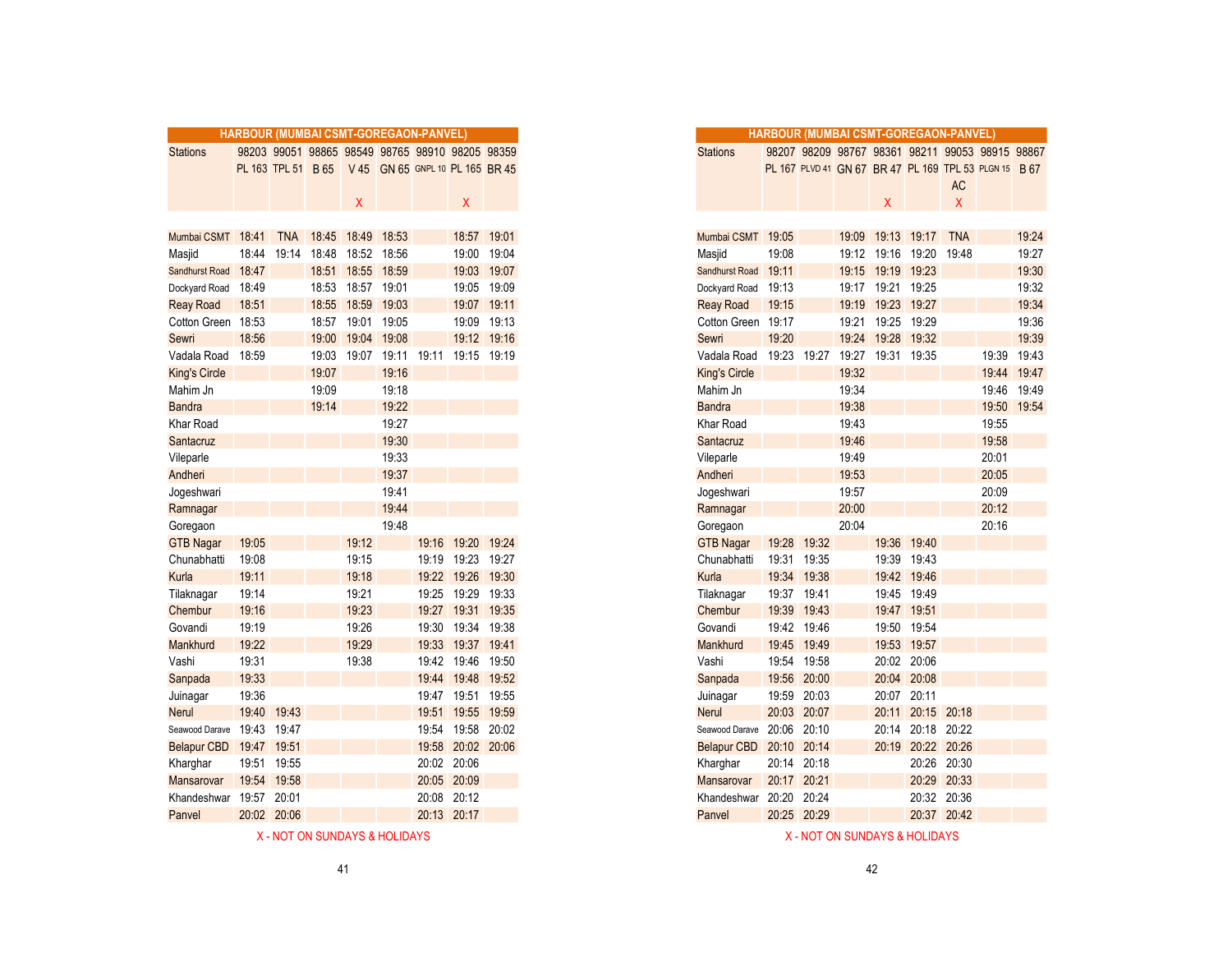|                            | HARBOUR (MUMBAI CSMT-GOREGAON-PANVEL) |             |       |                   |                         |       |                                                       |             |
|----------------------------|---------------------------------------|-------------|-------|-------------------|-------------------------|-------|-------------------------------------------------------|-------------|
| <b>Stations</b>            |                                       |             |       |                   |                         |       | 98912 99055 98551 98213 98363 98769 98215 99057       |             |
|                            |                                       |             |       |                   |                         |       | GNPL 12 TPL 55 V 47 PL 171 BR 49 GN 69 PLVD 43 TPL 57 |             |
|                            |                                       |             |       |                   |                         |       |                                                       |             |
|                            |                                       |             | Χ     |                   |                         |       |                                                       |             |
|                            |                                       |             |       |                   |                         |       |                                                       |             |
| Mumbai CSMT                |                                       | <b>TNA</b>  |       | 19:28 19:32 19:36 |                         | 19:40 |                                                       | <b>TNA</b>  |
| Masjid                     |                                       | 19:59       |       | 19:31 19:35       | 19:39                   | 19:43 |                                                       | 20:15       |
| Sandhurst Road             |                                       |             |       | 19:34 19:38       | 19:42                   | 19:46 |                                                       |             |
| Dockyard Road              |                                       |             |       |                   | 19:36 19:40 19:44 19:48 |       |                                                       |             |
| <b>Reay Road</b>           |                                       |             |       |                   | 19:38 19:42 19:46       | 19:50 |                                                       |             |
| Cotton Green               |                                       |             |       | 19:40 19:44 19:48 |                         | 19:52 |                                                       |             |
| Sewri                      |                                       |             | 19:43 | 19:47             | 19:51                   | 19:55 |                                                       |             |
| Vadala Road 19:43          |                                       |             |       | 19:47 19:51 19:54 |                         | 19:58 | 19:58                                                 |             |
| <b>King's Circle</b>       |                                       |             |       |                   |                         | 20:03 |                                                       |             |
| Mahim Jn                   |                                       |             |       |                   |                         | 20:05 |                                                       |             |
| <b>Bandra</b>              |                                       |             |       |                   |                         | 20:09 |                                                       |             |
| Khar Road                  |                                       |             |       |                   |                         | 20:14 |                                                       |             |
| Santacruz                  |                                       |             |       |                   |                         | 20:17 |                                                       |             |
| Vileparle                  |                                       |             |       |                   |                         | 20:20 |                                                       |             |
| Andheri                    |                                       |             |       |                   |                         | 20:24 |                                                       |             |
| Jogeshwari                 |                                       |             |       |                   |                         | 20:28 |                                                       |             |
| Ramnagar                   |                                       |             |       |                   |                         | 20:31 |                                                       |             |
| Goregaon                   |                                       |             |       |                   |                         | 20:35 |                                                       |             |
| <b>GTB Nagar</b>           | 19:49                                 |             | 19:53 | 19:57             | 20:00                   |       | 20:04                                                 |             |
| Chunabhatti                | 19:52                                 |             |       | 19:56 20:00       | 20:03                   |       | 20:07                                                 |             |
| Kurla                      | 19:55                                 |             |       | 19:59 20:03 20:06 |                         |       | 20:10                                                 |             |
| Tilaknagar                 | 19:58                                 |             |       | 20:02 20:06 20:09 |                         |       | 20:13                                                 |             |
| Chembur                    | 20:00                                 |             |       | 20:04 20:08 20:11 |                         |       | 20:15                                                 |             |
| Govandi                    | 20:03                                 |             |       | 20:07 20:11       | 20:14                   |       | 20:18                                                 |             |
| Mankhurd                   | 20:06                                 |             | 20:10 | 20:14             | 20:17                   |       | 20:21                                                 |             |
| Vashi                      | 20:15                                 |             | 20:19 | 20:23 20:26       |                         |       | 20:30                                                 |             |
| Sanpada                    | 20:17                                 |             |       |                   | 20:25 20:28             |       | 20:32                                                 |             |
| Juinagar                   | 20:20                                 |             |       |                   | 20:28 20:31             |       | 20:35                                                 |             |
| <b>Nerul</b>               |                                       | 20:24 20:28 |       |                   | 20:32 20:35             |       |                                                       | 20:39 20:44 |
| Seawood Darave 20:27 20:32 |                                       |             |       | 20:36             | 20:39                   |       |                                                       | 20:42 20:48 |
| Belapur CBD                | 20:31                                 | 20:36       |       | 20:40             | 20:43                   |       | 20:46                                                 | 20:52       |
| Kharghar                   |                                       | 20:35 20:40 |       | 20:44             |                         |       |                                                       | 20:50 20:56 |
| Mansarovar                 |                                       | 20:38 20:43 |       | 20:47             |                         |       |                                                       | 20:53 20:59 |
| Khandeshwar                |                                       | 20:41 20:46 |       | 20:50             |                         |       |                                                       | 20:56 21:02 |
| Panvel                     |                                       | 20:46 20:51 |       | 20:55             |                         |       |                                                       | 21:01 21:07 |

| X - NOT ON SUNDAYS & HOLIDAYS | X - NOT ON SUNDAYS & HOLIDAYS |
|-------------------------------|-------------------------------|
|                               |                               |

|                                 |             | <b>HARBOUR (MUMBAI CSMT-GOREGAON-PANVEL)</b> |       |                   |                            |       |                                                       |             |
|---------------------------------|-------------|----------------------------------------------|-------|-------------------|----------------------------|-------|-------------------------------------------------------|-------------|
| <b>Stations</b>                 |             |                                              |       |                   |                            |       | 98912 99055 98551 98213 98363 98769 98215 99057       |             |
|                                 |             |                                              |       |                   |                            |       | GNPL 12 TPL 55 V 47 PL 171 BR 49 GN 69 PLVD 43 TPL 57 |             |
|                                 |             |                                              |       |                   |                            |       |                                                       |             |
|                                 |             |                                              | X     |                   |                            |       |                                                       |             |
|                                 |             |                                              |       |                   |                            |       |                                                       |             |
| Mumbai CSMT                     |             |                                              |       |                   |                            | 19:40 |                                                       | <b>TNA</b>  |
|                                 |             | <b>TNA</b><br>19:59                          | 19:31 | 19:35             | 19:28 19:32 19:36<br>19:39 | 19:43 |                                                       | 20:15       |
| Masjid<br><b>Sandhurst Road</b> |             |                                              | 19:34 | 19:38             | 19:42                      | 19:46 |                                                       |             |
| Dockyard Road                   |             |                                              | 19:36 | 19:40             | 19:44                      | 19:48 |                                                       |             |
|                                 |             |                                              | 19:38 |                   | 19:42 19:46                | 19:50 |                                                       |             |
| <b>Reay Road</b>                |             |                                              |       |                   |                            |       |                                                       |             |
| Cotton Green                    |             |                                              | 19:40 | 19:44             | 19:48                      | 19:52 |                                                       |             |
| Sewri                           |             |                                              | 19:43 |                   | 19:47 19:51                | 19:55 |                                                       |             |
| Vadala Road                     | 19:43       |                                              | 19:47 | 19:51             | 19:54                      | 19:58 | 19:58                                                 |             |
| King's Circle                   |             |                                              |       |                   |                            | 20:03 |                                                       |             |
| Mahim Jn                        |             |                                              |       |                   |                            | 20:05 |                                                       |             |
| <b>Bandra</b>                   |             |                                              |       |                   |                            | 20:09 |                                                       |             |
| Khar Road                       |             |                                              |       |                   |                            | 20:14 |                                                       |             |
| Santacruz                       |             |                                              |       |                   |                            | 20:17 |                                                       |             |
| Vileparle                       |             |                                              |       |                   |                            | 20:20 |                                                       |             |
| Andheri                         |             |                                              |       |                   |                            | 20:24 |                                                       |             |
| Jogeshwari                      |             |                                              |       |                   |                            | 20:28 |                                                       |             |
| Ramnagar                        |             |                                              |       |                   |                            | 20:31 |                                                       |             |
| Goregaon                        |             |                                              |       |                   |                            | 20:35 |                                                       |             |
| <b>GTB Nagar</b>                | 19:49       |                                              | 19:53 | 19:57 20:00       |                            |       | 20:04                                                 |             |
| Chunabhatti                     | 19:52       |                                              | 19:56 | 20:00             | 20:03                      |       | 20:07                                                 |             |
| Kurla                           | 19:55       |                                              | 19:59 | 20:03 20:06       |                            |       | 20:10                                                 |             |
| Tilaknagar                      | 19:58       |                                              | 20:02 | 20:06             | 20:09                      |       | 20:13                                                 |             |
| Chembur                         | 20:00       |                                              | 20:04 | 20:08 20:11       |                            |       | 20:15                                                 |             |
| Govandi                         | 20:03       |                                              |       | 20:07 20:11 20:14 |                            |       | 20:18                                                 |             |
| Mankhurd                        | 20:06       |                                              | 20:10 | 20:14 20:17       |                            |       | 20:21                                                 |             |
| Vashi                           | 20:15       |                                              |       | 20:19 20:23 20:26 |                            |       | 20:30                                                 |             |
| Sanpada                         | 20:17       |                                              |       | 20:25 20:28       |                            |       | 20:32                                                 |             |
| Juinagar                        | 20:20       |                                              |       | 20:28 20:31       |                            |       | 20:35                                                 |             |
| Nerul                           | 20:24       | 20:28                                        |       | 20:32 20:35       |                            |       |                                                       | 20:39 20:44 |
| Seawood Darave                  | 20:27       | 20:32                                        |       |                   | 20:36 20:39                |       |                                                       | 20:42 20:48 |
| <b>Belapur CBD</b>              | 20:31       | 20:36                                        |       | 20:40 20:43       |                            |       |                                                       | 20:46 20:52 |
| Kharghar                        | 20:35 20:40 |                                              |       | 20:44             |                            |       |                                                       | 20:50 20:56 |
| Mansarovar                      | 20:38       | 20:43                                        |       | 20:47             |                            |       |                                                       | 20:53 20:59 |
| Khandeshwar                     | 20:41       | 20:46                                        |       | 20:50             |                            |       |                                                       | 20:56 21:02 |
| Panvel                          | 20:46 20:51 |                                              |       | 20:55             |                            |       |                                                       | 21:01 21:07 |
|                                 |             |                                              |       |                   |                            |       |                                                       |             |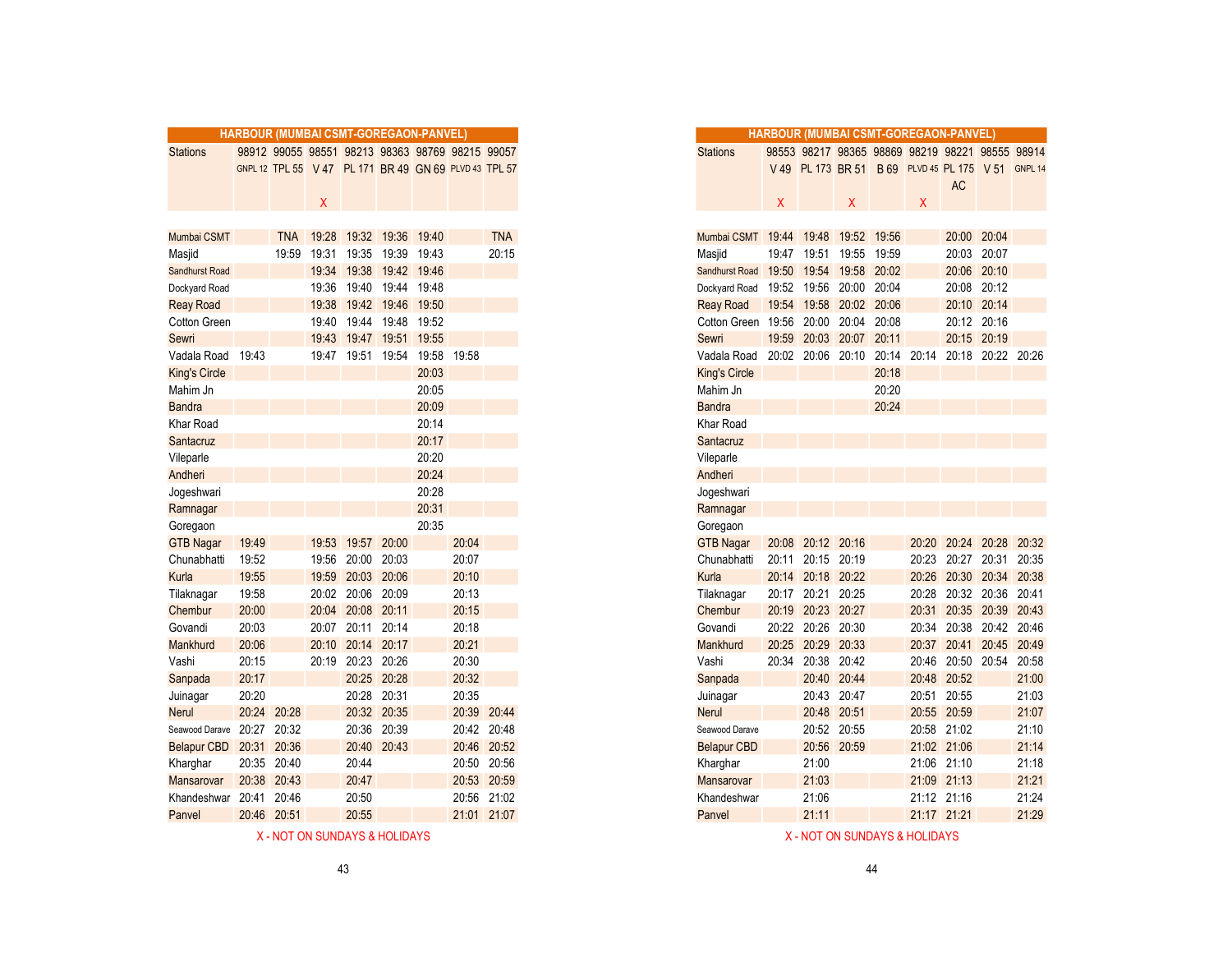|                          |       | HARBOUR (MUMBAI CSMT-GOREGAON-PANVEL) |             |       |             |       |                                                       |             |
|--------------------------|-------|---------------------------------------|-------------|-------|-------------|-------|-------------------------------------------------------|-------------|
| <b>Stations</b>          |       |                                       |             |       |             |       | 98771 98223 99059 98871 98917 98367 98225 98227       |             |
|                          |       |                                       |             |       |             |       | GN 71 PL 177 TPL 59 B 71 PLGN 17 BR 53 PL 179 PLVD 47 |             |
|                          |       |                                       |             |       |             |       |                                                       |             |
|                          |       |                                       |             |       |             |       |                                                       | $X -$       |
|                          |       |                                       |             |       |             |       |                                                       |             |
| Mumbai CSMT 20:08 20:16  |       |                                       | <b>TNA</b>  | 20:20 |             |       | 20:28 20:32                                           |             |
| Masjid                   |       | 20:11 20:19 20:50                     |             | 20:23 |             | 20:31 | 20:35                                                 |             |
| Sandhurst Road           |       | 20:14 20:22                           |             | 20:26 |             | 20:34 | 20:38                                                 |             |
| Dockyard Road            |       | 20:16 20:24                           |             | 20:28 |             |       | 20:36 20:40                                           |             |
| <b>Reay Road</b>         |       | 20:18 20:26                           |             | 20:30 |             | 20:38 | 20:42                                                 |             |
| Cotton Green 20:20 20:28 |       |                                       |             | 20:32 |             |       | 20:40 20:44                                           |             |
| Sewri                    |       | 20:23 20:31                           |             | 20:35 |             |       | 20:43 20:47                                           |             |
| Vadala Road              | 20:26 | 20:34                                 |             | 20:38 |             |       | 20:42 20:46 20:50 20:54                               |             |
| <b>King's Circle</b>     | 20:31 |                                       |             |       | 20:42 20:47 |       |                                                       |             |
| Mahim Jn                 | 20:33 |                                       |             |       | 20:44 20:49 |       |                                                       |             |
| <b>Bandra</b>            | 20:37 |                                       |             |       | 20:50 20:53 |       |                                                       |             |
| Khar Road                | 20:42 |                                       |             |       | 20:58       |       |                                                       |             |
| Santacruz                | 20:45 |                                       |             |       | 21:01       |       |                                                       |             |
| Vileparle                | 20:48 |                                       |             |       | 21:04       |       |                                                       |             |
| Andheri                  | 20:52 |                                       |             |       | 21:08       |       |                                                       |             |
| Jogeshwari               | 20:56 |                                       |             |       | 21:12       |       |                                                       |             |
| Ramnagar                 | 20:59 |                                       |             |       | 21:15       |       |                                                       |             |
| Goregaon                 | 21:03 |                                       |             |       | 21:20       |       |                                                       |             |
| <b>GTB Nagar</b>         |       | 20:40                                 |             |       |             |       | 20:52 20:56 21:00                                     |             |
| Chunabhatti              |       | 20:43                                 |             |       |             |       | 20:55 20:59 21:03                                     |             |
| Kurla                    |       | 20:46                                 |             |       |             |       | 20:58 21:02 21:06                                     |             |
| Tilaknagar               |       | 20:49                                 |             |       |             |       | 21:01 21:05 21:08                                     |             |
| Chembur                  |       | 20:51                                 |             |       |             |       | 21:03 21:07 21:11                                     |             |
| Govandi                  |       | 20:54                                 |             |       |             |       | 21:06 21:10 21:14                                     |             |
| Mankhurd                 |       | 20:57                                 |             |       |             |       | 21:09 21:13 21:17                                     |             |
| Vashi                    |       | 21:06                                 |             |       |             |       | 21:18 21:22 21:26                                     |             |
| Sanpada                  |       | 21:08                                 |             |       |             |       | 21:20 21:24 21:28                                     |             |
| Juinagar                 |       | 21:11                                 |             |       |             |       | 21:23 21:27 21:31                                     |             |
| <b>Nerul</b>             |       |                                       | 21:15 21:19 |       |             |       | 21:27 21:31 21:35                                     |             |
| Seawood Darave           |       |                                       | 21:18 21:23 |       |             |       | 21:30 21:34 21:38                                     |             |
| <b>Belapur CBD</b>       |       |                                       | 21:22 21:27 |       |             |       | 21:34 21:38 21:42                                     |             |
| Kharghar                 |       |                                       | 21:26 21:31 |       |             |       |                                                       | 21:42 21:46 |
| <b>Mansarovar</b>        |       |                                       | 21:29 21:34 |       |             |       |                                                       | 21:45 21:49 |
| Khandeshwar              |       |                                       | 21:32 21:37 |       |             |       |                                                       | 21:48 21:52 |
|                          |       |                                       |             |       |             |       |                                                       |             |
| Panvel                   |       |                                       | 21:37 21:42 |       |             |       |                                                       | 21:53 21:57 |

| X - NOT ON SUNDAYS & HOLIDAYS | X - NOT ON SUNDAYS & HOLIDAYS |
|-------------------------------|-------------------------------|
|                               |                               |

|                             | <b>HARBOUR (MUMBAI CSMT-GOREGAON-PANVEL)</b> |                   |             |             |             |                                                       |             |
|-----------------------------|----------------------------------------------|-------------------|-------------|-------------|-------------|-------------------------------------------------------|-------------|
| <b>Stations</b>             |                                              |                   |             |             |             | 98771 98223 99059 98871 98917 98367 98225 98227       |             |
|                             |                                              |                   |             |             |             | GN 71 PL 177 TPL 59 B 71 PLGN 17 BR 53 PL 179 PLVD 47 |             |
|                             |                                              |                   |             |             |             |                                                       |             |
|                             |                                              |                   |             |             |             |                                                       | X.          |
|                             |                                              |                   |             |             |             |                                                       |             |
| Mumbai CSMT 20:08 20:16 TNA |                                              |                   |             | 20:20       |             | 20:28 20:32                                           |             |
| Masjid                      |                                              | 20:11 20:19 20:50 |             | 20:23       |             | 20:31 20:35                                           |             |
| <b>Sandhurst Road</b>       | 20:14 20:22                                  |                   |             | 20:26       |             | 20:34 20:38                                           |             |
| Dockyard Road               | 20:16                                        | 20:24             |             | 20:28       |             | 20:36 20:40                                           |             |
| <b>Reay Road</b>            |                                              | 20:18 20:26       |             | 20:30       |             | 20:38 20:42                                           |             |
| Cotton Green 20:20 20:28    |                                              |                   |             | 20:32       |             | 20:40 20:44                                           |             |
| Sewri                       | 20:23                                        | 20:31             |             | 20:35       |             | 20:43 20:47                                           |             |
| Vadala Road                 | 20:26                                        | 20:34             |             | 20:38       |             | 20:42 20:46 20:50 20:54                               |             |
| King's Circle               | 20:31                                        |                   |             | 20:42 20:47 |             |                                                       |             |
| Mahim Jn                    | 20:33                                        |                   |             |             | 20:44 20:49 |                                                       |             |
| <b>Bandra</b>               | 20:37                                        |                   |             |             | 20:50 20:53 |                                                       |             |
| Khar Road                   | 20:42                                        |                   |             |             | 20:58       |                                                       |             |
| Santacruz                   | 20:45                                        |                   |             |             | 21:01       |                                                       |             |
| Vileparle                   | 20:48                                        |                   |             |             | 21:04       |                                                       |             |
| Andheri                     | 20:52                                        |                   |             |             | 21:08       |                                                       |             |
| Jogeshwari                  | 20:56                                        |                   |             |             | 21:12       |                                                       |             |
| Ramnagar                    | 20:59                                        |                   |             |             | 21:15       |                                                       |             |
| Goregaon                    | 21:03                                        |                   |             |             | 21:20       |                                                       |             |
| <b>GTB Nagar</b>            |                                              | 20:40             |             |             |             | 20:52 20:56 21:00                                     |             |
| Chunabhatti                 |                                              | 20:43             |             |             |             | 20:55 20:59 21:03                                     |             |
| Kurla                       |                                              | 20:46             |             |             |             | 20:58 21:02 21:06                                     |             |
| Tilaknagar                  |                                              | 20:49             |             |             |             | 21:01 21:05 21:08                                     |             |
| Chembur                     |                                              | 20:51             |             |             |             | 21:03 21:07 21:11                                     |             |
| Govandi                     |                                              | 20:54             |             |             |             | 21:06 21:10 21:14                                     |             |
| Mankhurd                    |                                              | 20:57             |             |             |             | 21:09 21:13 21:17                                     |             |
| Vashi                       |                                              | 21:06             |             |             |             | 21:18 21:22 21:26                                     |             |
| Sanpada                     |                                              | 21:08             |             |             |             | 21:20 21:24 21:28                                     |             |
| Juinagar                    |                                              | 21:11             |             |             |             | 21:23 21:27 21:31                                     |             |
| Nerul                       |                                              |                   | 21:15 21:19 |             |             | 21:27 21:31 21:35                                     |             |
| Seawood Darave              |                                              | 21:18 21:23       |             |             |             | 21:30 21:34 21:38                                     |             |
| <b>Belapur CBD</b>          |                                              |                   | 21:22 21:27 |             |             | 21:34 21:38 21:42                                     |             |
| Kharghar                    |                                              | 21:26 21:31       |             |             |             |                                                       | 21:42 21:46 |
| Mansarovar                  |                                              |                   | 21:29 21:34 |             |             |                                                       | 21:45 21:49 |
| Khandeshwar                 |                                              |                   | 21:32 21:37 |             |             |                                                       | 21:48 21:52 |
| Panvel                      |                                              |                   | 21:37 21:42 |             |             |                                                       | 21:53 21:57 |
|                             |                                              |                   |             |             |             |                                                       |             |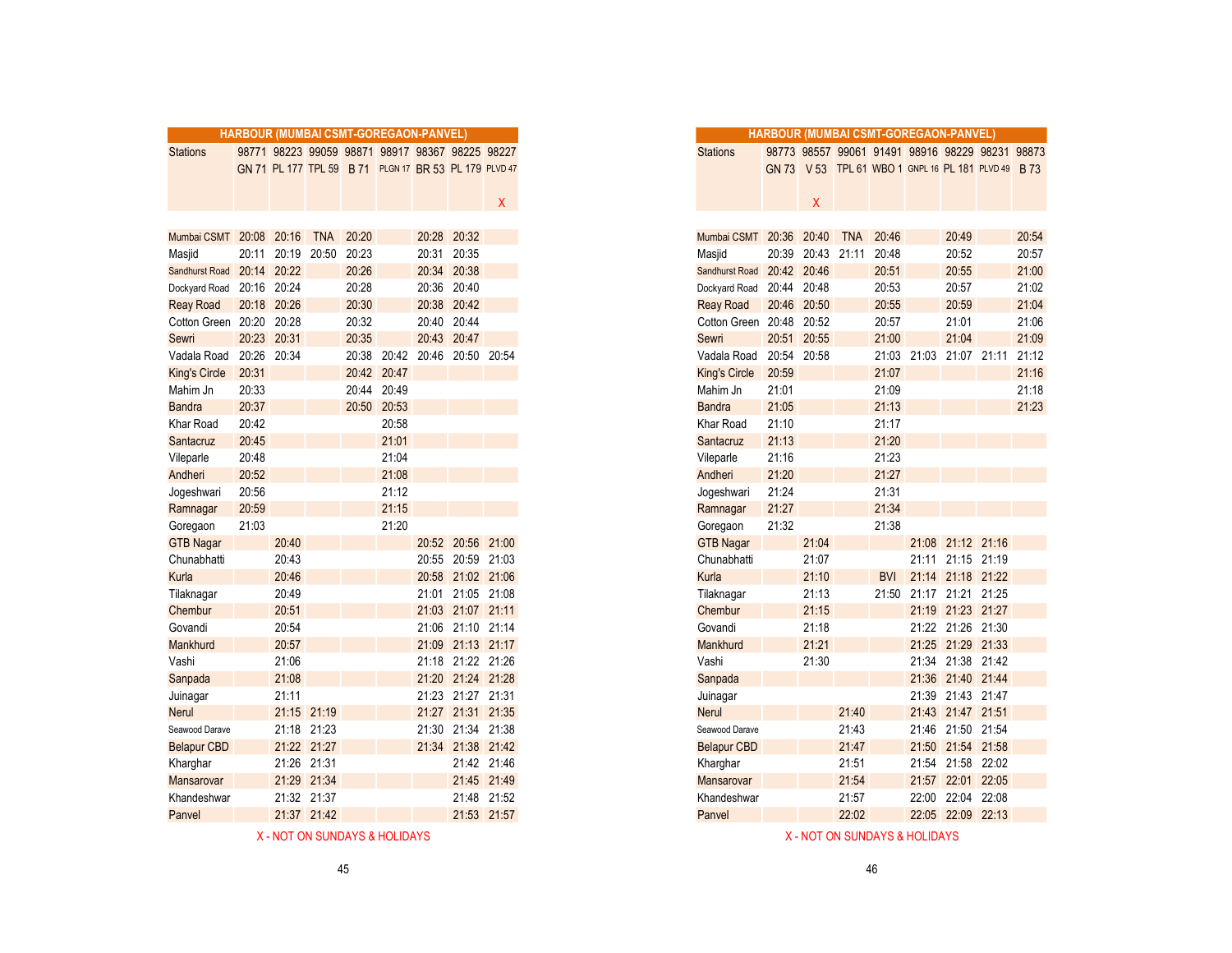|                                                     | HARBOUR (MUMBAI CSMT-GOREGAON-PANVEL) |             |       |       |       |                                                    |       |       |
|-----------------------------------------------------|---------------------------------------|-------------|-------|-------|-------|----------------------------------------------------|-------|-------|
| <b>Stations</b>                                     |                                       |             |       |       |       | 98233 99063 98559 98775 98235 98369 98875 98237    |       |       |
|                                                     |                                       |             |       |       |       | PL 183 TPL 63 V 55 GN 75 PL 185 BR 55 B 75 PLVD 51 |       |       |
|                                                     |                                       |             |       |       |       |                                                    |       |       |
|                                                     |                                       |             | Χ     |       |       |                                                    |       | X.    |
|                                                     |                                       |             |       |       |       |                                                    |       |       |
| Mumbai CSMT 21:02 TNA 21:06 21:10 21:14 21:18 21:22 |                                       |             |       |       |       |                                                    |       |       |
| Masjid                                              | 21:05                                 |             |       |       |       | 21:36 21:09 21:13 21:17 21:21 21:25                |       |       |
| Sandhurst Road 21:08                                |                                       |             |       |       |       | 21:12 21:16 21:20 21:24 21:28                      |       |       |
| Dockyard Road 21:10                                 |                                       |             |       |       |       | 21:14 21:18 21:22 21:26 21:30                      |       |       |
| <b>Reay Road</b>                                    | 21:12                                 |             |       |       |       | 21:16 21:20 21:24 21:28 21:32                      |       |       |
| Cotton Green 21:14                                  |                                       |             |       |       |       | 21:18 21:22 21:26 21:30 21:34                      |       |       |
| Sewri                                               | 21:17                                 |             |       |       |       | 21:21 21:25 21:29 21:33 21:37                      |       |       |
| Vadala Road                                         | 21:20                                 |             |       |       |       | 21:24 21:28 21:32 21:36 21:40                      |       | 21:40 |
| <b>King's Circle</b>                                |                                       |             |       | 21:33 |       |                                                    | 21:44 |       |
| Mahim Jn                                            |                                       |             |       | 21:35 |       |                                                    | 21:46 |       |
| <b>Bandra</b>                                       |                                       |             |       | 21:39 |       |                                                    | 21:51 |       |
| Khar Road                                           |                                       |             |       | 21:44 |       |                                                    |       |       |
| Santacruz                                           |                                       |             |       | 21:47 |       |                                                    |       |       |
| Vileparle                                           |                                       |             |       | 21:50 |       |                                                    |       |       |
| Andheri                                             |                                       |             |       | 21:54 |       |                                                    |       |       |
| Jogeshwari                                          |                                       |             |       | 21:58 |       |                                                    |       |       |
| Ramnagar                                            |                                       |             |       | 22:01 |       |                                                    |       |       |
| Goregaon                                            |                                       |             |       | 22:05 |       |                                                    |       |       |
| <b>GTB Nagar</b>                                    | 21:25                                 |             | 21:29 |       |       | 21:37 21:41                                        |       | 21:45 |
| Chunabhatti                                         | 21:28                                 |             | 21:32 |       |       | 21:40 21:44                                        |       | 21:48 |
| Kurla                                               | 21:31                                 |             | 21:35 |       |       | 21:43 21:47                                        |       | 21:51 |
| Tilaknagar                                          | 21:34                                 |             | 21:38 |       |       | 21:46 21:50                                        |       | 21:54 |
| Chembur                                             | 21:36                                 |             | 21:40 |       |       | 21:48 21:52                                        |       | 21:56 |
| Govandi                                             | 21:39                                 |             | 21:43 |       |       | 21:51 21:55                                        |       | 21:59 |
| Mankhurd                                            | 21:42                                 |             | 21:46 |       |       | 21:54 21:58                                        |       | 22:02 |
| Vashi                                               | 21:51                                 |             | 21:55 |       |       | 22:03 22:07                                        |       | 22:11 |
| Sanpada                                             | 21:53                                 |             |       |       |       | 22:05 22:09                                        |       | 22:13 |
| Juinagar                                            | 21:56                                 |             |       |       |       | 22:08 22:12                                        |       | 22:16 |
| <b>Nerul</b>                                        | 22:00                                 | 22:05       |       |       |       | 22:12 22:16                                        |       | 22:20 |
| Seawood Darave                                      | 22:03                                 | 22:09       |       |       |       | 22:15 22:19                                        |       | 22:23 |
| Belapur CBD                                         |                                       | 22:07 22:13 |       |       |       | 22:19 22:23                                        |       | 22:27 |
| Kharghar                                            |                                       | 22:11 22:17 |       |       | 22:23 |                                                    |       | 22:31 |
| Mansarovar                                          |                                       | 22:14 22:20 |       |       | 22:26 |                                                    |       | 22:34 |
| Khandeshwar                                         | 22:17 22:23                           |             |       |       | 22:29 |                                                    |       | 22:37 |
| Panvel                                              |                                       | 22:22 22:28 |       |       | 22:34 |                                                    |       | 22:42 |
|                                                     |                                       |             |       |       |       |                                                    |       |       |

| X - NOT ON SUNDAYS & HOLIDAYS | X - NOT ON SUNDAYS & HOLIDAYS |
|-------------------------------|-------------------------------|

|                      |             |             |       |       | HARBOUR (MUMBAI CSMT-GOREGAON-PANVEL)              |             |       |       |
|----------------------|-------------|-------------|-------|-------|----------------------------------------------------|-------------|-------|-------|
| <b>Stations</b>      |             |             |       |       | 98233 99063 98559 98775 98235 98369 98875 98237    |             |       |       |
|                      |             |             |       |       | PL 183 TPL 63 V 55 GN 75 PL 185 BR 55 B 75 PLVD 51 |             |       |       |
|                      |             |             |       |       |                                                    |             |       |       |
|                      |             |             | X     |       |                                                    |             |       | X.    |
|                      |             |             |       |       |                                                    |             |       |       |
| Mumbai CSMT 21:02    |             | <b>TNA</b>  |       |       | 21:06 21:10 21:14 21:18 21:22                      |             |       |       |
| Masjid               |             | 21:05 21:36 |       |       | 21:09 21:13 21:17 21:21 21:25                      |             |       |       |
| Sandhurst Road       | 21:08       |             |       |       | 21:12 21:16 21:20 21:24 21:28                      |             |       |       |
| Dockyard Road        | 21:10       |             | 21:14 |       | 21:18 21:22 21:26 21:30                            |             |       |       |
| <b>Reay Road</b>     | 21:12       |             | 21:16 |       | 21:20 21:24 21:28 21:32                            |             |       |       |
| Cotton Green 21:14   |             |             | 21:18 |       | 21:22 21:26 21:30 21:34                            |             |       |       |
| Sewri                | 21:17       |             | 21:21 |       | 21:25 21:29 21:33 21:37                            |             |       |       |
| Vadala Road          | 21:20       |             |       |       | 21:24 21:28 21:32 21:36 21:40 21:40                |             |       |       |
| <b>King's Circle</b> |             |             |       | 21:33 |                                                    |             | 21:44 |       |
| Mahim Jn             |             |             |       | 21:35 |                                                    |             | 21:46 |       |
| <b>Bandra</b>        |             |             |       | 21:39 |                                                    |             | 21:51 |       |
| Khar Road            |             |             |       | 21:44 |                                                    |             |       |       |
| Santacruz            |             |             |       | 21:47 |                                                    |             |       |       |
| Vileparle            |             |             |       | 21:50 |                                                    |             |       |       |
| Andheri              |             |             |       | 21:54 |                                                    |             |       |       |
| Jogeshwari           |             |             |       | 21:58 |                                                    |             |       |       |
| Ramnagar             |             |             |       | 22:01 |                                                    |             |       |       |
| Goregaon             |             |             |       | 22:05 |                                                    |             |       |       |
| <b>GTB Nagar</b>     | 21:25       |             | 21:29 |       | 21:37 21:41                                        |             |       | 21:45 |
| Chunabhatti          | 21:28       |             | 21:32 |       |                                                    | 21:40 21:44 |       | 21:48 |
| Kurla                | 21:31       |             | 21:35 |       | 21:43                                              | 21:47       |       | 21:51 |
| Tilaknagar           | 21:34       |             | 21:38 |       | 21:46                                              | 21:50       |       | 21:54 |
| Chembur              | 21:36       |             | 21:40 |       |                                                    | 21:48 21:52 |       | 21:56 |
| Govandi              | 21:39       |             | 21:43 |       |                                                    | 21:51 21:55 |       | 21:59 |
| Mankhurd             | 21:42       |             | 21:46 |       | 21:54                                              | 21:58       |       | 22:02 |
| Vashi                | 21:51       |             | 21:55 |       |                                                    | 22:03 22:07 |       | 22:11 |
| Sanpada              | 21:53       |             |       |       | 22:05                                              | 22:09       |       | 22:13 |
| Juinagar             | 21:56       |             |       |       |                                                    | 22:08 22:12 |       | 22:16 |
| Nerul                | 22:00       | 22:05       |       |       |                                                    | 22:12 22:16 |       | 22:20 |
| Seawood Darave       | 22:03       | 22:09       |       |       |                                                    | 22:15 22:19 |       | 22:23 |
| <b>Belapur CBD</b>   | 22:07       | 22:13       |       |       |                                                    | 22:19 22:23 |       | 22:27 |
| Kharghar             | 22:11       | 22:17       |       |       | 22:23                                              |             |       | 22:31 |
| <b>Mansarovar</b>    | 22:14       | 22:20       |       |       | 22:26                                              |             |       | 22:34 |
| Khandeshwar          | 22:17 22:23 |             |       |       | 22:29                                              |             |       | 22:37 |
| Panvel               | 22:22 22:28 |             |       |       | 22:34                                              |             |       | 22:42 |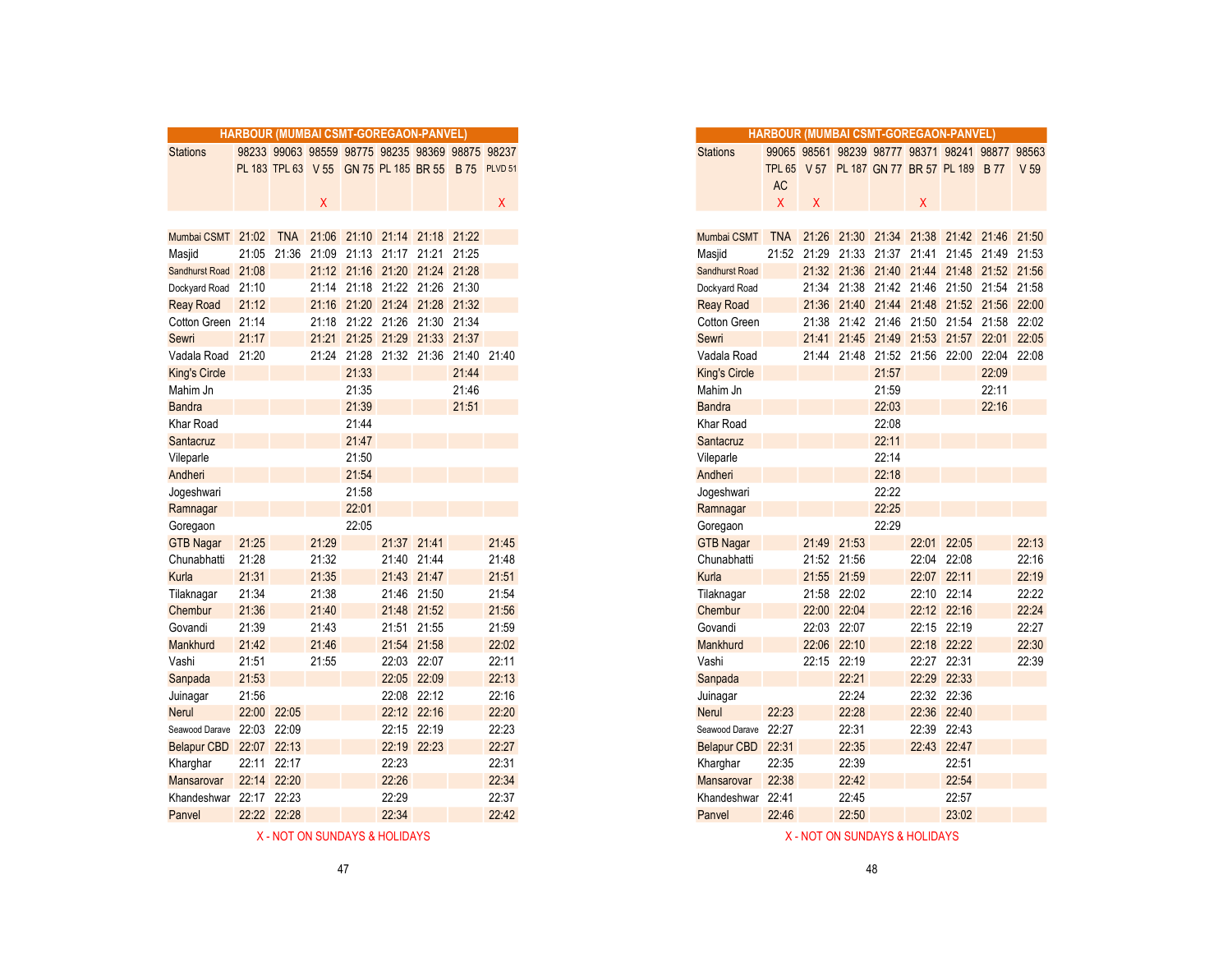|                       |            |                         |                   |             |       | HARBOUR (MUMBAI CSMT-GOREGAON-PANVEL)           |             |                 |
|-----------------------|------------|-------------------------|-------------------|-------------|-------|-------------------------------------------------|-------------|-----------------|
| <b>Stations</b>       |            |                         |                   |             |       | 99067 98243 98373 98918 98779 98245 98879 98565 |             |                 |
|                       |            |                         |                   |             |       | TPL 67 PL 191 BR 59 GNPL 18 GN 79 PL 193 B 79   |             | V <sub>61</sub> |
|                       |            |                         |                   |             |       |                                                 |             |                 |
|                       |            |                         |                   |             |       |                                                 |             | X.              |
|                       |            |                         |                   |             |       |                                                 |             |                 |
| Mumbai CSMT           | <b>TNA</b> |                         | 21:54 21:58       |             |       | 22:02 22:06 22:10                               |             | 22:14           |
| Masjid                | 22:15      | 21:57                   | 22:01             |             | 22:05 |                                                 | 22:09 22:13 | 22:17           |
| <b>Sandhurst Road</b> |            | 22:00                   | 22:04             |             |       | 22:08 22:12 22:16 22:20                         |             |                 |
| Dockyard Road         |            |                         | 22:02 22:06       |             |       | 22:10 22:14 22:18 22:22                         |             |                 |
| <b>Reay Road</b>      |            | 22:04                   | 22:08             |             |       | 22:12 22:16 22:20 22:24                         |             |                 |
| Cotton Green          |            |                         | 22:06 22:10       |             |       | 22:14 22:18 22:22 22:26                         |             |                 |
| Sewri                 |            | 22:09                   | 22:13             |             | 22:17 |                                                 | 22:21 22:25 | 22:29           |
| Vadala Road           |            | 22:12                   | 22:16             | 22:20       | 22:20 | 22:24                                           | 22:28       | 22:32           |
| <b>King's Circle</b>  |            |                         |                   |             | 22:25 |                                                 | 22:32       |                 |
| Mahim Jn              |            |                         |                   |             | 22:27 |                                                 | 22:34       |                 |
| <b>Bandra</b>         |            |                         |                   |             | 22:31 |                                                 | 22:39       |                 |
| <b>Khar Road</b>      |            |                         |                   |             | 22:36 |                                                 |             |                 |
| Santacruz             |            |                         |                   |             | 22:39 |                                                 |             |                 |
| Vileparle             |            |                         |                   |             | 22:42 |                                                 |             |                 |
| Andheri               |            |                         |                   |             | 22:46 |                                                 |             |                 |
| Jogeshwari            |            |                         |                   |             | 22:50 |                                                 |             |                 |
| Ramnagar              |            |                         |                   |             | 22:53 |                                                 |             |                 |
| Goregaon              |            |                         |                   |             | 22:57 |                                                 |             |                 |
| <b>GTB Nagar</b>      |            | 22:17                   | 22:21             | 22:25       |       | 22:29                                           |             | 22:37           |
| Chunabhatti           |            | 22:20                   | 22:24             | 22:28       |       | 22:32                                           |             | 22:40           |
| Kurla                 |            | 22:23                   | 22:27             | 22:31       |       | 22:35                                           |             | 22:43           |
| Tilaknagar            |            | 22:26                   |                   | 22:30 22:34 |       | 22:38                                           |             | 22:46           |
| Chembur               |            | 22:28                   |                   | 22:32 22:36 |       | 22:40                                           |             | 22:48           |
| Govandi               |            | 22:31                   |                   | 22:35 22:39 |       | 22:43                                           |             | 22:51           |
| Mankhurd              |            | 22:34                   | 22:38             | 22:42       |       | 22:46                                           |             | 22:54           |
| Vashi                 |            | 22:43                   |                   | 22:47 22:51 |       | 22:55                                           |             | 23:03           |
| Sanpada               |            | 22:45                   |                   | 22:49 22:53 |       | 22:57                                           |             |                 |
| Juinagar              |            | 22:48                   |                   | 22:52 22:56 |       | 23:00                                           |             |                 |
| <b>Nerul</b>          | 22:44      |                         | 22:52 22:56 23:00 |             |       | 23:04                                           |             |                 |
| Seawood Darave        | 22:48      | 22:55                   |                   | 22:59 23:03 |       | 23:07                                           |             |                 |
| Belapur CBD           |            | 22:52 22:59 23:03 23:07 |                   |             |       | 23:11                                           |             |                 |
| Kharghar              | 22:56      | 23:03                   |                   | 23:11       |       | 23:15                                           |             |                 |
| Mansarovar            | 22:59      | 23:06                   |                   | 23:14       |       | 23:18                                           |             |                 |
| Khandeshwar           |            | 23:02 23:09             |                   | 23:17       |       | 23:21                                           |             |                 |
| Panvel                |            | 23:07 23:14             |                   | 23:22       |       | 23:26                                           |             |                 |

|                    |             |             |                   |       | <b>HARBOUR (MUMBAI CSMT-GOREGAON-PANVEL)</b>    |       |                         |              |
|--------------------|-------------|-------------|-------------------|-------|-------------------------------------------------|-------|-------------------------|--------------|
| <b>Stations</b>    |             |             |                   |       | 99067 98243 98373 98918 98779 98245 98879 98565 |       |                         |              |
|                    |             |             |                   |       | TPL 67 PL 191 BR 59 GNPL 18 GN 79 PL 193 B 79   |       |                         | V 61         |
|                    |             |             |                   |       |                                                 |       |                         |              |
|                    |             |             |                   |       |                                                 |       |                         | $\mathsf{X}$ |
|                    |             |             |                   |       |                                                 |       |                         |              |
| Mumbai CSMT        | <b>TNA</b>  | 21:54 21:58 |                   |       |                                                 |       | 22:02 22:06 22:10 22:14 |              |
| Masjid             | 22:15       | 21:57 22:01 |                   |       |                                                 |       | 22:05 22:09 22:13 22:17 |              |
| Sandhurst Road     |             | 22:00       | 22:04             |       | 22:08                                           |       | 22:12 22:16 22:20       |              |
| Dockyard Road      |             |             | 22:02 22:06       |       | 22:10                                           |       | 22:14 22:18 22:22       |              |
| <b>Reay Road</b>   |             |             | 22:04 22:08       |       |                                                 |       | 22:12 22:16 22:20 22:24 |              |
| Cotton Green       |             | 22:06       | 22:10             |       | 22:14                                           |       | 22:18 22:22 22:26       |              |
| Sewri              |             |             | 22:09 22:13       |       |                                                 |       | 22:17 22:21 22:25 22:29 |              |
| Vadala Road        |             |             | 22:12 22:16 22:20 |       | 22:20                                           | 22:24 | 22:28 22:32             |              |
| King's Circle      |             |             |                   |       | 22:25                                           |       | 22:32                   |              |
| Mahim Jn           |             |             |                   |       | 22:27                                           |       | 22:34                   |              |
| <b>Bandra</b>      |             |             |                   |       | 22:31                                           |       | 22:39                   |              |
| Khar Road          |             |             |                   |       | 22:36                                           |       |                         |              |
| Santacruz          |             |             |                   |       | 22:39                                           |       |                         |              |
| Vileparle          |             |             |                   |       | 22:42                                           |       |                         |              |
| Andheri            |             |             |                   |       | 22:46                                           |       |                         |              |
| Jogeshwari         |             |             |                   |       | 22:50                                           |       |                         |              |
| Ramnagar           |             |             |                   |       | 22:53                                           |       |                         |              |
| Goregaon           |             |             |                   |       | 22:57                                           |       |                         |              |
| <b>GTB Nagar</b>   |             |             | 22:17 22:21 22:25 |       |                                                 | 22:29 |                         | 22:37        |
| Chunabhatti        |             |             | 22:20 22:24 22:28 |       |                                                 | 22:32 |                         | 22:40        |
| Kurla              |             | 22:23       | 22:27             | 22:31 |                                                 | 22:35 |                         | 22:43        |
| Tilaknagar         |             | 22:26       | 22:30             | 22:34 |                                                 | 22:38 |                         | 22:46        |
| Chembur            |             |             | 22:28 22:32 22:36 |       |                                                 | 22:40 |                         | 22:48        |
| Govandi            |             |             | 22:31 22:35 22:39 |       |                                                 | 22:43 |                         | 22:51        |
| Mankhurd           |             |             | 22:34 22:38 22:42 |       |                                                 | 22:46 |                         | 22:54        |
| Vashi              |             | 22:43       | 22:47 22:51       |       |                                                 | 22:55 |                         | 23:03        |
| Sanpada            |             | 22:45       | 22:49             | 22:53 |                                                 | 22:57 |                         |              |
| Juinagar           |             | 22:48       | 22:52 22:56       |       |                                                 | 23:00 |                         |              |
| Nerul              | 22:44       |             | 22:52 22:56       | 23:00 |                                                 | 23:04 |                         |              |
| Seawood Darave     | 22:48       | 22:55 22:59 |                   | 23:03 |                                                 | 23:07 |                         |              |
| <b>Belapur CBD</b> | 22:52 22:59 |             | 23:03             | 23:07 |                                                 | 23:11 |                         |              |
| Kharghar           | 22:56       | 23:03       |                   | 23:11 |                                                 | 23:15 |                         |              |
| <b>Mansarovar</b>  |             | 22:59 23:06 |                   | 23:14 |                                                 | 23:18 |                         |              |
| Khandeshwar        | 23:02 23:09 |             |                   | 23:17 |                                                 | 23:21 |                         |              |
| Panvel             |             | 23:07 23:14 |                   | 23:22 |                                                 | 23:26 |                         |              |
|                    |             |             |                   |       |                                                 |       |                         |              |